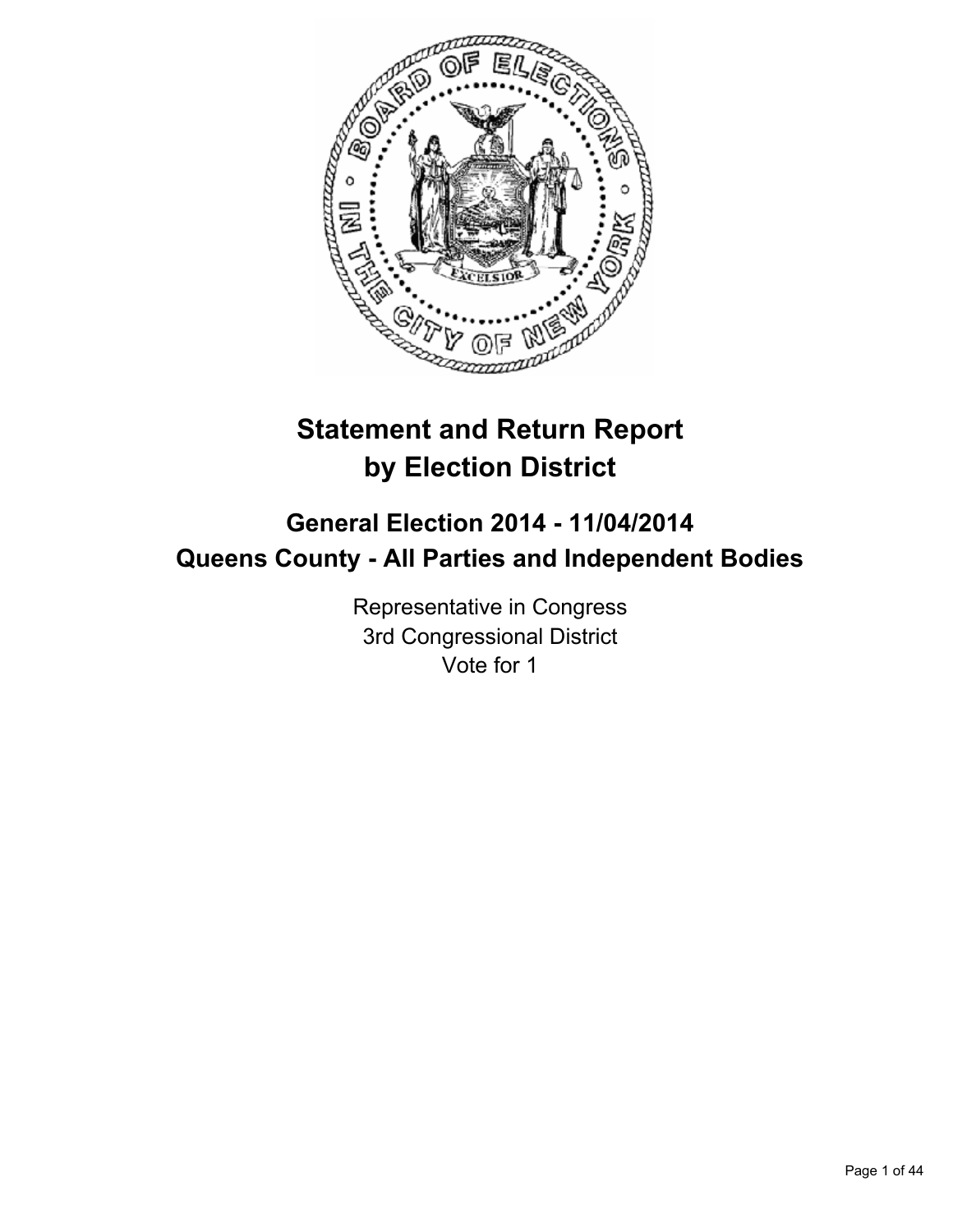

| <b>PUBLIC COUNTER</b>                                    | 177            |
|----------------------------------------------------------|----------------|
| <b>EMERGENCY</b>                                         | 0              |
| ABSENTEE/MILITARY                                        | 5              |
| <b>FEDERAL</b>                                           | $\overline{2}$ |
| <b>SPECIAL PRESIDENTIAL</b>                              | 0              |
| <b>AFFIDAVIT</b>                                         | 3              |
| <b>Total Ballots</b>                                     | 187            |
| Less - Inapplicable Federal/Special Presidential Ballots | 0              |
| <b>Total Applicable Ballots</b>                          | 187            |
| STEVE J. ISRAEL (DEMOCRATIC)                             | 108            |
| <b>GRANT M. LALLY (REPUBLICAN)</b>                       | 52             |
| GRANT M. LALLY (CONSERVATIVE/LIBERTARIAN)                | 4              |
| STEVE J. ISRAEL (WORKING FAMILIES)                       | 4              |
| STEVE J. ISRAEL (INDEPENDENCE)                           | 9              |
| <b>Total Votes</b>                                       | 177            |
| Unrecorded                                               | 10             |

| PUBLIC COUNTER                                           | 305 |
|----------------------------------------------------------|-----|
| <b>EMERGENCY</b>                                         | 0   |
| ABSENTEE/MILITARY                                        | 11  |
| <b>FEDERAL</b>                                           | 1   |
| <b>SPECIAL PRESIDENTIAL</b>                              | 0   |
| <b>AFFIDAVIT</b>                                         | 2   |
| <b>Total Ballots</b>                                     | 319 |
| Less - Inapplicable Federal/Special Presidential Ballots | 0   |
| <b>Total Applicable Ballots</b>                          | 319 |
| STEVE J. ISRAEL (DEMOCRATIC)                             | 189 |
| <b>GRANT M. LALLY (REPUBLICAN)</b>                       | 71  |
| GRANT M. LALLY (CONSERVATIVE/LIBERTARIAN)                | 13  |
| STEVE J. ISRAEL (WORKING FAMILIES)                       | 24  |
| STEVE J. ISRAEL (INDEPENDENCE)                           | 5   |
| <b>Total Votes</b>                                       | 302 |
| Unrecorded                                               | 17  |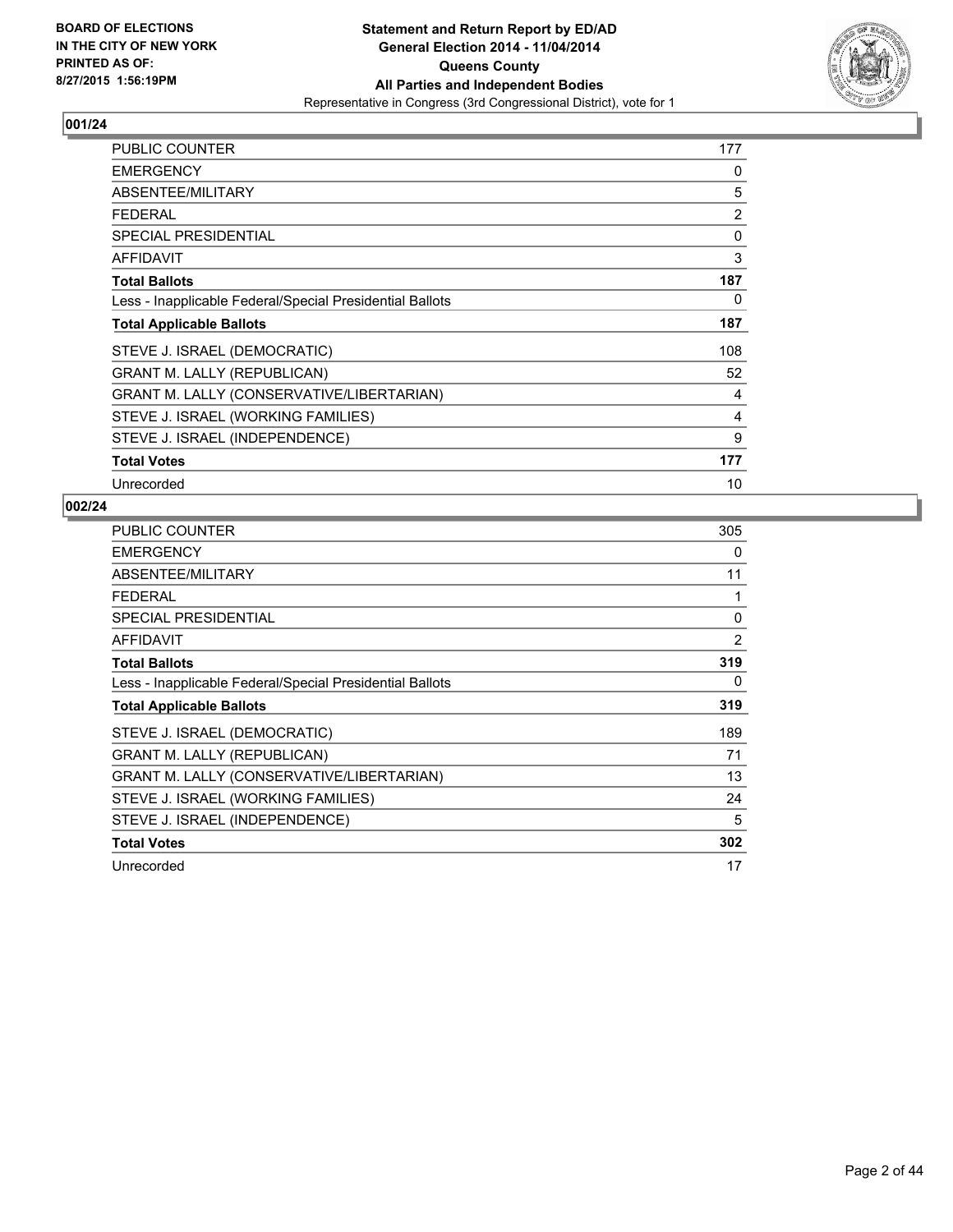

| PUBLIC COUNTER                                           | 211 |
|----------------------------------------------------------|-----|
| <b>EMERGENCY</b>                                         | 0   |
| ABSENTEE/MILITARY                                        | 5   |
| <b>FEDERAL</b>                                           | 0   |
| <b>SPECIAL PRESIDENTIAL</b>                              | 0   |
| AFFIDAVIT                                                | 4   |
| <b>Total Ballots</b>                                     | 220 |
| Less - Inapplicable Federal/Special Presidential Ballots | 0   |
| <b>Total Applicable Ballots</b>                          | 220 |
| STEVE J. ISRAEL (DEMOCRATIC)                             | 136 |
| <b>GRANT M. LALLY (REPUBLICAN)</b>                       | 45  |
| GRANT M. LALLY (CONSERVATIVE/LIBERTARIAN)                | 14  |
| STEVE J. ISRAEL (WORKING FAMILIES)                       | 9   |
| STEVE J. ISRAEL (INDEPENDENCE)                           | 8   |
| <b>Total Votes</b>                                       | 212 |
| Unrecorded                                               | 8   |

| <b>PUBLIC COUNTER</b>                                    | 137 |
|----------------------------------------------------------|-----|
| <b>EMERGENCY</b>                                         | 0   |
| ABSENTEE/MILITARY                                        | 4   |
| <b>FEDERAL</b>                                           | 1   |
| <b>SPECIAL PRESIDENTIAL</b>                              | 0   |
| <b>AFFIDAVIT</b>                                         | 1   |
| <b>Total Ballots</b>                                     | 143 |
| Less - Inapplicable Federal/Special Presidential Ballots | 0   |
| <b>Total Applicable Ballots</b>                          | 143 |
| STEVE J. ISRAEL (DEMOCRATIC)                             | 86  |
| <b>GRANT M. LALLY (REPUBLICAN)</b>                       | 31  |
| GRANT M. LALLY (CONSERVATIVE/LIBERTARIAN)                | 4   |
| STEVE J. ISRAEL (WORKING FAMILIES)                       | 6   |
| STEVE J. ISRAEL (INDEPENDENCE)                           | 4   |
| <b>Total Votes</b>                                       | 131 |
| Unrecorded                                               | 12  |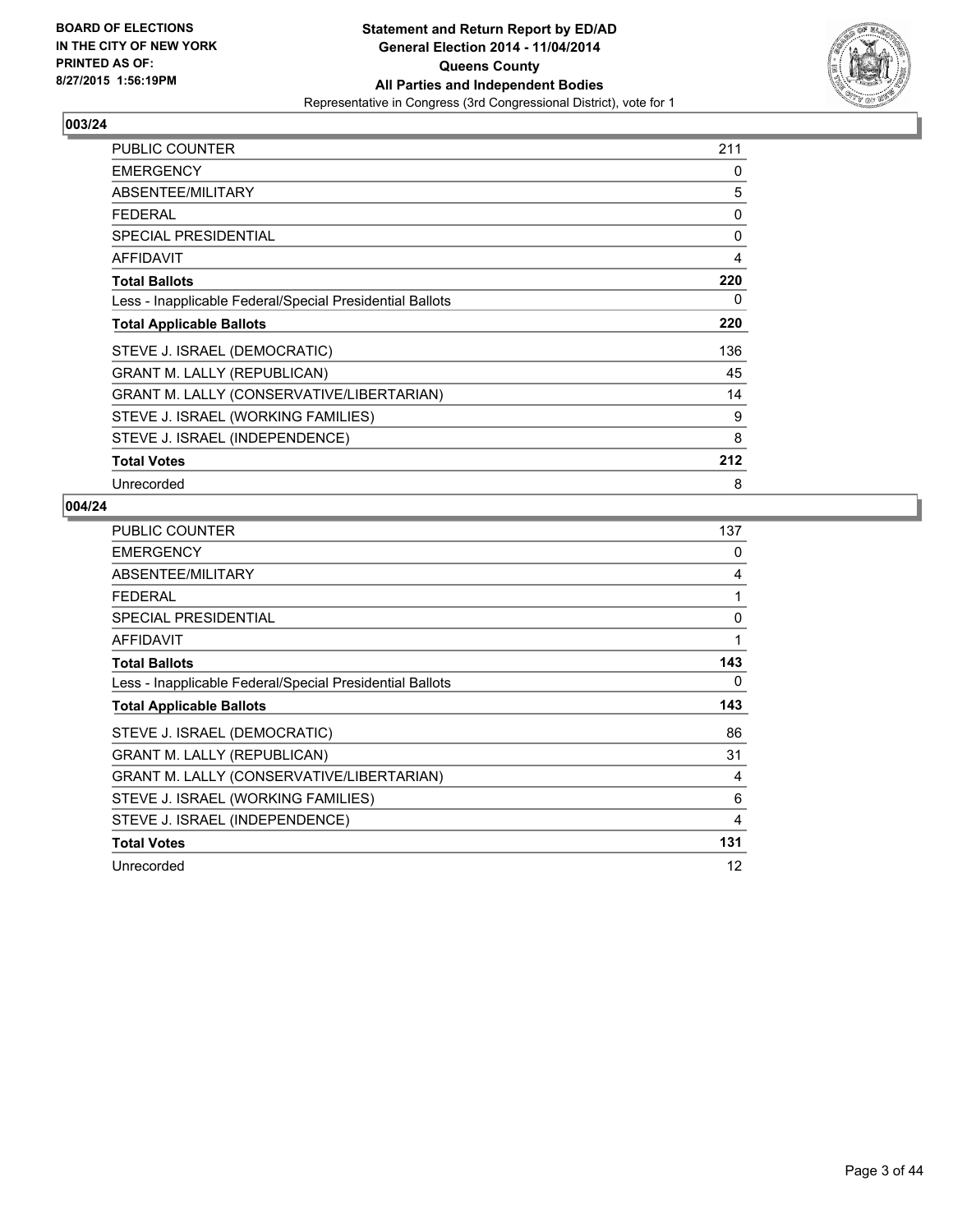

| PUBLIC COUNTER                                           | 273          |
|----------------------------------------------------------|--------------|
| <b>EMERGENCY</b>                                         | 0            |
| ABSENTEE/MILITARY                                        | 11           |
| <b>FEDERAL</b>                                           | 1            |
| SPECIAL PRESIDENTIAL                                     | $\mathbf{0}$ |
| <b>AFFIDAVIT</b>                                         | 0            |
| <b>Total Ballots</b>                                     | 285          |
| Less - Inapplicable Federal/Special Presidential Ballots | 0            |
| <b>Total Applicable Ballots</b>                          | 285          |
| STEVE J. ISRAEL (DEMOCRATIC)                             | 179          |
| <b>GRANT M. LALLY (REPUBLICAN)</b>                       | 53           |
| GRANT M. LALLY (CONSERVATIVE/LIBERTARIAN)                | 18           |
| STEVE J. ISRAEL (WORKING FAMILIES)                       | 9            |
| STEVE J. ISRAEL (INDEPENDENCE)                           | 4            |
| ABDREW B RAMNAUTH (WRITE-IN)                             | 1            |
| <b>Total Votes</b>                                       | 264          |
| Unrecorded                                               | 21           |

| <b>PUBLIC COUNTER</b>                                    | 241      |
|----------------------------------------------------------|----------|
| <b>EMERGENCY</b>                                         | 0        |
| ABSENTEE/MILITARY                                        | 11       |
| <b>FEDERAL</b>                                           | 3        |
| <b>SPECIAL PRESIDENTIAL</b>                              | $\Omega$ |
| <b>AFFIDAVIT</b>                                         | $\Omega$ |
| <b>Total Ballots</b>                                     | 255      |
| Less - Inapplicable Federal/Special Presidential Ballots | 0        |
| <b>Total Applicable Ballots</b>                          | 255      |
| STEVE J. ISRAEL (DEMOCRATIC)                             | 131      |
| <b>GRANT M. LALLY (REPUBLICAN)</b>                       | 78       |
| <b>GRANT M. LALLY (CONSERVATIVE/LIBERTARIAN)</b>         | 16       |
| STEVE J. ISRAEL (WORKING FAMILIES)                       | 7        |
| STEVE J. ISRAEL (INDEPENDENCE)                           | 4        |
| <b>Total Votes</b>                                       | 236      |
| Unrecorded                                               | 19       |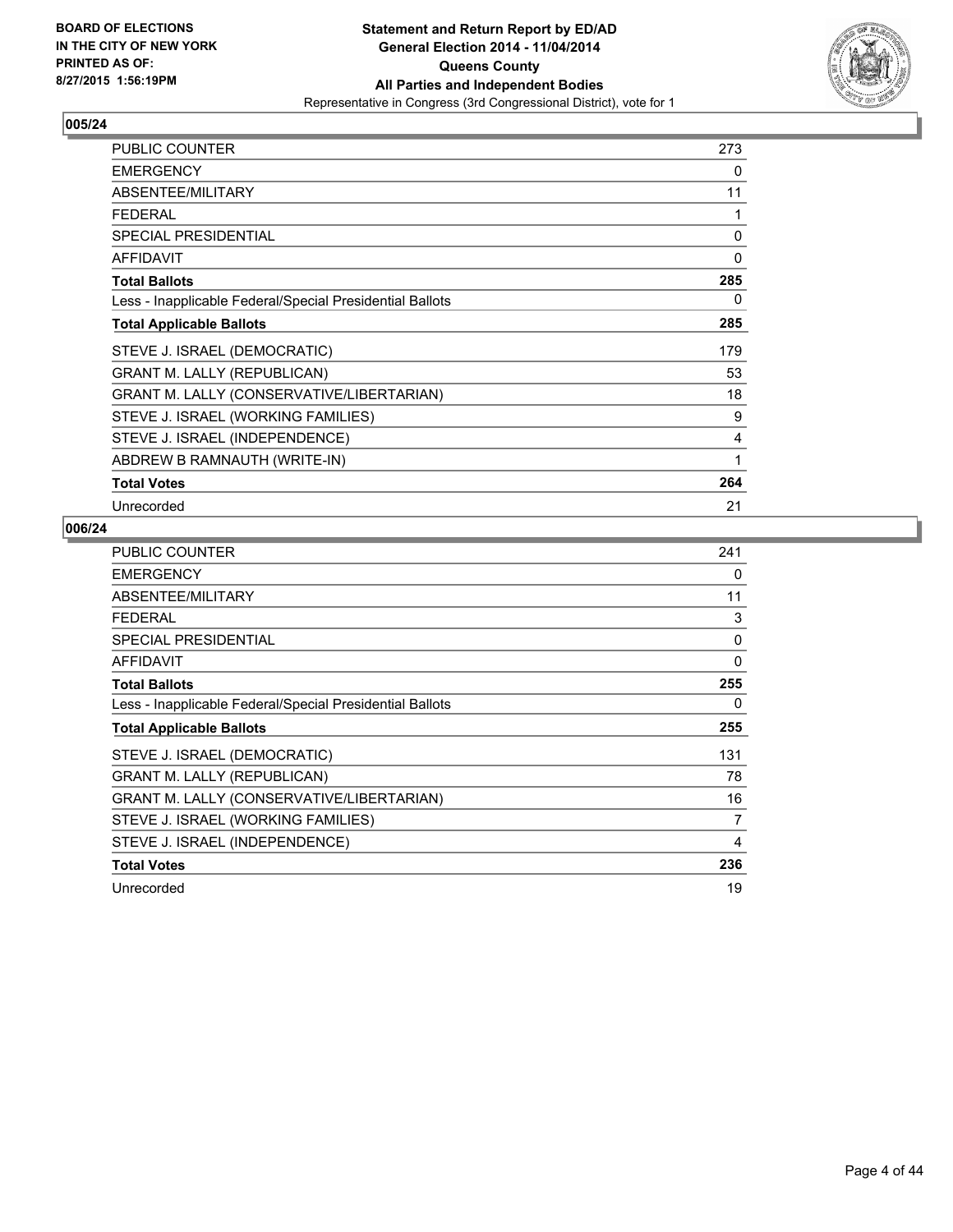

| <b>PUBLIC COUNTER</b>                                    | 145 |
|----------------------------------------------------------|-----|
| <b>EMERGENCY</b>                                         | 0   |
| ABSENTEE/MILITARY                                        | 4   |
| <b>FEDERAL</b>                                           | 4   |
| <b>SPECIAL PRESIDENTIAL</b>                              | 0   |
| <b>AFFIDAVIT</b>                                         | 0   |
| <b>Total Ballots</b>                                     | 153 |
| Less - Inapplicable Federal/Special Presidential Ballots | 0   |
| <b>Total Applicable Ballots</b>                          | 153 |
| STEVE J. ISRAEL (DEMOCRATIC)                             | 111 |
| <b>GRANT M. LALLY (REPUBLICAN)</b>                       | 22  |
| <b>GRANT M. LALLY (CONSERVATIVE/LIBERTARIAN)</b>         | 4   |
| STEVE J. ISRAEL (WORKING FAMILIES)                       | 5   |
| STEVE J. ISRAEL (INDEPENDENCE)                           | 5   |
| <b>Total Votes</b>                                       | 147 |
| Unrecorded                                               | 6   |

| PUBLIC COUNTER                                           | 52             |
|----------------------------------------------------------|----------------|
| <b>EMERGENCY</b>                                         | 0              |
| ABSENTEE/MILITARY                                        |                |
| <b>FEDERAL</b>                                           | 0              |
| <b>SPECIAL PRESIDENTIAL</b>                              | 0              |
| <b>AFFIDAVIT</b>                                         | 2              |
| <b>Total Ballots</b>                                     | 55             |
| Less - Inapplicable Federal/Special Presidential Ballots | 0              |
| <b>Total Applicable Ballots</b>                          | 55             |
| STEVE J. ISRAEL (DEMOCRATIC)                             | 37             |
| <b>GRANT M. LALLY (REPUBLICAN)</b>                       | 8              |
| GRANT M. LALLY (CONSERVATIVE/LIBERTARIAN)                | $\overline{2}$ |
| STEVE J. ISRAEL (WORKING FAMILIES)                       | $\overline{2}$ |
| STEVE J. ISRAEL (INDEPENDENCE)                           | 0              |
| <b>Total Votes</b>                                       | 49             |
| Unrecorded                                               | 6              |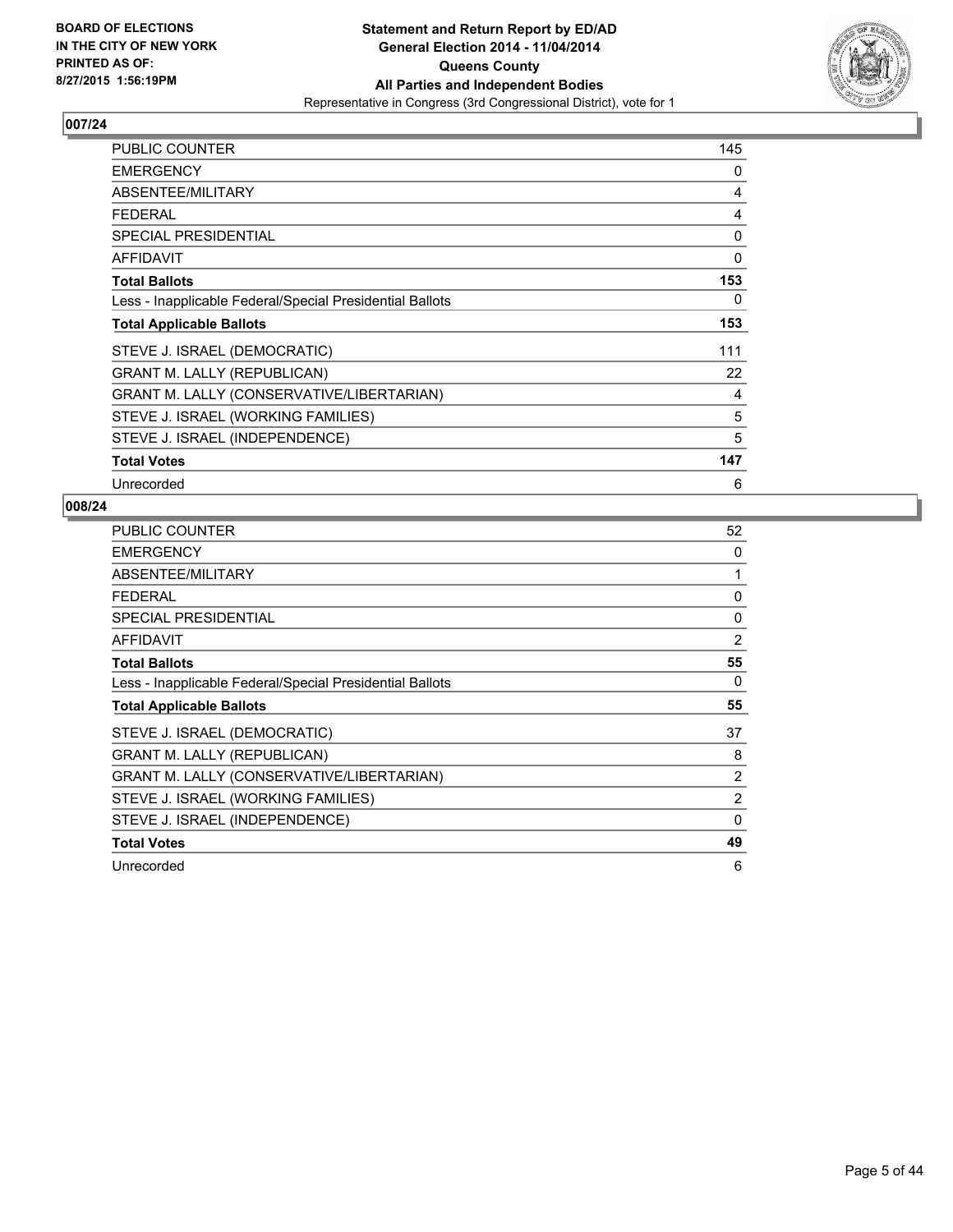

| <b>PUBLIC COUNTER</b>                                    | 6 |
|----------------------------------------------------------|---|
| <b>EMERGENCY</b>                                         | 0 |
| ABSENTEE/MILITARY                                        | 0 |
| <b>FEDERAL</b>                                           | 0 |
| <b>SPECIAL PRESIDENTIAL</b>                              | 0 |
| AFFIDAVIT                                                | 0 |
| <b>Total Ballots</b>                                     | 6 |
| Less - Inapplicable Federal/Special Presidential Ballots | 0 |
| <b>Total Applicable Ballots</b>                          | 6 |
| STEVE J. ISRAEL (DEMOCRATIC)                             | 5 |
| <b>GRANT M. LALLY (REPUBLICAN)</b>                       | 1 |
| GRANT M. LALLY (CONSERVATIVE/LIBERTARIAN)                | 0 |
| STEVE J. ISRAEL (WORKING FAMILIES)                       | 0 |
| STEVE J. ISRAEL (INDEPENDENCE)                           | 0 |
| <b>Total Votes</b>                                       | 6 |

| <b>PUBLIC COUNTER</b>                                    | 102 |
|----------------------------------------------------------|-----|
| <b>EMERGENCY</b>                                         | 0   |
| ABSENTEE/MILITARY                                        | 4   |
| <b>FEDERAL</b>                                           | 0   |
| <b>SPECIAL PRESIDENTIAL</b>                              | 0   |
| <b>AFFIDAVIT</b>                                         | 0   |
| <b>Total Ballots</b>                                     | 106 |
| Less - Inapplicable Federal/Special Presidential Ballots | 0   |
| <b>Total Applicable Ballots</b>                          | 106 |
| STEVE J. ISRAEL (DEMOCRATIC)                             | 48  |
| <b>GRANT M. LALLY (REPUBLICAN)</b>                       | 32  |
| GRANT M. LALLY (CONSERVATIVE/LIBERTARIAN)                | 9   |
| STEVE J. ISRAEL (WORKING FAMILIES)                       | 4   |
| STEVE J. ISRAEL (INDEPENDENCE)                           | 8   |
| <b>Total Votes</b>                                       | 101 |
| Unrecorded                                               | 5   |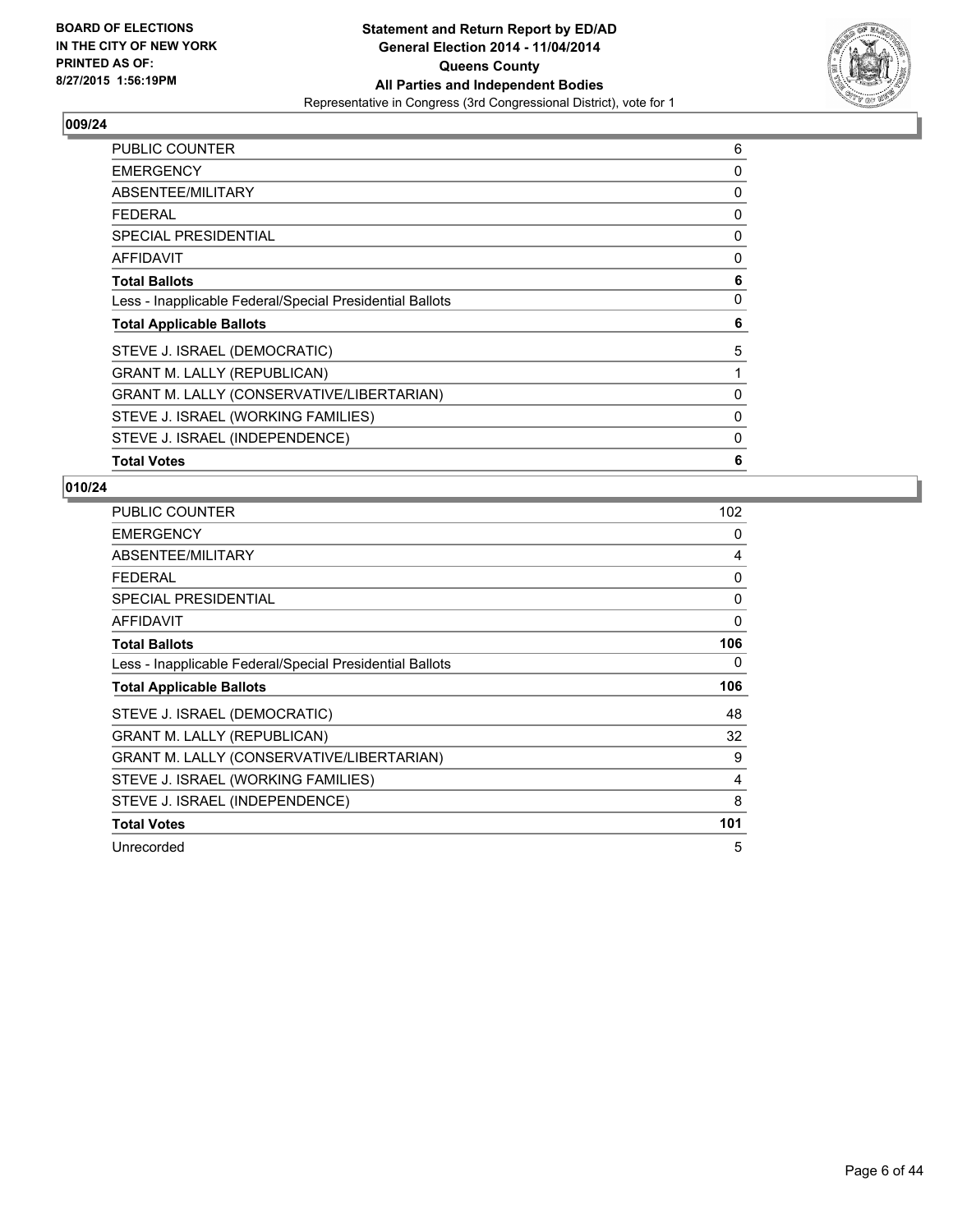

| <b>PUBLIC COUNTER</b>                                    | 133            |
|----------------------------------------------------------|----------------|
| <b>EMERGENCY</b>                                         | 0              |
| ABSENTEE/MILITARY                                        | 1              |
| <b>FEDERAL</b>                                           | 1              |
| <b>SPECIAL PRESIDENTIAL</b>                              | 0              |
| <b>AFFIDAVIT</b>                                         | 1              |
| <b>Total Ballots</b>                                     | 136            |
| Less - Inapplicable Federal/Special Presidential Ballots | 0              |
| <b>Total Applicable Ballots</b>                          | 136            |
| STEVE J. ISRAEL (DEMOCRATIC)                             | 79             |
| <b>GRANT M. LALLY (REPUBLICAN)</b>                       | 36             |
| <b>GRANT M. LALLY (CONSERVATIVE/LIBERTARIAN)</b>         | 6              |
| STEVE J. ISRAEL (WORKING FAMILIES)                       | 5              |
| STEVE J. ISRAEL (INDEPENDENCE)                           | $\overline{2}$ |
| <b>Total Votes</b>                                       | 128            |
| Unrecorded                                               | 8              |

| PUBLIC COUNTER                                           | 18             |
|----------------------------------------------------------|----------------|
| <b>EMERGENCY</b>                                         | 0              |
| ABSENTEE/MILITARY                                        | 3              |
| <b>FEDERAL</b>                                           | 0              |
| <b>SPECIAL PRESIDENTIAL</b>                              | 0              |
| <b>AFFIDAVIT</b>                                         | 1              |
| <b>Total Ballots</b>                                     | 22             |
| Less - Inapplicable Federal/Special Presidential Ballots | 0              |
| <b>Total Applicable Ballots</b>                          | 22             |
| STEVE J. ISRAEL (DEMOCRATIC)                             | 13             |
| <b>GRANT M. LALLY (REPUBLICAN)</b>                       | 4              |
| GRANT M. LALLY (CONSERVATIVE/LIBERTARIAN)                | 1              |
| STEVE J. ISRAEL (WORKING FAMILIES)                       | 1              |
| STEVE J. ISRAEL (INDEPENDENCE)                           | 1              |
| <b>Total Votes</b>                                       | 20             |
| Unrecorded                                               | $\overline{2}$ |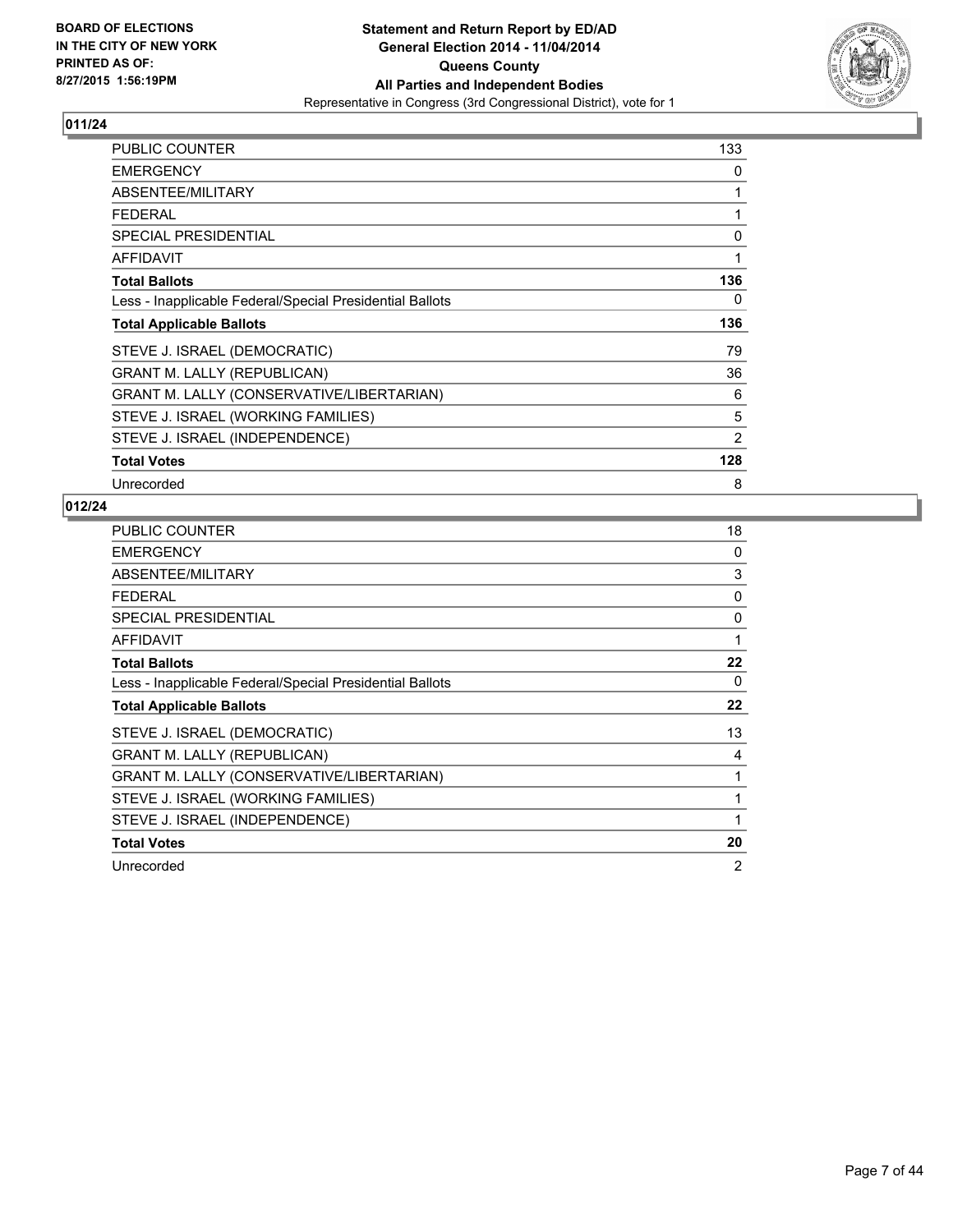

| PUBLIC COUNTER                                           | 198            |
|----------------------------------------------------------|----------------|
| <b>EMERGENCY</b>                                         | 0              |
| ABSENTEE/MILITARY                                        | 21             |
| <b>FEDERAL</b>                                           | 1              |
| <b>SPECIAL PRESIDENTIAL</b>                              | 0              |
| <b>AFFIDAVIT</b>                                         | $\overline{2}$ |
| <b>Total Ballots</b>                                     | 222            |
| Less - Inapplicable Federal/Special Presidential Ballots | 0              |
| <b>Total Applicable Ballots</b>                          | 222            |
| STEVE J. ISRAEL (DEMOCRATIC)                             | 155            |
| <b>GRANT M. LALLY (REPUBLICAN)</b>                       | 34             |
| GRANT M. LALLY (CONSERVATIVE/LIBERTARIAN)                | 6              |
| STEVE J. ISRAEL (WORKING FAMILIES)                       | $\overline{7}$ |
| STEVE J. ISRAEL (INDEPENDENCE)                           | 4              |
| <b>Total Votes</b>                                       | 206            |
| Unrecorded                                               | 16             |

| <b>PUBLIC COUNTER</b>                                    | 180 |
|----------------------------------------------------------|-----|
| <b>EMERGENCY</b>                                         | 0   |
| ABSENTEE/MILITARY                                        |     |
| <b>FEDERAL</b>                                           | 0   |
| <b>SPECIAL PRESIDENTIAL</b>                              | 0   |
| <b>AFFIDAVIT</b>                                         | 1   |
| <b>Total Ballots</b>                                     | 182 |
| Less - Inapplicable Federal/Special Presidential Ballots | 0   |
| <b>Total Applicable Ballots</b>                          | 182 |
| STEVE J. ISRAEL (DEMOCRATIC)                             | 114 |
| <b>GRANT M. LALLY (REPUBLICAN)</b>                       | 29  |
| GRANT M. LALLY (CONSERVATIVE/LIBERTARIAN)                | 11  |
| STEVE J. ISRAEL (WORKING FAMILIES)                       | 7   |
| STEVE J. ISRAEL (INDEPENDENCE)                           | 7   |
| <b>Total Votes</b>                                       | 168 |
| Unrecorded                                               | 14  |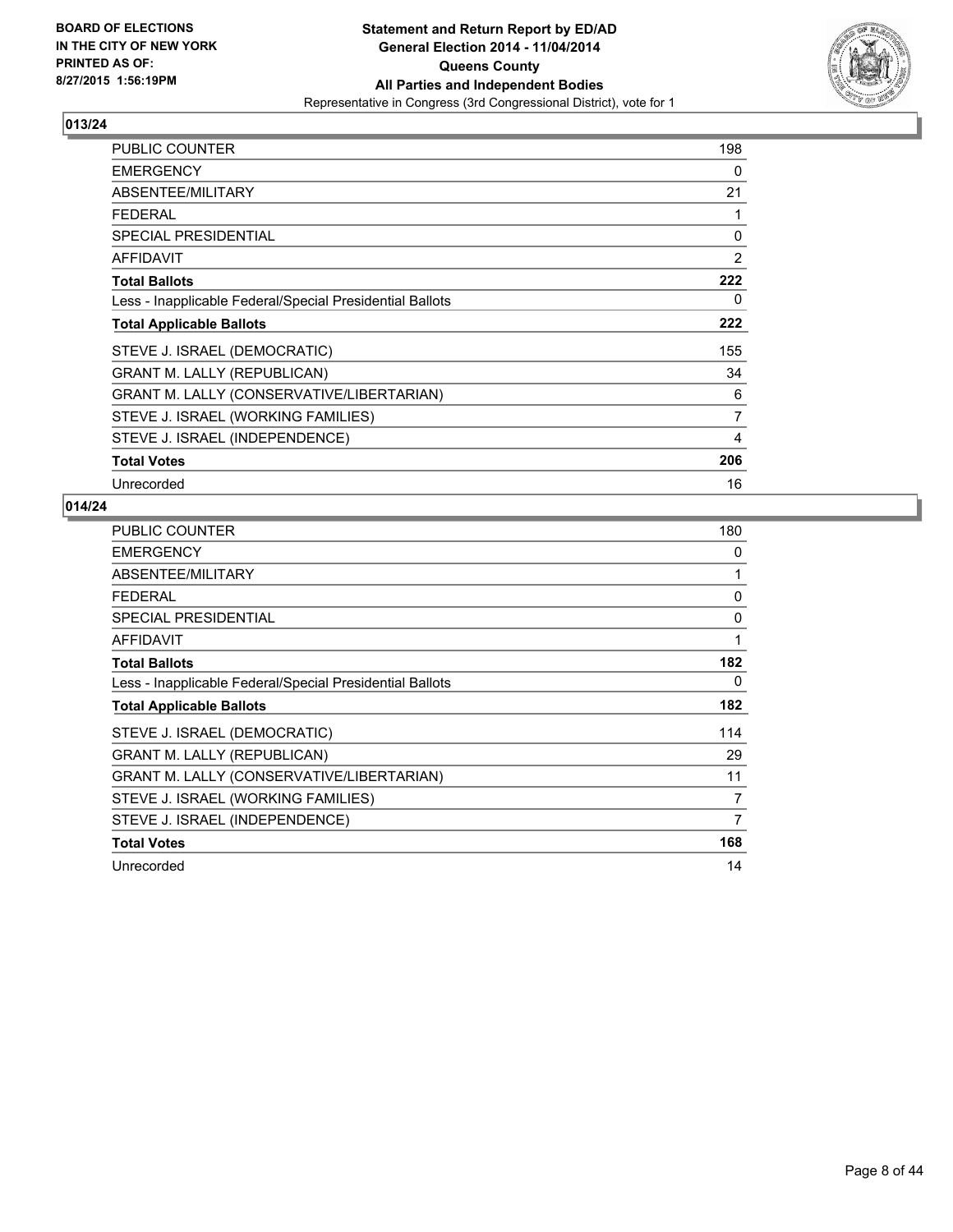

| PUBLIC COUNTER                                           | 164 |
|----------------------------------------------------------|-----|
| <b>EMERGENCY</b>                                         | 0   |
| ABSENTEE/MILITARY                                        | 4   |
| <b>FEDERAL</b>                                           | 1   |
| <b>SPECIAL PRESIDENTIAL</b>                              | 0   |
| AFFIDAVIT                                                | 3   |
| <b>Total Ballots</b>                                     | 172 |
| Less - Inapplicable Federal/Special Presidential Ballots | 0   |
| <b>Total Applicable Ballots</b>                          | 172 |
| STEVE J. ISRAEL (DEMOCRATIC)                             | 99  |
| <b>GRANT M. LALLY (REPUBLICAN)</b>                       | 48  |
| GRANT M. LALLY (CONSERVATIVE/LIBERTARIAN)                | 6   |
| STEVE J. ISRAEL (WORKING FAMILIES)                       | 8   |
| STEVE J. ISRAEL (INDEPENDENCE)                           | 3   |
| <b>Total Votes</b>                                       | 164 |
| Unrecorded                                               | 8   |

| PUBLIC COUNTER                                           | 179 |
|----------------------------------------------------------|-----|
| <b>EMERGENCY</b>                                         | 0   |
| ABSENTEE/MILITARY                                        | 3   |
| <b>FEDERAL</b>                                           | 0   |
| <b>SPECIAL PRESIDENTIAL</b>                              | 0   |
| <b>AFFIDAVIT</b>                                         | 2   |
| <b>Total Ballots</b>                                     | 184 |
| Less - Inapplicable Federal/Special Presidential Ballots | 0   |
| <b>Total Applicable Ballots</b>                          | 184 |
| STEVE J. ISRAEL (DEMOCRATIC)                             | 102 |
| <b>GRANT M. LALLY (REPUBLICAN)</b>                       | 46  |
| GRANT M. LALLY (CONSERVATIVE/LIBERTARIAN)                | 7   |
| STEVE J. ISRAEL (WORKING FAMILIES)                       | 12  |
| STEVE J. ISRAEL (INDEPENDENCE)                           | 4   |
| <b>Total Votes</b>                                       | 171 |
| Unrecorded                                               | 13  |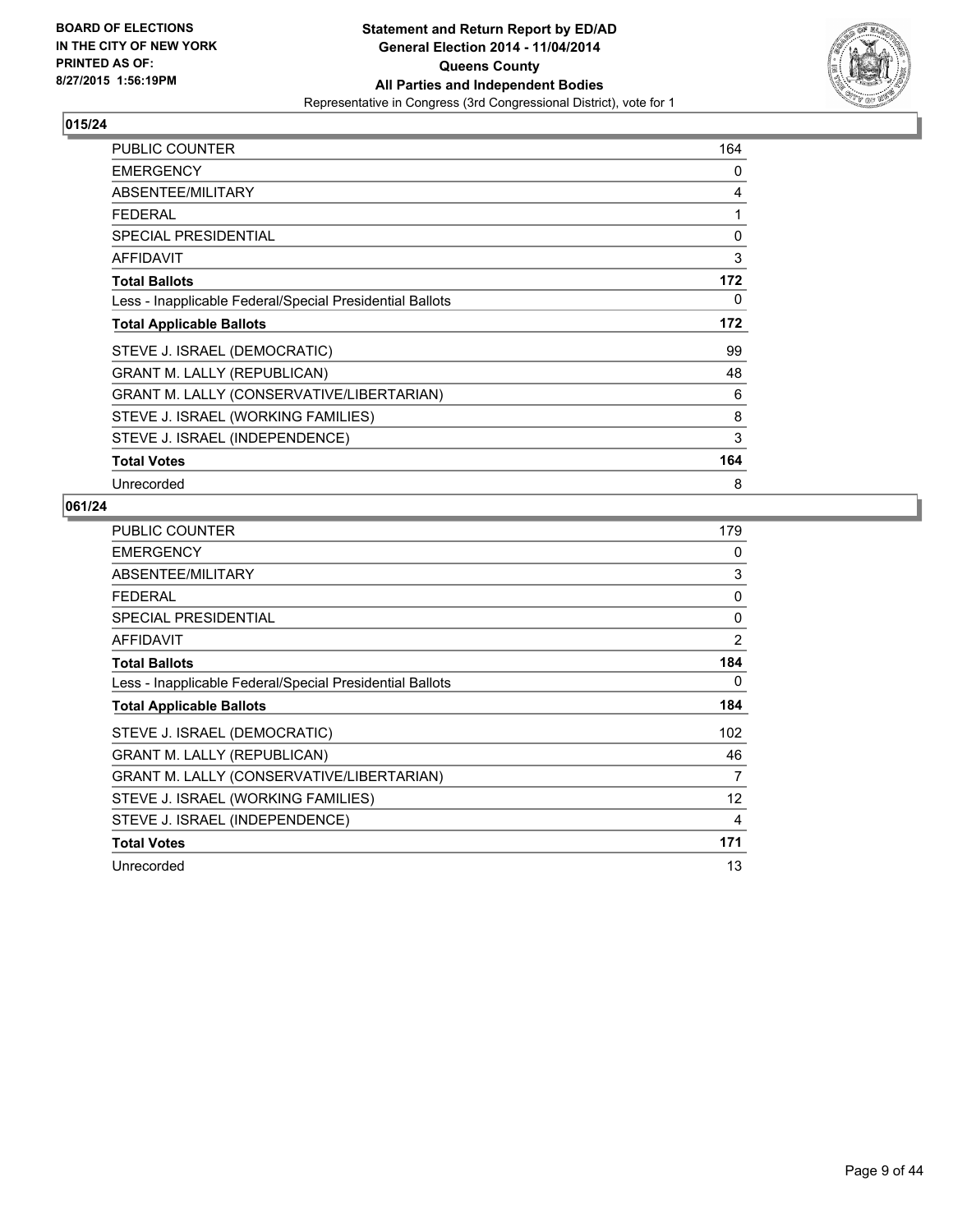

| <b>PUBLIC COUNTER</b>                                    | 236 |
|----------------------------------------------------------|-----|
| <b>EMERGENCY</b>                                         | 0   |
| ABSENTEE/MILITARY                                        | 9   |
| <b>FEDERAL</b>                                           | 0   |
| <b>SPECIAL PRESIDENTIAL</b>                              | 0   |
| AFFIDAVIT                                                | 0   |
| <b>Total Ballots</b>                                     | 245 |
| Less - Inapplicable Federal/Special Presidential Ballots | 0   |
| <b>Total Applicable Ballots</b>                          | 245 |
| STEVE J. ISRAEL (DEMOCRATIC)                             | 137 |
| <b>GRANT M. LALLY (REPUBLICAN)</b>                       | 70  |
| GRANT M. LALLY (CONSERVATIVE/LIBERTARIAN)                | 10  |
| STEVE J. ISRAEL (WORKING FAMILIES)                       | 6   |
| STEVE J. ISRAEL (INDEPENDENCE)                           | 6   |
| <b>Total Votes</b>                                       | 229 |
| Unrecorded                                               | 16  |

| PUBLIC COUNTER                                           | 229            |
|----------------------------------------------------------|----------------|
| <b>EMERGENCY</b>                                         | 0              |
| ABSENTEE/MILITARY                                        | 2              |
| <b>FEDERAL</b>                                           | 3              |
| <b>SPECIAL PRESIDENTIAL</b>                              | 0              |
| <b>AFFIDAVIT</b>                                         | 1              |
| <b>Total Ballots</b>                                     | 235            |
| Less - Inapplicable Federal/Special Presidential Ballots | 0              |
| <b>Total Applicable Ballots</b>                          | 235            |
| STEVE J. ISRAEL (DEMOCRATIC)                             | 132            |
| <b>GRANT M. LALLY (REPUBLICAN)</b>                       | 66             |
| GRANT M. LALLY (CONSERVATIVE/LIBERTARIAN)                | 18             |
| STEVE J. ISRAEL (WORKING FAMILIES)                       | $\overline{2}$ |
| STEVE J. ISRAEL (INDEPENDENCE)                           | 7              |
| <b>Total Votes</b>                                       | 225            |
| Unrecorded                                               | 10             |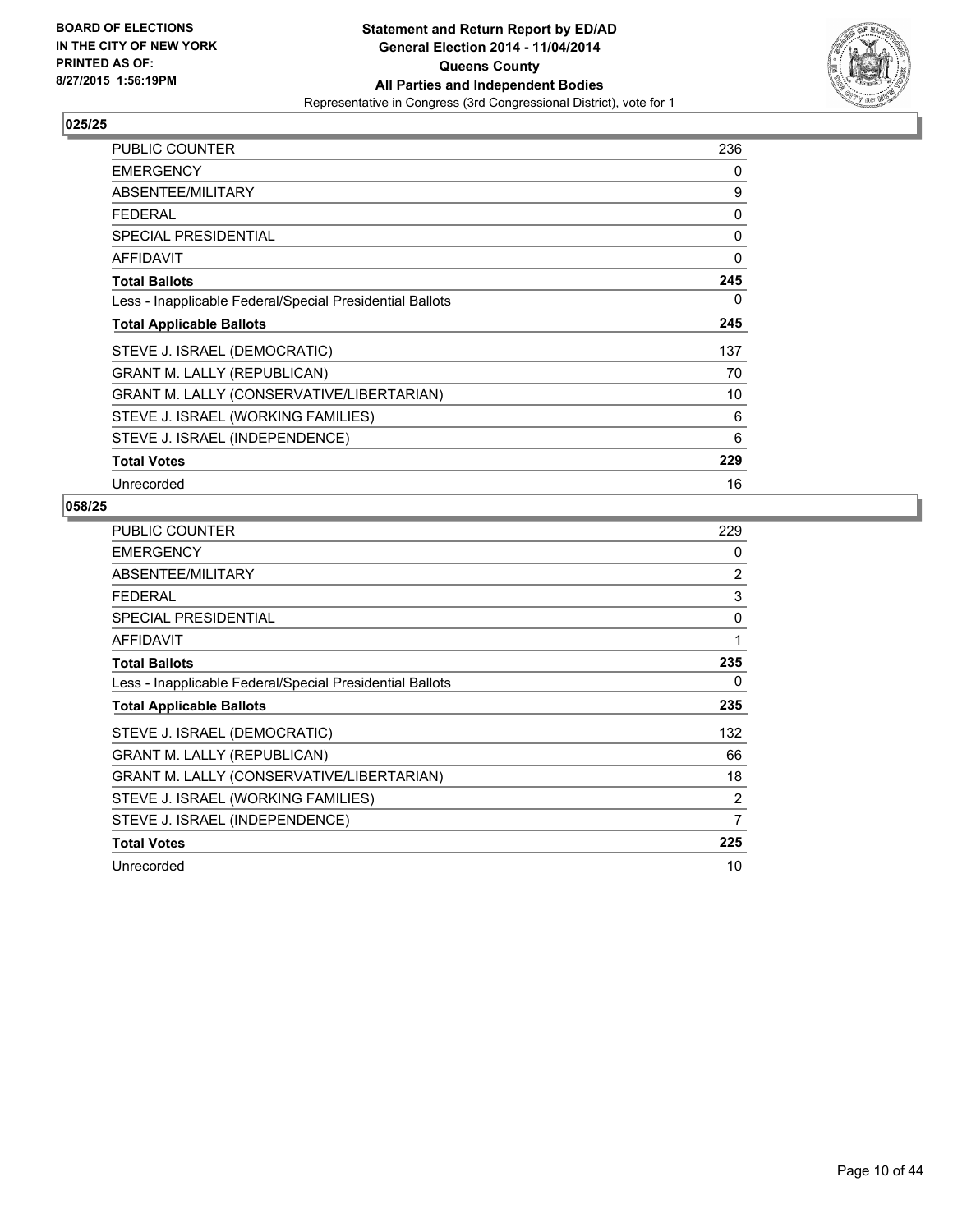

| <b>PUBLIC COUNTER</b>                                    | 305 |
|----------------------------------------------------------|-----|
| <b>EMERGENCY</b>                                         | 0   |
| ABSENTEE/MILITARY                                        | 6   |
| <b>FEDERAL</b>                                           | 0   |
| <b>SPECIAL PRESIDENTIAL</b>                              | 0   |
| AFFIDAVIT                                                | 1   |
| <b>Total Ballots</b>                                     | 312 |
| Less - Inapplicable Federal/Special Presidential Ballots | 0   |
| <b>Total Applicable Ballots</b>                          | 312 |
| STEVE J. ISRAEL (DEMOCRATIC)                             | 133 |
| <b>GRANT M. LALLY (REPUBLICAN)</b>                       | 116 |
| GRANT M. LALLY (CONSERVATIVE/LIBERTARIAN)                | 24  |
| STEVE J. ISRAEL (WORKING FAMILIES)                       | 12  |
| STEVE J. ISRAEL (INDEPENDENCE)                           | 6   |
| <b>Total Votes</b>                                       | 291 |
| Unrecorded                                               | 21  |

| <b>PUBLIC COUNTER</b>                                    | 244 |
|----------------------------------------------------------|-----|
| <b>EMERGENCY</b>                                         | 0   |
| ABSENTEE/MILITARY                                        | 5   |
| <b>FEDERAL</b>                                           | 0   |
| <b>SPECIAL PRESIDENTIAL</b>                              | 0   |
| AFFIDAVIT                                                | 1   |
| <b>Total Ballots</b>                                     | 250 |
| Less - Inapplicable Federal/Special Presidential Ballots | 0   |
| <b>Total Applicable Ballots</b>                          | 250 |
| STEVE J. ISRAEL (DEMOCRATIC)                             | 104 |
| <b>GRANT M. LALLY (REPUBLICAN)</b>                       | 101 |
| GRANT M. LALLY (CONSERVATIVE/LIBERTARIAN)                | 11  |
| STEVE J. ISRAEL (WORKING FAMILIES)                       | 14  |
| STEVE J. ISRAEL (INDEPENDENCE)                           | 4   |
| <b>Total Votes</b>                                       | 234 |
| Unrecorded                                               | 16  |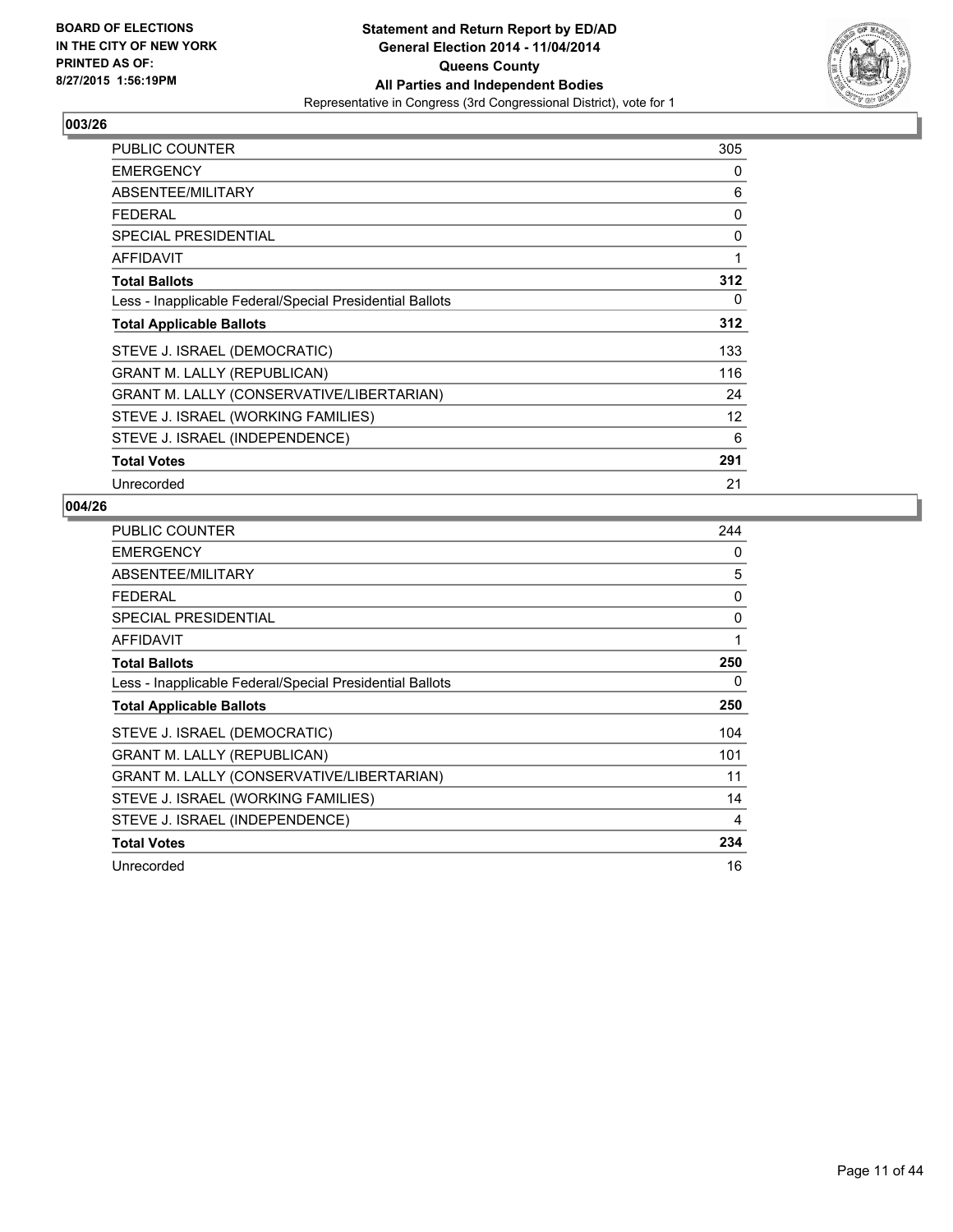

| <b>PUBLIC COUNTER</b>                                    | 277            |
|----------------------------------------------------------|----------------|
| <b>EMERGENCY</b>                                         | 0              |
| ABSENTEE/MILITARY                                        | 6              |
| <b>FEDERAL</b>                                           | 1              |
| <b>SPECIAL PRESIDENTIAL</b>                              | 0              |
| AFFIDAVIT                                                | $\overline{2}$ |
| <b>Total Ballots</b>                                     | 286            |
| Less - Inapplicable Federal/Special Presidential Ballots | 0              |
| <b>Total Applicable Ballots</b>                          | 286            |
| STEVE J. ISRAEL (DEMOCRATIC)                             | 117            |
| <b>GRANT M. LALLY (REPUBLICAN)</b>                       | 103            |
| GRANT M. LALLY (CONSERVATIVE/LIBERTARIAN)                | 21             |
| STEVE J. ISRAEL (WORKING FAMILIES)                       | 13             |
| STEVE J. ISRAEL (INDEPENDENCE)                           | 6              |
| <b>Total Votes</b>                                       | 260            |
| Unrecorded                                               | 26             |

| <b>PUBLIC COUNTER</b>                                    | 200            |
|----------------------------------------------------------|----------------|
| <b>EMERGENCY</b>                                         | 0              |
| ABSENTEE/MILITARY                                        | 3              |
| <b>FEDERAL</b>                                           | $\overline{2}$ |
| <b>SPECIAL PRESIDENTIAL</b>                              | 0              |
| <b>AFFIDAVIT</b>                                         | 0              |
| <b>Total Ballots</b>                                     | 205            |
| Less - Inapplicable Federal/Special Presidential Ballots | 0              |
| <b>Total Applicable Ballots</b>                          | 205            |
| STEVE J. ISRAEL (DEMOCRATIC)                             | 93             |
| <b>GRANT M. LALLY (REPUBLICAN)</b>                       | 70             |
| GRANT M. LALLY (CONSERVATIVE/LIBERTARIAN)                | 19             |
| STEVE J. ISRAEL (WORKING FAMILIES)                       | 4              |
| STEVE J. ISRAEL (INDEPENDENCE)                           | $\mathbf{1}$   |
| <b>Total Votes</b>                                       | 187            |
| Unrecorded                                               | 18             |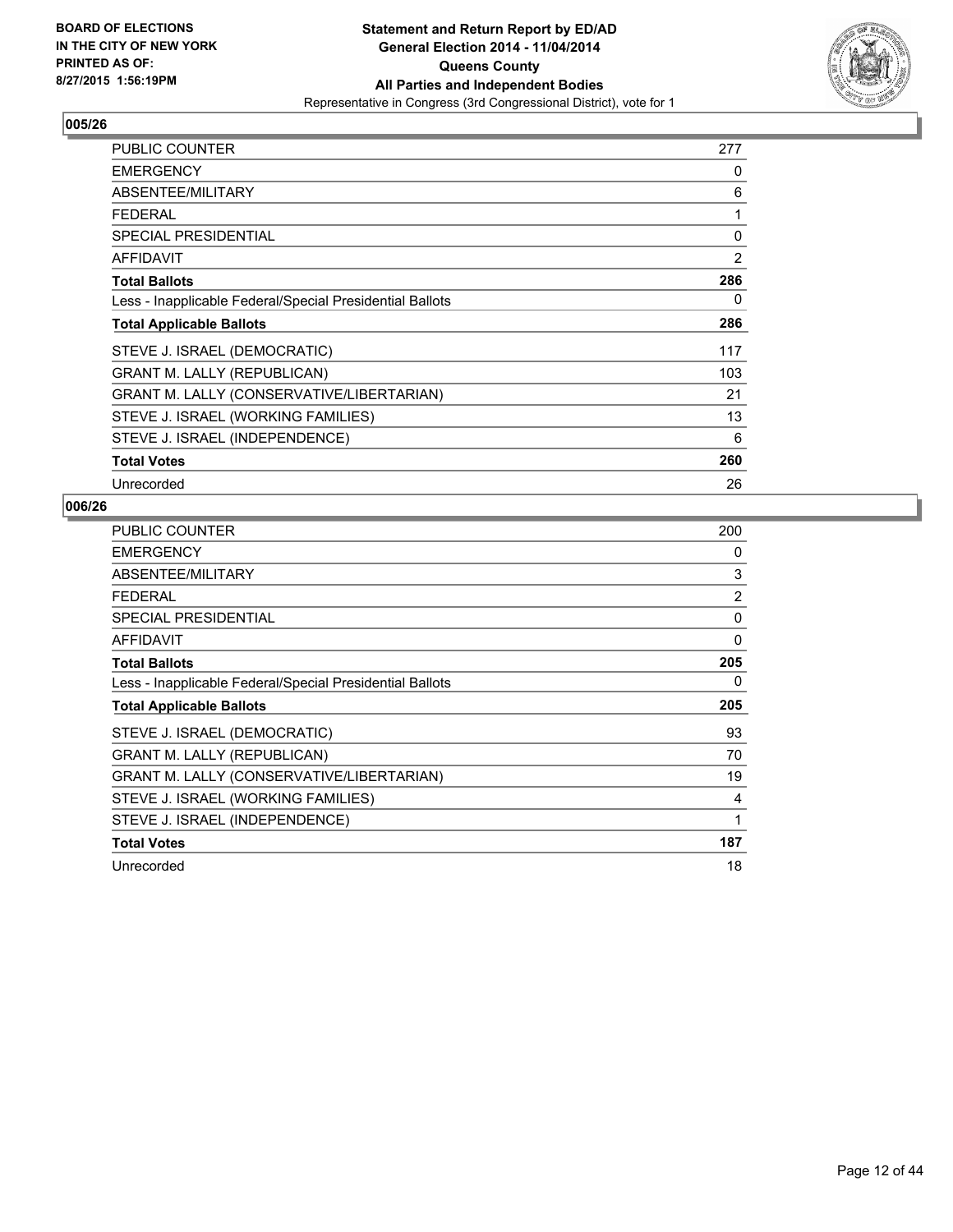

| <b>PUBLIC COUNTER</b>                                    | 164 |
|----------------------------------------------------------|-----|
| <b>EMERGENCY</b>                                         | 0   |
| ABSENTEE/MILITARY                                        | 11  |
| <b>FEDERAL</b>                                           | 1   |
| <b>SPECIAL PRESIDENTIAL</b>                              | 0   |
| AFFIDAVIT                                                | 0   |
| <b>Total Ballots</b>                                     | 176 |
| Less - Inapplicable Federal/Special Presidential Ballots | 0   |
| <b>Total Applicable Ballots</b>                          | 176 |
| STEVE J. ISRAEL (DEMOCRATIC)                             | 83  |
| <b>GRANT M. LALLY (REPUBLICAN)</b>                       | 59  |
| GRANT M. LALLY (CONSERVATIVE/LIBERTARIAN)                | 9   |
| STEVE J. ISRAEL (WORKING FAMILIES)                       | 5   |
| STEVE J. ISRAEL (INDEPENDENCE)                           | 0   |
| <b>Total Votes</b>                                       | 156 |
| Unrecorded                                               | 20  |

| <b>PUBLIC COUNTER</b>                                    | 341 |
|----------------------------------------------------------|-----|
| <b>EMERGENCY</b>                                         | 0   |
| ABSENTEE/MILITARY                                        | 13  |
| <b>FEDERAL</b>                                           | 0   |
| <b>SPECIAL PRESIDENTIAL</b>                              | 0   |
| <b>AFFIDAVIT</b>                                         | 2   |
| <b>Total Ballots</b>                                     | 356 |
| Less - Inapplicable Federal/Special Presidential Ballots | 0   |
| <b>Total Applicable Ballots</b>                          | 356 |
| STEVE J. ISRAEL (DEMOCRATIC)                             | 182 |
| <b>GRANT M. LALLY (REPUBLICAN)</b>                       | 99  |
| GRANT M. LALLY (CONSERVATIVE/LIBERTARIAN)                | 24  |
| STEVE J. ISRAEL (WORKING FAMILIES)                       | 17  |
| STEVE J. ISRAEL (INDEPENDENCE)                           | 12  |
| <b>Total Votes</b>                                       | 334 |
| Unrecorded                                               | 22  |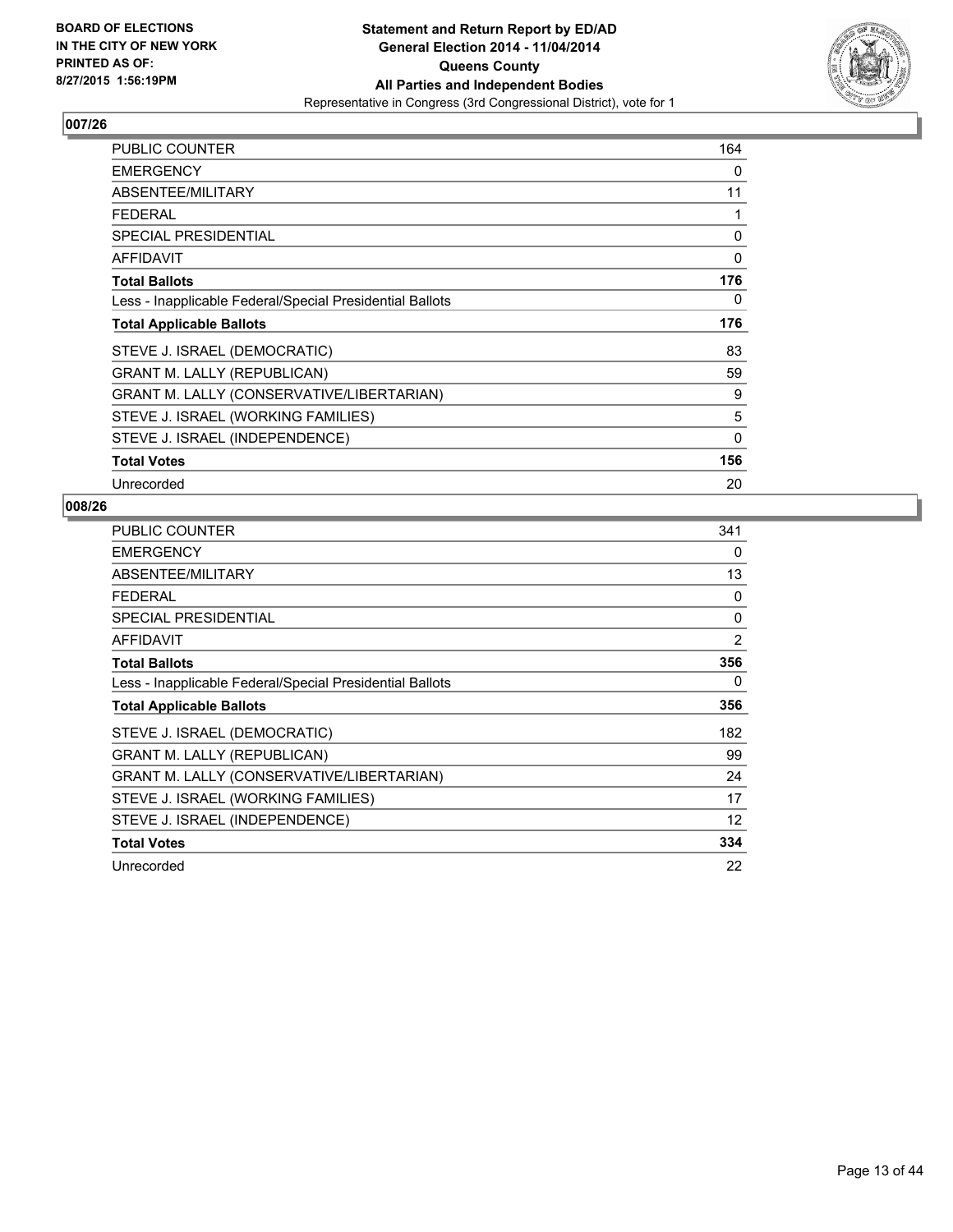

| PUBLIC COUNTER                                           | 335            |
|----------------------------------------------------------|----------------|
| <b>EMERGENCY</b>                                         | 0              |
| ABSENTEE/MILITARY                                        | 10             |
| <b>FEDERAL</b>                                           | 1              |
| <b>SPECIAL PRESIDENTIAL</b>                              | 0              |
| <b>AFFIDAVIT</b>                                         | $\overline{2}$ |
| <b>Total Ballots</b>                                     | 348            |
| Less - Inapplicable Federal/Special Presidential Ballots | 0              |
| <b>Total Applicable Ballots</b>                          | 348            |
| STEVE J. ISRAEL (DEMOCRATIC)                             | 167            |
| <b>GRANT M. LALLY (REPUBLICAN)</b>                       | 102            |
| GRANT M. LALLY (CONSERVATIVE/LIBERTARIAN)                | 20             |
| STEVE J. ISRAEL (WORKING FAMILIES)                       | 16             |
| STEVE J. ISRAEL (INDEPENDENCE)                           | 13             |
| SIME SKROKOV (WRITE-IN)                                  | 1              |
| <b>Total Votes</b>                                       | 319            |
| Unrecorded                                               | 29             |

| <b>PUBLIC COUNTER</b>                                    | 298          |
|----------------------------------------------------------|--------------|
| <b>EMERGENCY</b>                                         | 0            |
| ABSENTEE/MILITARY                                        | 18           |
| <b>FEDERAL</b>                                           | 1            |
| <b>SPECIAL PRESIDENTIAL</b>                              | 0            |
| <b>AFFIDAVIT</b>                                         | $\mathbf{0}$ |
| <b>Total Ballots</b>                                     | 317          |
| Less - Inapplicable Federal/Special Presidential Ballots | 0            |
| <b>Total Applicable Ballots</b>                          | 317          |
| STEVE J. ISRAEL (DEMOCRATIC)                             | 168          |
| <b>GRANT M. LALLY (REPUBLICAN)</b>                       | 91           |
| <b>GRANT M. LALLY (CONSERVATIVE/LIBERTARIAN)</b>         | 16           |
| STEVE J. ISRAEL (WORKING FAMILIES)                       | 8            |
| STEVE J. ISRAEL (INDEPENDENCE)                           | 6            |
| <b>Total Votes</b>                                       | 289          |
| Unrecorded                                               | 28           |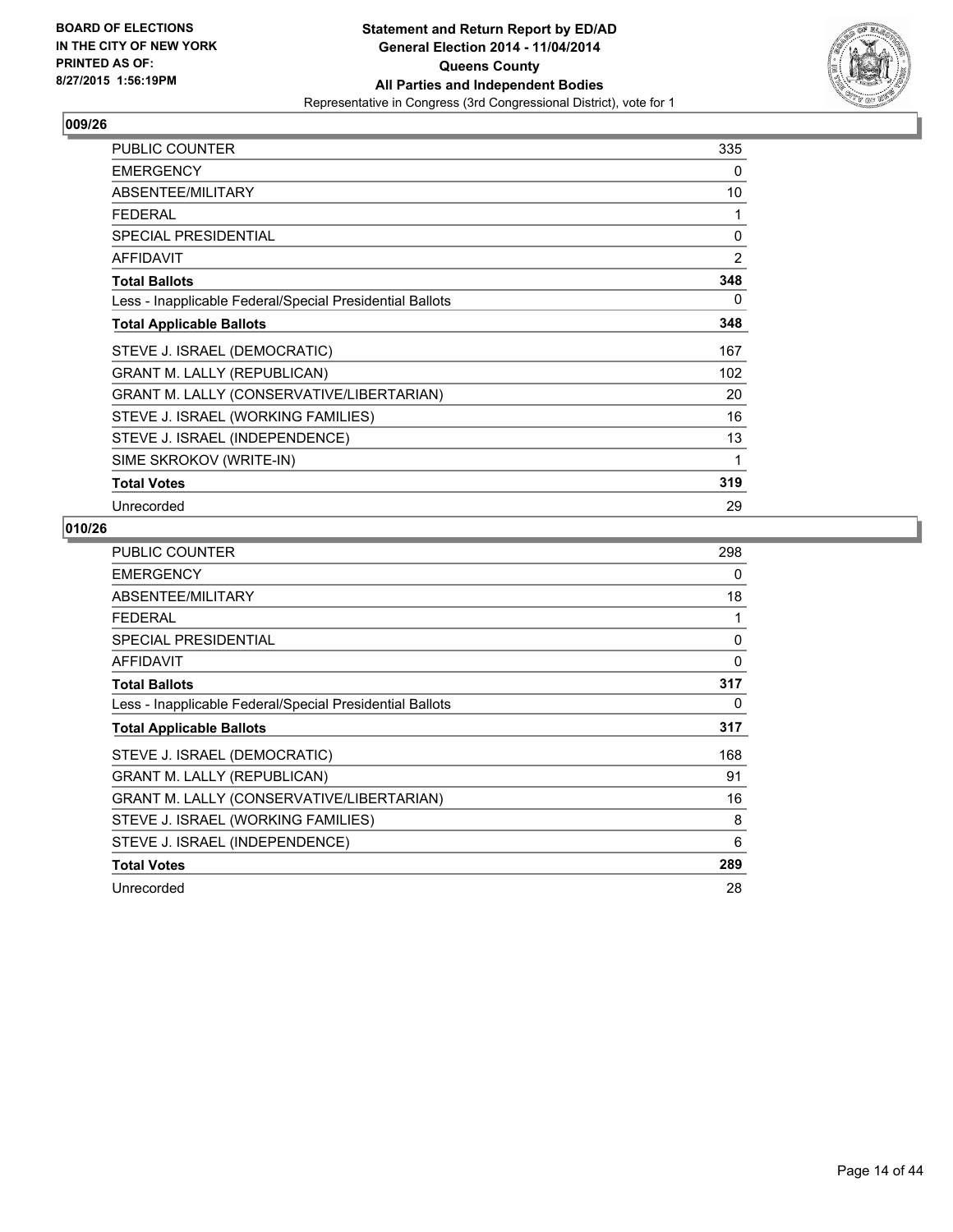

| <b>PUBLIC COUNTER</b>                                    | 243 |
|----------------------------------------------------------|-----|
| <b>EMERGENCY</b>                                         | 0   |
| ABSENTEE/MILITARY                                        | 7   |
| <b>FEDERAL</b>                                           | 0   |
| <b>SPECIAL PRESIDENTIAL</b>                              | 0   |
| <b>AFFIDAVIT</b>                                         | 0   |
| <b>Total Ballots</b>                                     | 250 |
| Less - Inapplicable Federal/Special Presidential Ballots | 0   |
| <b>Total Applicable Ballots</b>                          | 250 |
| STEVE J. ISRAEL (DEMOCRATIC)                             | 88  |
| <b>GRANT M. LALLY (REPUBLICAN)</b>                       | 107 |
| <b>GRANT M. LALLY (CONSERVATIVE/LIBERTARIAN)</b>         | 21  |
| STEVE J. ISRAEL (WORKING FAMILIES)                       | 4   |
| STEVE J. ISRAEL (INDEPENDENCE)                           | 9   |
| <b>Total Votes</b>                                       | 229 |
| Unrecorded                                               | 21  |

| PUBLIC COUNTER                                           | 214            |
|----------------------------------------------------------|----------------|
| <b>EMERGENCY</b>                                         | 0              |
| ABSENTEE/MILITARY                                        | $\overline{2}$ |
| <b>FEDERAL</b>                                           | 0              |
| <b>SPECIAL PRESIDENTIAL</b>                              | 0              |
| <b>AFFIDAVIT</b>                                         | 2              |
| <b>Total Ballots</b>                                     | 218            |
| Less - Inapplicable Federal/Special Presidential Ballots | 0              |
| <b>Total Applicable Ballots</b>                          | 218            |
| STEVE J. ISRAEL (DEMOCRATIC)                             | 75             |
| <b>GRANT M. LALLY (REPUBLICAN)</b>                       | 106            |
| GRANT M. LALLY (CONSERVATIVE/LIBERTARIAN)                | 14             |
| STEVE J. ISRAEL (WORKING FAMILIES)                       | 10             |
| STEVE J. ISRAEL (INDEPENDENCE)                           | 5              |
| <b>Total Votes</b>                                       | 210            |
| Unrecorded                                               | 8              |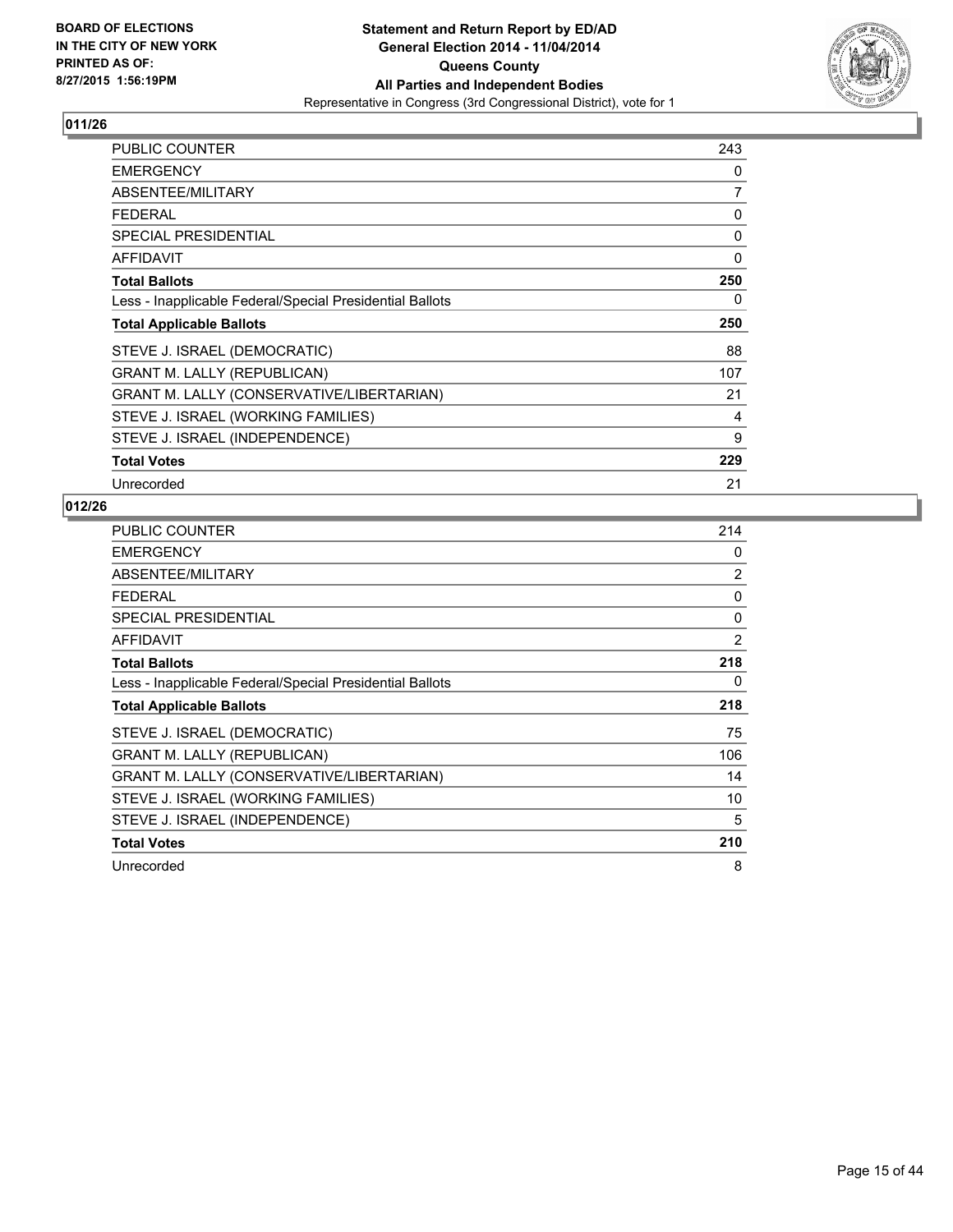

| <b>PUBLIC COUNTER</b>                                    | 291 |
|----------------------------------------------------------|-----|
| <b>EMERGENCY</b>                                         | 0   |
| ABSENTEE/MILITARY                                        | 7   |
| <b>FEDERAL</b>                                           | 0   |
| <b>SPECIAL PRESIDENTIAL</b>                              | 0   |
| <b>AFFIDAVIT</b>                                         | 0   |
| <b>Total Ballots</b>                                     | 298 |
| Less - Inapplicable Federal/Special Presidential Ballots | 0   |
| <b>Total Applicable Ballots</b>                          | 298 |
| STEVE J. ISRAEL (DEMOCRATIC)                             | 123 |
| <b>GRANT M. LALLY (REPUBLICAN)</b>                       | 112 |
| GRANT M. LALLY (CONSERVATIVE/LIBERTARIAN)                | 19  |
| STEVE J. ISRAEL (WORKING FAMILIES)                       | 9   |
| STEVE J. ISRAEL (INDEPENDENCE)                           | 8   |
| <b>Total Votes</b>                                       | 271 |
| Unrecorded                                               | 27  |

| <b>PUBLIC COUNTER</b>                                    | 262 |
|----------------------------------------------------------|-----|
| <b>EMERGENCY</b>                                         | 0   |
| ABSENTEE/MILITARY                                        | 6   |
| <b>FEDERAL</b>                                           | 0   |
| <b>SPECIAL PRESIDENTIAL</b>                              | 0   |
| <b>AFFIDAVIT</b>                                         | 0   |
| <b>Total Ballots</b>                                     | 268 |
| Less - Inapplicable Federal/Special Presidential Ballots | 0   |
| <b>Total Applicable Ballots</b>                          | 268 |
| STEVE J. ISRAEL (DEMOCRATIC)                             | 91  |
| <b>GRANT M. LALLY (REPUBLICAN)</b>                       | 116 |
| GRANT M. LALLY (CONSERVATIVE/LIBERTARIAN)                | 23  |
| STEVE J. ISRAEL (WORKING FAMILIES)                       | 10  |
| STEVE J. ISRAEL (INDEPENDENCE)                           | 3   |
| <b>Total Votes</b>                                       | 243 |
| Unrecorded                                               | 25  |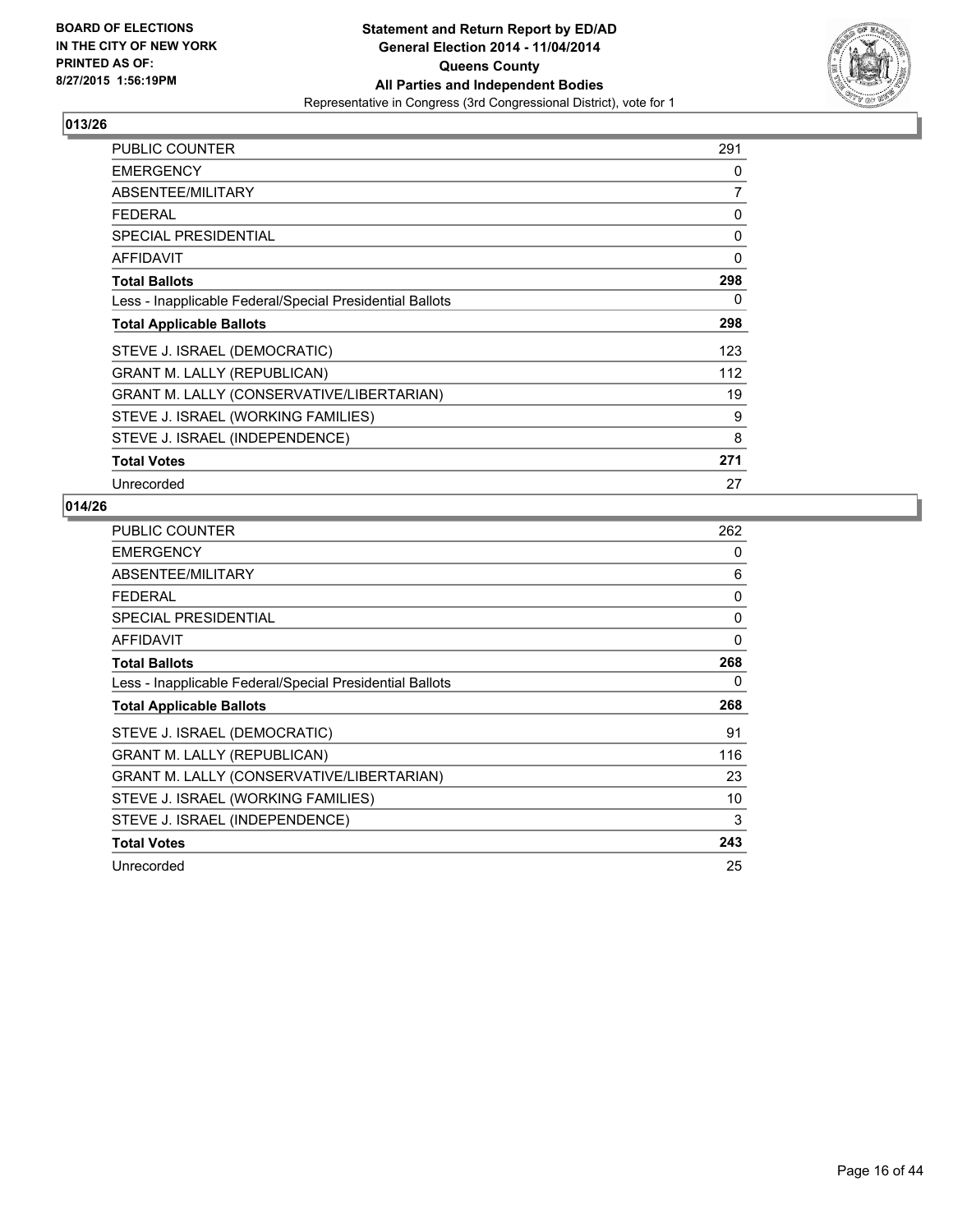

| PUBLIC COUNTER                                           | 299 |
|----------------------------------------------------------|-----|
| <b>EMERGENCY</b>                                         | 1   |
| ABSENTEE/MILITARY                                        | 9   |
| <b>FEDERAL</b>                                           | 0   |
| <b>SPECIAL PRESIDENTIAL</b>                              | 0   |
| AFFIDAVIT                                                | 1   |
| <b>Total Ballots</b>                                     | 310 |
| Less - Inapplicable Federal/Special Presidential Ballots | 0   |
| <b>Total Applicable Ballots</b>                          | 310 |
| STEVE J. ISRAEL (DEMOCRATIC)                             | 183 |
| <b>GRANT M. LALLY (REPUBLICAN)</b>                       | 80  |
| GRANT M. LALLY (CONSERVATIVE/LIBERTARIAN)                | 9   |
| STEVE J. ISRAEL (WORKING FAMILIES)                       | 11  |
| STEVE J. ISRAEL (INDEPENDENCE)                           | 6   |
| <b>Total Votes</b>                                       | 289 |
| Unrecorded                                               | 21  |

| <b>PUBLIC COUNTER</b>                                    | 433      |
|----------------------------------------------------------|----------|
| <b>EMERGENCY</b>                                         | 0        |
| ABSENTEE/MILITARY                                        | 26       |
| <b>FEDERAL</b>                                           | 3        |
| <b>SPECIAL PRESIDENTIAL</b>                              | $\Omega$ |
| <b>AFFIDAVIT</b>                                         | 4        |
| <b>Total Ballots</b>                                     | 466      |
| Less - Inapplicable Federal/Special Presidential Ballots | 0        |
| <b>Total Applicable Ballots</b>                          | 466      |
| STEVE J. ISRAEL (DEMOCRATIC)                             | 270      |
| <b>GRANT M. LALLY (REPUBLICAN)</b>                       | 137      |
| GRANT M. LALLY (CONSERVATIVE/LIBERTARIAN)                | 16       |
| STEVE J. ISRAEL (WORKING FAMILIES)                       | 14       |
| STEVE J. ISRAEL (INDEPENDENCE)                           | 8        |
| <b>GRACE MENG (WRITE-IN)</b>                             | 1        |
| <b>Total Votes</b>                                       | 446      |
| Unrecorded                                               | 20       |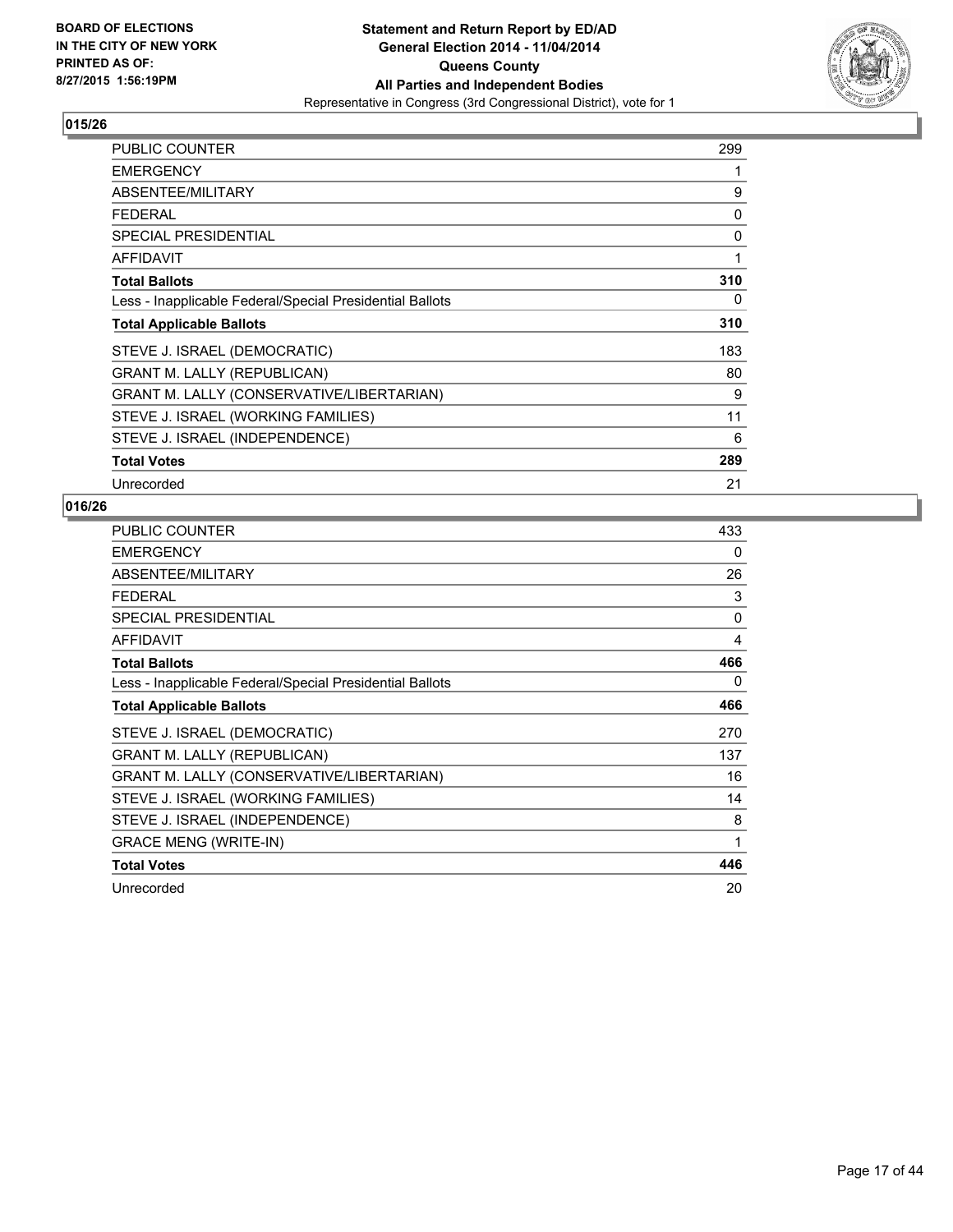

| <b>PUBLIC COUNTER</b>                                    | 312            |
|----------------------------------------------------------|----------------|
| <b>EMERGENCY</b>                                         | 0              |
| ABSENTEE/MILITARY                                        | 8              |
| <b>FEDERAL</b>                                           | $\overline{2}$ |
| <b>SPECIAL PRESIDENTIAL</b>                              | 0              |
| AFFIDAVIT                                                | 1              |
| <b>Total Ballots</b>                                     | 323            |
| Less - Inapplicable Federal/Special Presidential Ballots | 0              |
| <b>Total Applicable Ballots</b>                          | 323            |
| STEVE J. ISRAEL (DEMOCRATIC)                             | 140            |
| <b>GRANT M. LALLY (REPUBLICAN)</b>                       | 123            |
| GRANT M. LALLY (CONSERVATIVE/LIBERTARIAN)                | 21             |
| STEVE J. ISRAEL (WORKING FAMILIES)                       | 11             |
| STEVE J. ISRAEL (INDEPENDENCE)                           | 10             |
| <b>Total Votes</b>                                       | 305            |
| Unrecorded                                               | 18             |

| PUBLIC COUNTER                                           | 192            |
|----------------------------------------------------------|----------------|
| <b>EMERGENCY</b>                                         | 0              |
| ABSENTEE/MILITARY                                        | 5              |
| <b>FEDERAL</b>                                           | $\overline{2}$ |
| <b>SPECIAL PRESIDENTIAL</b>                              | 0              |
| <b>AFFIDAVIT</b>                                         | 0              |
| <b>Total Ballots</b>                                     | 199            |
| Less - Inapplicable Federal/Special Presidential Ballots | 0              |
| <b>Total Applicable Ballots</b>                          | 199            |
| STEVE J. ISRAEL (DEMOCRATIC)                             | 56             |
| <b>GRANT M. LALLY (REPUBLICAN)</b>                       | 112            |
| GRANT M. LALLY (CONSERVATIVE/LIBERTARIAN)                | 15             |
| STEVE J. ISRAEL (WORKING FAMILIES)                       | 1              |
| STEVE J. ISRAEL (INDEPENDENCE)                           | 3              |
| <b>Total Votes</b>                                       | 187            |
| Unrecorded                                               | 12             |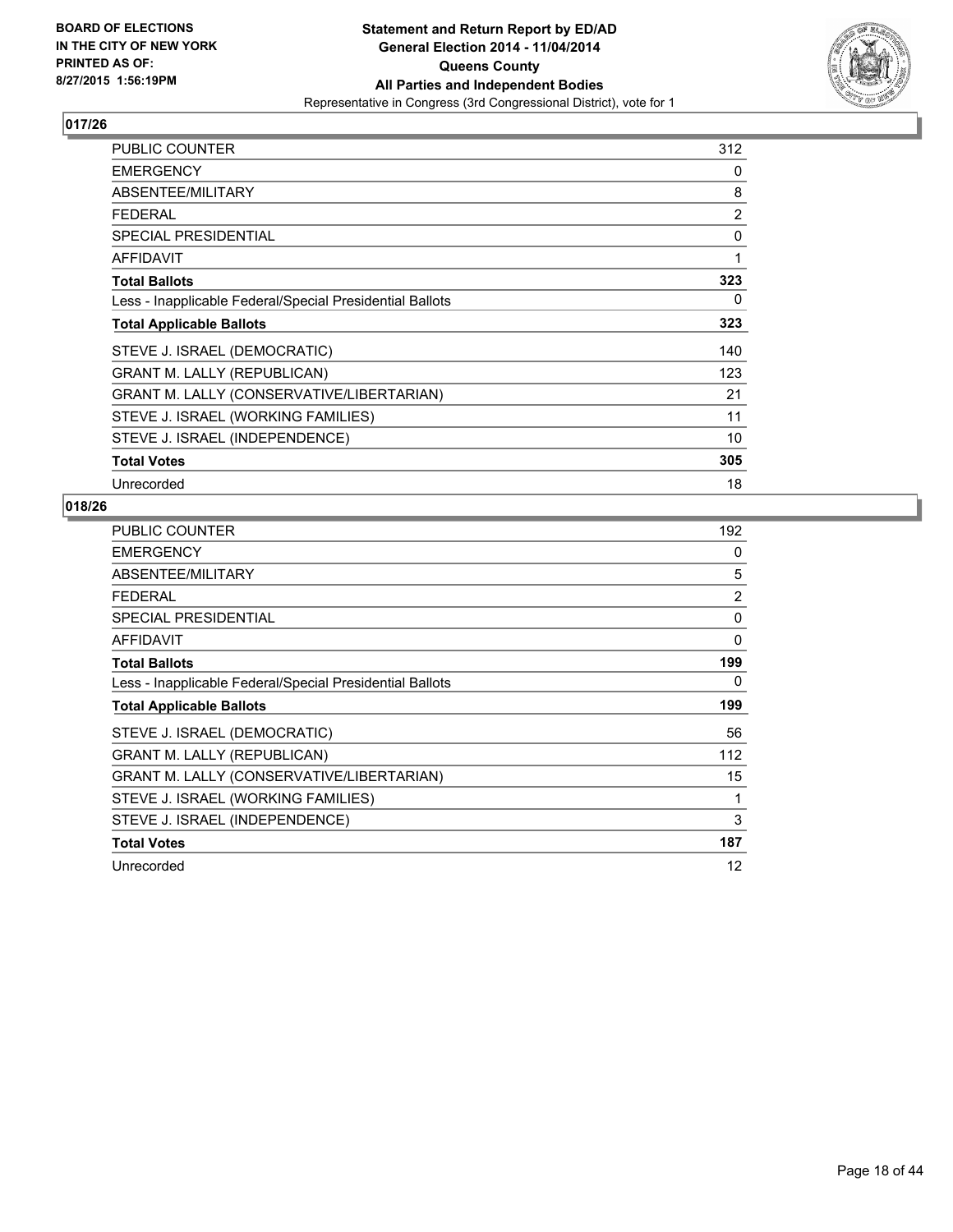

| PUBLIC COUNTER                                           | 309 |
|----------------------------------------------------------|-----|
| <b>EMERGENCY</b>                                         | 0   |
| ABSENTEE/MILITARY                                        | 5   |
| <b>FEDERAL</b>                                           | 1   |
| <b>SPECIAL PRESIDENTIAL</b>                              | 0   |
| AFFIDAVIT                                                | 0   |
| <b>Total Ballots</b>                                     | 315 |
| Less - Inapplicable Federal/Special Presidential Ballots | 0   |
| <b>Total Applicable Ballots</b>                          | 315 |
| STEVE J. ISRAEL (DEMOCRATIC)                             | 180 |
| <b>GRANT M. LALLY (REPUBLICAN)</b>                       | 91  |
| GRANT M. LALLY (CONSERVATIVE/LIBERTARIAN)                | 7   |
| STEVE J. ISRAEL (WORKING FAMILIES)                       | 13  |
| STEVE J. ISRAEL (INDEPENDENCE)                           | 6   |
| <b>Total Votes</b>                                       | 297 |
| Unrecorded                                               | 18  |

| PUBLIC COUNTER                                           | 337 |
|----------------------------------------------------------|-----|
| <b>EMERGENCY</b>                                         | 0   |
| ABSENTEE/MILITARY                                        | 10  |
| <b>FEDERAL</b>                                           | 2   |
| <b>SPECIAL PRESIDENTIAL</b>                              | 0   |
| <b>AFFIDAVIT</b>                                         | 4   |
| <b>Total Ballots</b>                                     | 353 |
| Less - Inapplicable Federal/Special Presidential Ballots | 0   |
| <b>Total Applicable Ballots</b>                          | 353 |
| STEVE J. ISRAEL (DEMOCRATIC)                             | 235 |
| <b>GRANT M. LALLY (REPUBLICAN)</b>                       | 80  |
| GRANT M. LALLY (CONSERVATIVE/LIBERTARIAN)                | 12  |
| STEVE J. ISRAEL (WORKING FAMILIES)                       | 4   |
| STEVE J. ISRAEL (INDEPENDENCE)                           | 6   |
| <b>Total Votes</b>                                       | 337 |
| Unrecorded                                               | 16  |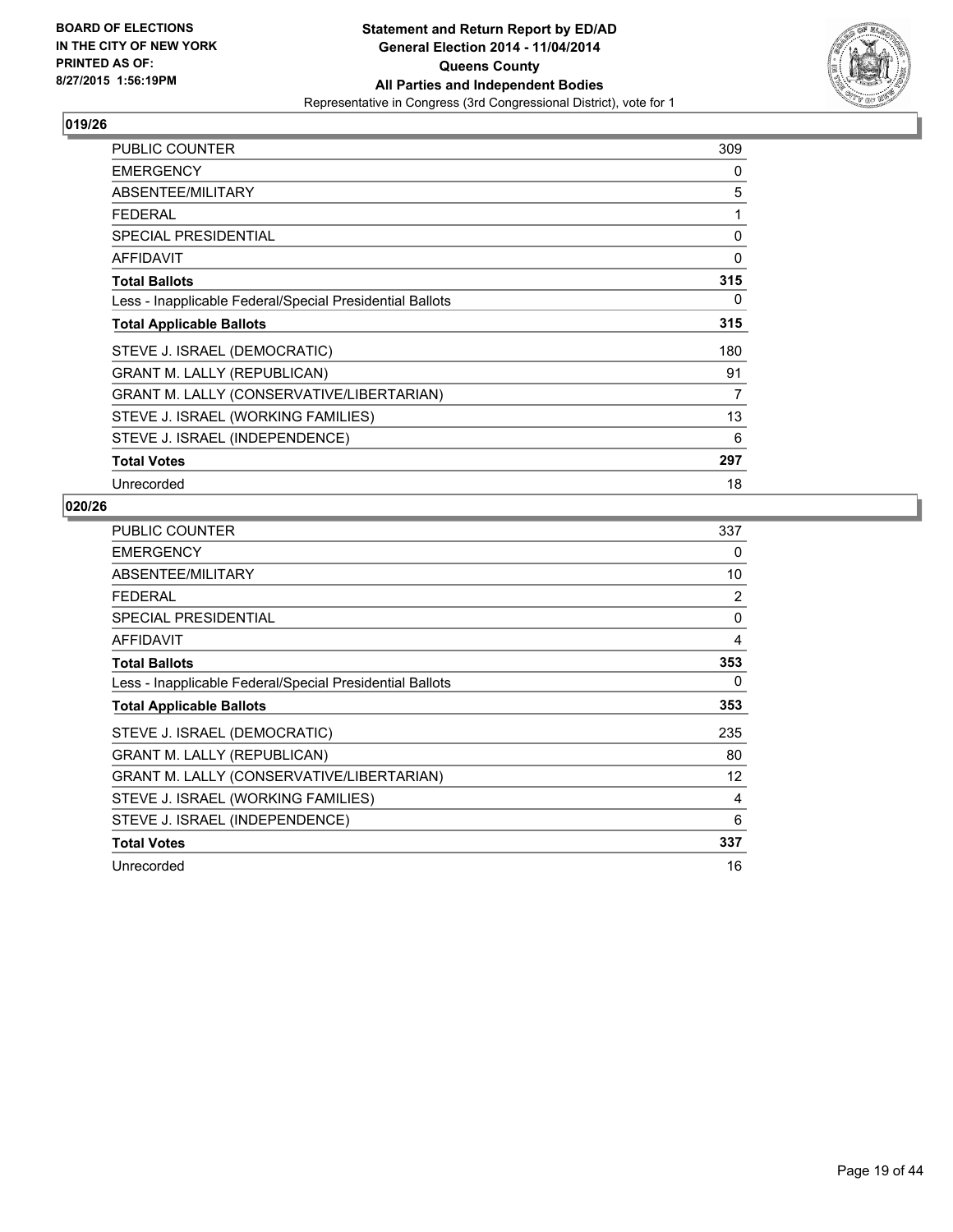

| <b>PUBLIC COUNTER</b>                                    | 251 |
|----------------------------------------------------------|-----|
| <b>EMERGENCY</b>                                         | 0   |
| ABSENTEE/MILITARY                                        | 11  |
| <b>FEDERAL</b>                                           | 0   |
| <b>SPECIAL PRESIDENTIAL</b>                              | 0   |
| AFFIDAVIT                                                | 5   |
| <b>Total Ballots</b>                                     | 267 |
| Less - Inapplicable Federal/Special Presidential Ballots | 0   |
| <b>Total Applicable Ballots</b>                          | 267 |
| STEVE J. ISRAEL (DEMOCRATIC)                             | 168 |
| <b>GRANT M. LALLY (REPUBLICAN)</b>                       | 64  |
| GRANT M. LALLY (CONSERVATIVE/LIBERTARIAN)                | 10  |
| STEVE J. ISRAEL (WORKING FAMILIES)                       | 4   |
| STEVE J. ISRAEL (INDEPENDENCE)                           | 8   |
| <b>Total Votes</b>                                       | 254 |
| Unrecorded                                               | 13  |

| <b>PUBLIC COUNTER</b>                                    | 352 |
|----------------------------------------------------------|-----|
| <b>EMERGENCY</b>                                         | 0   |
| ABSENTEE/MILITARY                                        | 16  |
| <b>FEDERAL</b>                                           | 4   |
| <b>SPECIAL PRESIDENTIAL</b>                              | 0   |
| <b>AFFIDAVIT</b>                                         | 5   |
| <b>Total Ballots</b>                                     | 377 |
| Less - Inapplicable Federal/Special Presidential Ballots | 0   |
| <b>Total Applicable Ballots</b>                          | 377 |
| STEVE J. ISRAEL (DEMOCRATIC)                             | 229 |
| <b>GRANT M. LALLY (REPUBLICAN)</b>                       | 90  |
| GRANT M. LALLY (CONSERVATIVE/LIBERTARIAN)                | 13  |
| STEVE J. ISRAEL (WORKING FAMILIES)                       | 14  |
| STEVE J. ISRAEL (INDEPENDENCE)                           | 9   |
| DANIEL SOLOMON (WRITE-IN)                                | 1   |
| <b>Total Votes</b>                                       | 356 |
| Unrecorded                                               | 21  |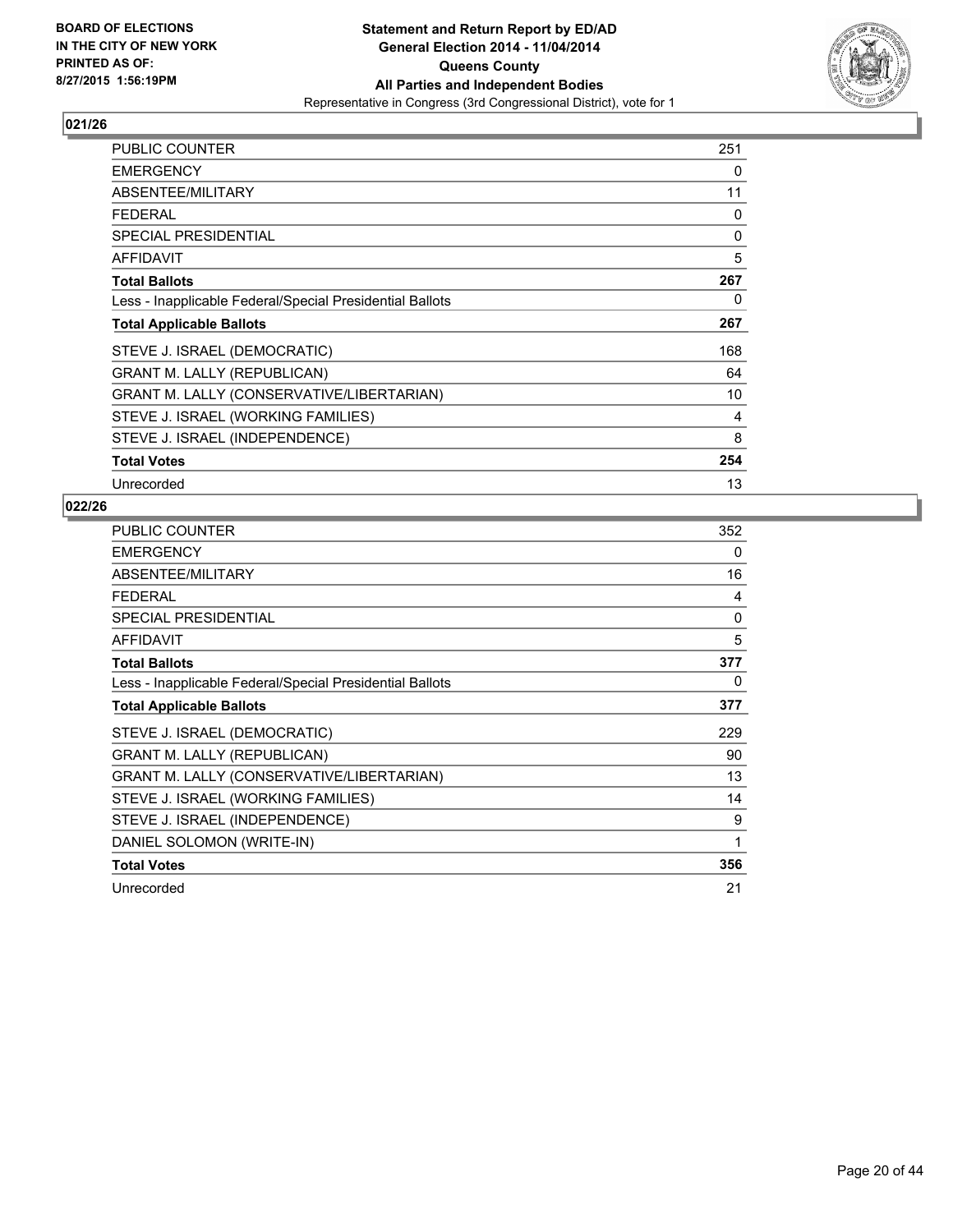

| <b>PUBLIC COUNTER</b>                                    | 379            |
|----------------------------------------------------------|----------------|
| <b>EMERGENCY</b>                                         | 0              |
| ABSENTEE/MILITARY                                        | 22             |
| <b>FEDERAL</b>                                           | 0              |
| <b>SPECIAL PRESIDENTIAL</b>                              | 0              |
| AFFIDAVIT                                                | $\overline{2}$ |
| <b>Total Ballots</b>                                     | 403            |
| Less - Inapplicable Federal/Special Presidential Ballots | 0              |
| <b>Total Applicable Ballots</b>                          | 403            |
| STEVE J. ISRAEL (DEMOCRATIC)                             | 281            |
| <b>GRANT M. LALLY (REPUBLICAN)</b>                       | 79             |
| GRANT M. LALLY (CONSERVATIVE/LIBERTARIAN)                | 10             |
| STEVE J. ISRAEL (WORKING FAMILIES)                       | 11             |
| STEVE J. ISRAEL (INDEPENDENCE)                           | 5              |
| <b>Total Votes</b>                                       | 386            |
| Unrecorded                                               | 17             |

| <b>PUBLIC COUNTER</b>                                    | 298 |
|----------------------------------------------------------|-----|
| <b>EMERGENCY</b>                                         | 0   |
| ABSENTEE/MILITARY                                        | 26  |
| <b>FEDERAL</b>                                           | 0   |
| <b>SPECIAL PRESIDENTIAL</b>                              | 0   |
| <b>AFFIDAVIT</b>                                         | 0   |
| <b>Total Ballots</b>                                     | 324 |
| Less - Inapplicable Federal/Special Presidential Ballots | 0   |
| <b>Total Applicable Ballots</b>                          | 324 |
| STEVE J. ISRAEL (DEMOCRATIC)                             | 231 |
| <b>GRANT M. LALLY (REPUBLICAN)</b>                       | 58  |
| GRANT M. LALLY (CONSERVATIVE/LIBERTARIAN)                | 9   |
| STEVE J. ISRAEL (WORKING FAMILIES)                       | 10  |
| STEVE J. ISRAEL (INDEPENDENCE)                           | 5   |
| <b>Total Votes</b>                                       | 313 |
| Unrecorded                                               | 11  |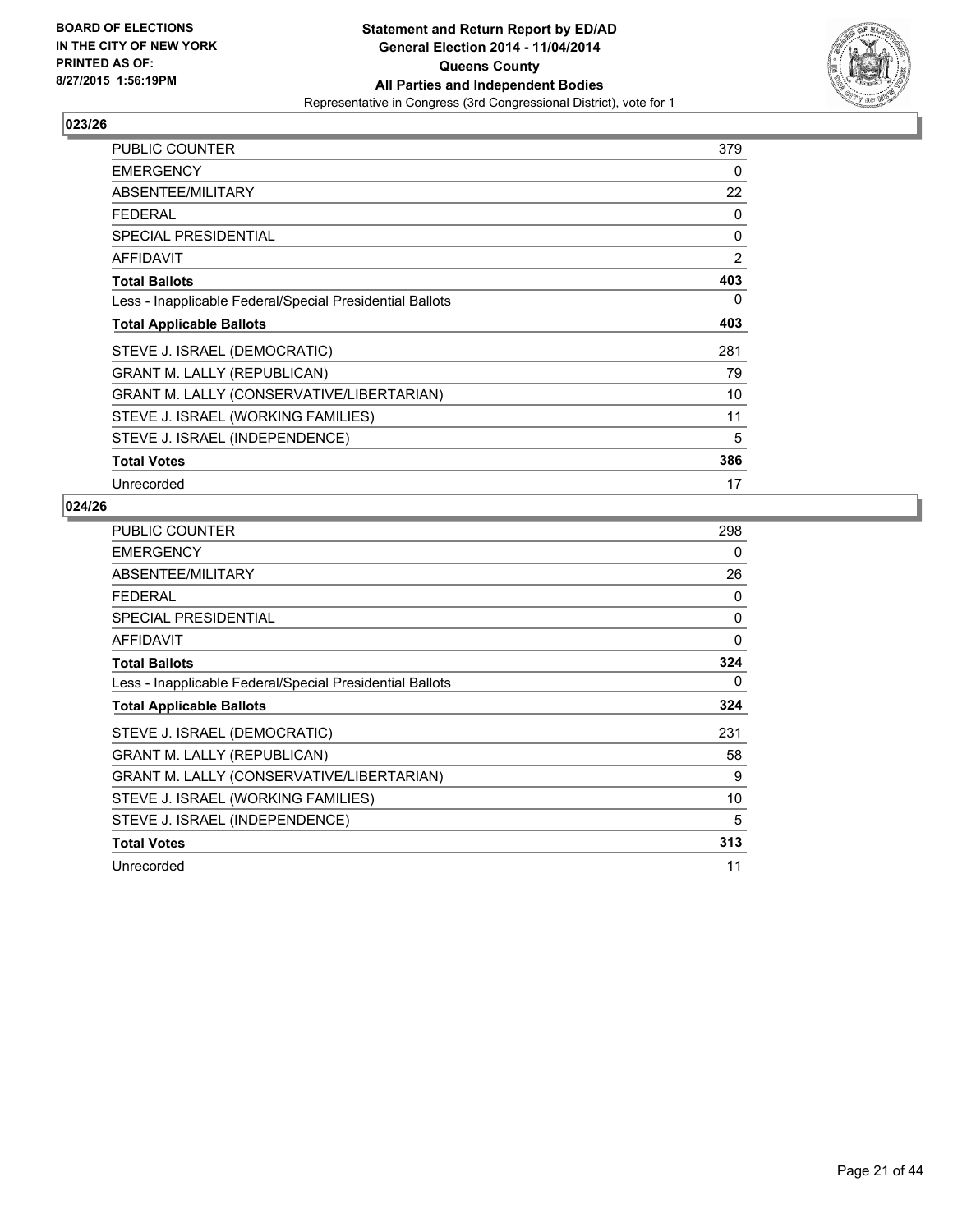

| PUBLIC COUNTER                                           | 270               |
|----------------------------------------------------------|-------------------|
| <b>EMERGENCY</b>                                         | 0                 |
| ABSENTEE/MILITARY                                        | 20                |
| <b>FEDERAL</b>                                           | 0                 |
| <b>SPECIAL PRESIDENTIAL</b>                              | 0                 |
| <b>AFFIDAVIT</b>                                         | 5                 |
| <b>Total Ballots</b>                                     | 295               |
| Less - Inapplicable Federal/Special Presidential Ballots | 0                 |
| <b>Total Applicable Ballots</b>                          | 295               |
| STEVE J. ISRAEL (DEMOCRATIC)                             | 181               |
| <b>GRANT M. LALLY (REPUBLICAN)</b>                       | 74                |
| GRANT M. LALLY (CONSERVATIVE/LIBERTARIAN)                | $12 \overline{ }$ |
| STEVE J. ISRAEL (WORKING FAMILIES)                       | 6                 |
| STEVE J. ISRAEL (INDEPENDENCE)                           | 5                 |
| <b>Total Votes</b>                                       | 278               |
| Unrecorded                                               | 17                |

| PUBLIC COUNTER                                           | 178            |
|----------------------------------------------------------|----------------|
| <b>EMERGENCY</b>                                         | 0              |
| ABSENTEE/MILITARY                                        | 5              |
| <b>FEDERAL</b>                                           | 2              |
| <b>SPECIAL PRESIDENTIAL</b>                              | $\mathbf{0}$   |
| <b>AFFIDAVIT</b>                                         | $\overline{2}$ |
| <b>Total Ballots</b>                                     | 187            |
| Less - Inapplicable Federal/Special Presidential Ballots | 0              |
| <b>Total Applicable Ballots</b>                          | 187            |
| STEVE J. ISRAEL (DEMOCRATIC)                             | 136            |
| <b>GRANT M. LALLY (REPUBLICAN)</b>                       | 24             |
| GRANT M. LALLY (CONSERVATIVE/LIBERTARIAN)                | 5              |
| STEVE J. ISRAEL (WORKING FAMILIES)                       | 8              |
| STEVE J. ISRAEL (INDEPENDENCE)                           | 4              |
| <b>GARY ACHERMAN (WRITE-IN)</b>                          | 1              |
| <b>Total Votes</b>                                       | 178            |
| Unrecorded                                               | 9              |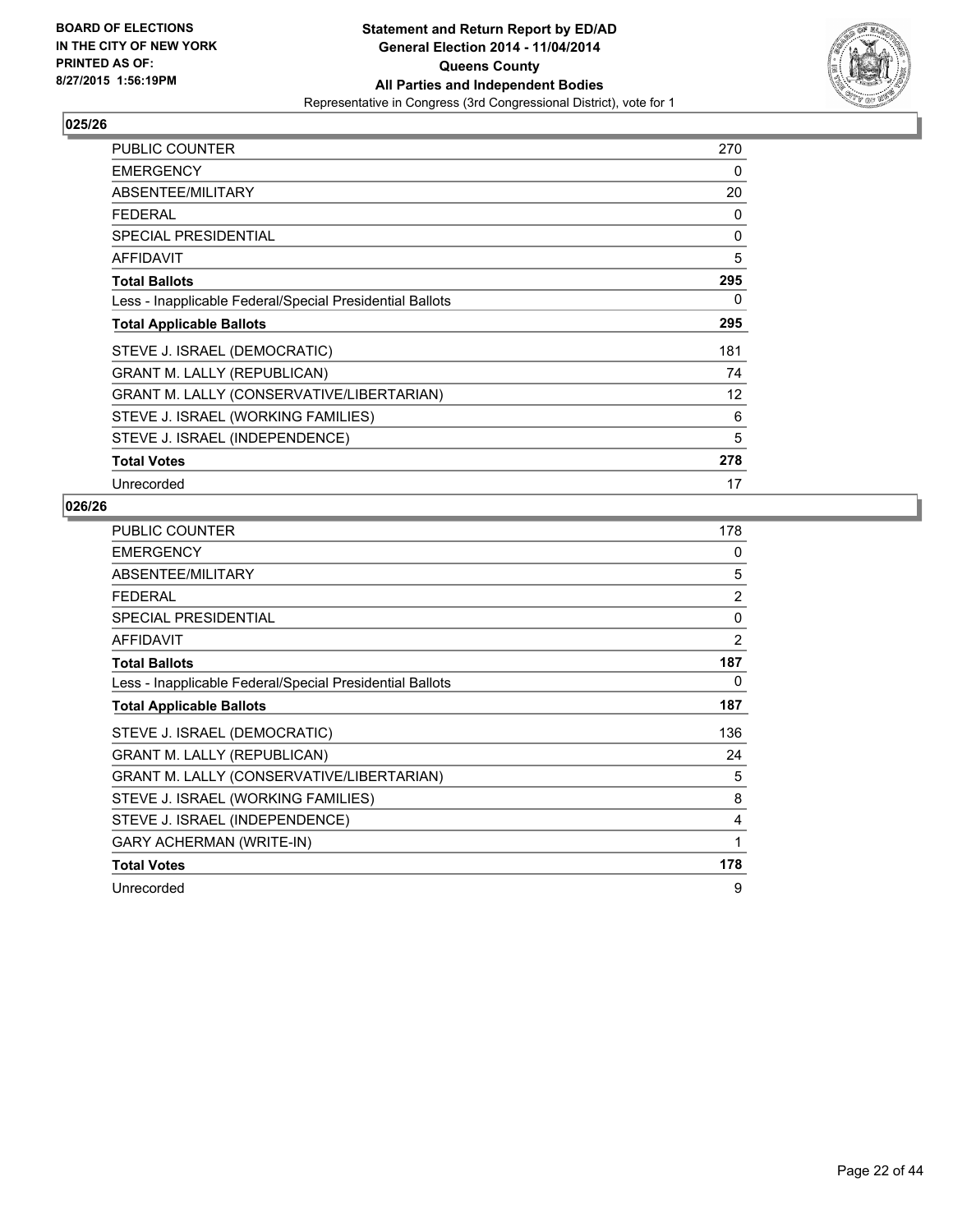

| PUBLIC COUNTER                                           | 326          |
|----------------------------------------------------------|--------------|
| <b>EMERGENCY</b>                                         | 0            |
| ABSENTEE/MILITARY                                        | 13           |
| <b>FEDERAL</b>                                           | 2            |
| <b>SPECIAL PRESIDENTIAL</b>                              | $\mathbf{0}$ |
| AFFIDAVIT                                                | 3            |
| <b>Total Ballots</b>                                     | 344          |
| Less - Inapplicable Federal/Special Presidential Ballots | 0            |
| <b>Total Applicable Ballots</b>                          | 344          |
| STEVE J. ISRAEL (DEMOCRATIC)                             | 211          |
| <b>GRANT M. LALLY (REPUBLICAN)</b>                       | 79           |
| GRANT M. LALLY (CONSERVATIVE/LIBERTARIAN)                | 12           |
| STEVE J. ISRAEL (WORKING FAMILIES)                       | 7            |
| STEVE J. ISRAEL (INDEPENDENCE)                           | 8            |
| EDWARD C BRAUNSTEIN (WRITE-IN)                           | 1            |
| <b>Total Votes</b>                                       | 318          |
| Unrecorded                                               | 26           |

| <b>PUBLIC COUNTER</b>                                    | 294          |
|----------------------------------------------------------|--------------|
| <b>EMERGENCY</b>                                         | 0            |
| ABSENTEE/MILITARY                                        | 9            |
| <b>FEDERAL</b>                                           | 0            |
| <b>SPECIAL PRESIDENTIAL</b>                              | $\mathbf{0}$ |
| <b>AFFIDAVIT</b>                                         | 2            |
| <b>Total Ballots</b>                                     | 305          |
| Less - Inapplicable Federal/Special Presidential Ballots | 0            |
| <b>Total Applicable Ballots</b>                          | 305          |
| STEVE J. ISRAEL (DEMOCRATIC)                             | 133          |
| <b>GRANT M. LALLY (REPUBLICAN)</b>                       | 132          |
| <b>GRANT M. LALLY (CONSERVATIVE/LIBERTARIAN)</b>         | 16           |
| STEVE J. ISRAEL (WORKING FAMILIES)                       | 7            |
| STEVE J. ISRAEL (INDEPENDENCE)                           | 7            |
| <b>Total Votes</b>                                       | 295          |
| Unrecorded                                               | 10           |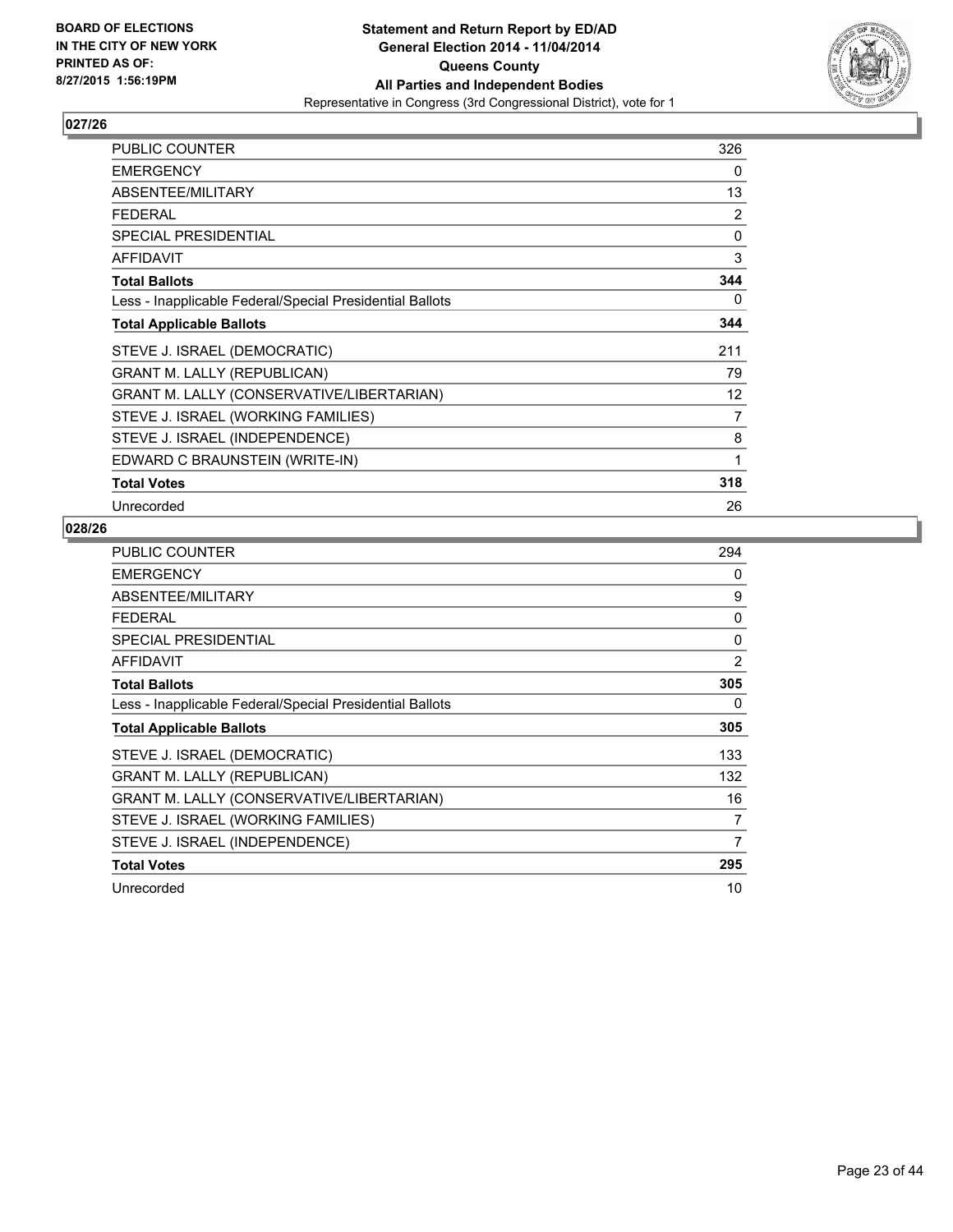

| PUBLIC COUNTER                                           | 336            |
|----------------------------------------------------------|----------------|
| <b>EMERGENCY</b>                                         | 0              |
| ABSENTEE/MILITARY                                        | 9              |
| <b>FEDERAL</b>                                           | $\overline{2}$ |
| <b>SPECIAL PRESIDENTIAL</b>                              | 0              |
| AFFIDAVIT                                                | 0              |
| <b>Total Ballots</b>                                     | 347            |
| Less - Inapplicable Federal/Special Presidential Ballots | 0              |
| <b>Total Applicable Ballots</b>                          | 347            |
| STEVE J. ISRAEL (DEMOCRATIC)                             | 126            |
| <b>GRANT M. LALLY (REPUBLICAN)</b>                       | 165            |
| GRANT M. LALLY (CONSERVATIVE/LIBERTARIAN)                | 15             |
| STEVE J. ISRAEL (WORKING FAMILIES)                       | 15             |
| STEVE J. ISRAEL (INDEPENDENCE)                           | 10             |
| <b>Total Votes</b>                                       | 331            |
| Unrecorded                                               | 16             |

| <b>PUBLIC COUNTER</b>                                    | 384 |
|----------------------------------------------------------|-----|
| <b>EMERGENCY</b>                                         | 0   |
| ABSENTEE/MILITARY                                        | 10  |
| <b>FEDERAL</b>                                           | 2   |
| <b>SPECIAL PRESIDENTIAL</b>                              | 0   |
| <b>AFFIDAVIT</b>                                         | 3   |
| <b>Total Ballots</b>                                     | 399 |
| Less - Inapplicable Federal/Special Presidential Ballots | 0   |
| <b>Total Applicable Ballots</b>                          | 399 |
| STEVE J. ISRAEL (DEMOCRATIC)                             | 180 |
| <b>GRANT M. LALLY (REPUBLICAN)</b>                       | 155 |
| GRANT M. LALLY (CONSERVATIVE/LIBERTARIAN)                | 24  |
| STEVE J. ISRAEL (WORKING FAMILIES)                       | 16  |
| STEVE J. ISRAEL (INDEPENDENCE)                           | 11  |
| <b>Total Votes</b>                                       | 386 |
| Unrecorded                                               | 13  |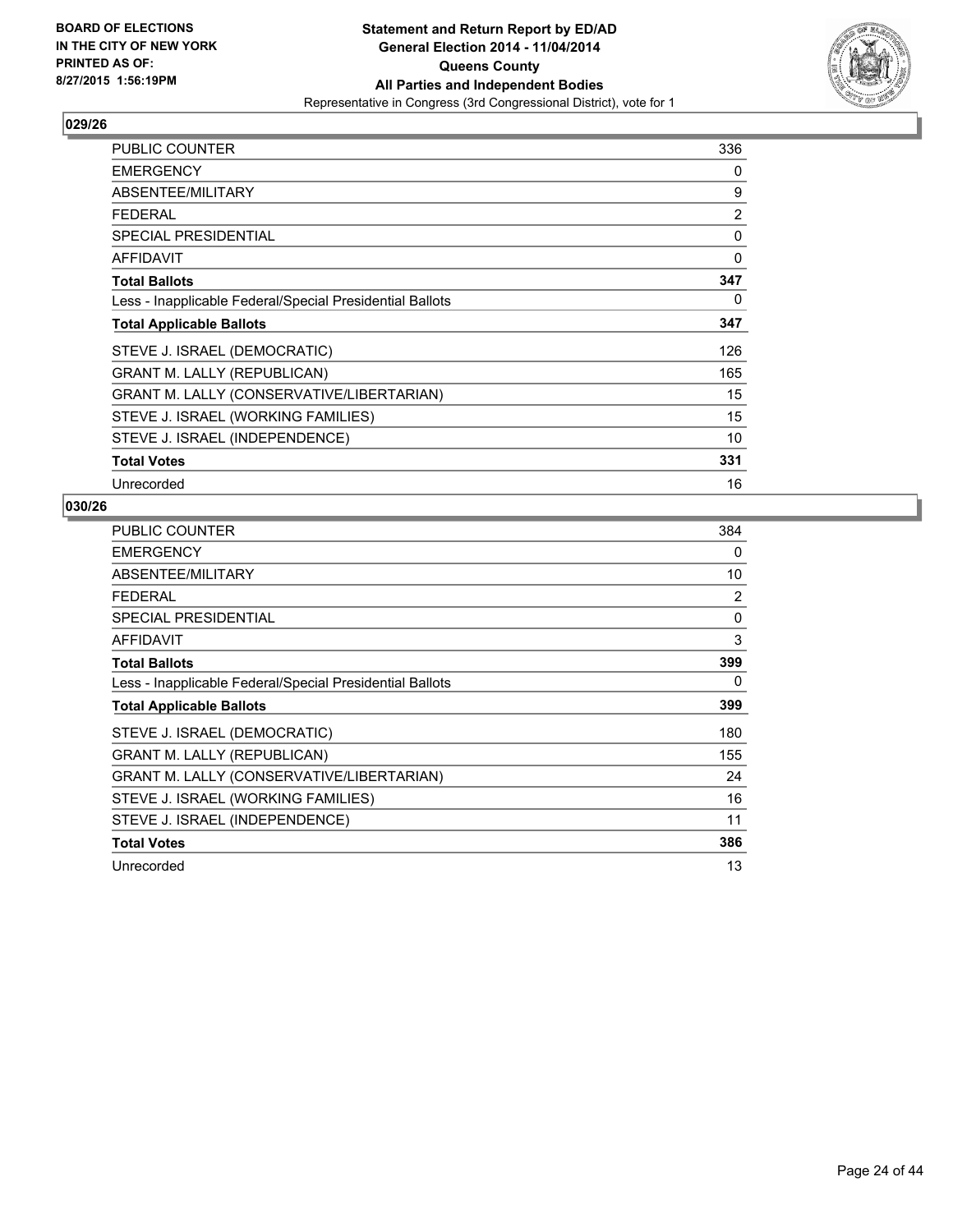

| <b>PUBLIC COUNTER</b>                                    | 379 |
|----------------------------------------------------------|-----|
| <b>EMERGENCY</b>                                         | 0   |
| ABSENTEE/MILITARY                                        | 19  |
| <b>FEDERAL</b>                                           | 2   |
| <b>SPECIAL PRESIDENTIAL</b>                              | 0   |
| AFFIDAVIT                                                | 1   |
| <b>Total Ballots</b>                                     | 401 |
| Less - Inapplicable Federal/Special Presidential Ballots | 0   |
| <b>Total Applicable Ballots</b>                          | 401 |
| STEVE J. ISRAEL (DEMOCRATIC)                             | 161 |
| <b>GRANT M. LALLY (REPUBLICAN)</b>                       | 165 |
| GRANT M. LALLY (CONSERVATIVE/LIBERTARIAN)                | 38  |
| STEVE J. ISRAEL (WORKING FAMILIES)                       | 20  |
| STEVE J. ISRAEL (INDEPENDENCE)                           | 9   |
| <b>Total Votes</b>                                       | 393 |
| Unrecorded                                               | 8   |

| <b>PUBLIC COUNTER</b>                                    | 315         |
|----------------------------------------------------------|-------------|
| <b>EMERGENCY</b>                                         | 0           |
| ABSENTEE/MILITARY                                        | 6           |
| <b>FEDERAL</b>                                           | 1           |
| <b>SPECIAL PRESIDENTIAL</b>                              | $\mathbf 0$ |
| <b>AFFIDAVIT</b>                                         | $\Omega$    |
| <b>Total Ballots</b>                                     | 322         |
| Less - Inapplicable Federal/Special Presidential Ballots | 0           |
| <b>Total Applicable Ballots</b>                          | 322         |
| STEVE J. ISRAEL (DEMOCRATIC)                             | 145         |
| <b>GRANT M. LALLY (REPUBLICAN)</b>                       | 106         |
| <b>GRANT M. LALLY (CONSERVATIVE/LIBERTARIAN)</b>         | 19          |
| STEVE J. ISRAEL (WORKING FAMILIES)                       | 14          |
| STEVE J. ISRAEL (INDEPENDENCE)                           | 8           |
| <b>Total Votes</b>                                       | 292         |
| Unrecorded                                               | 30          |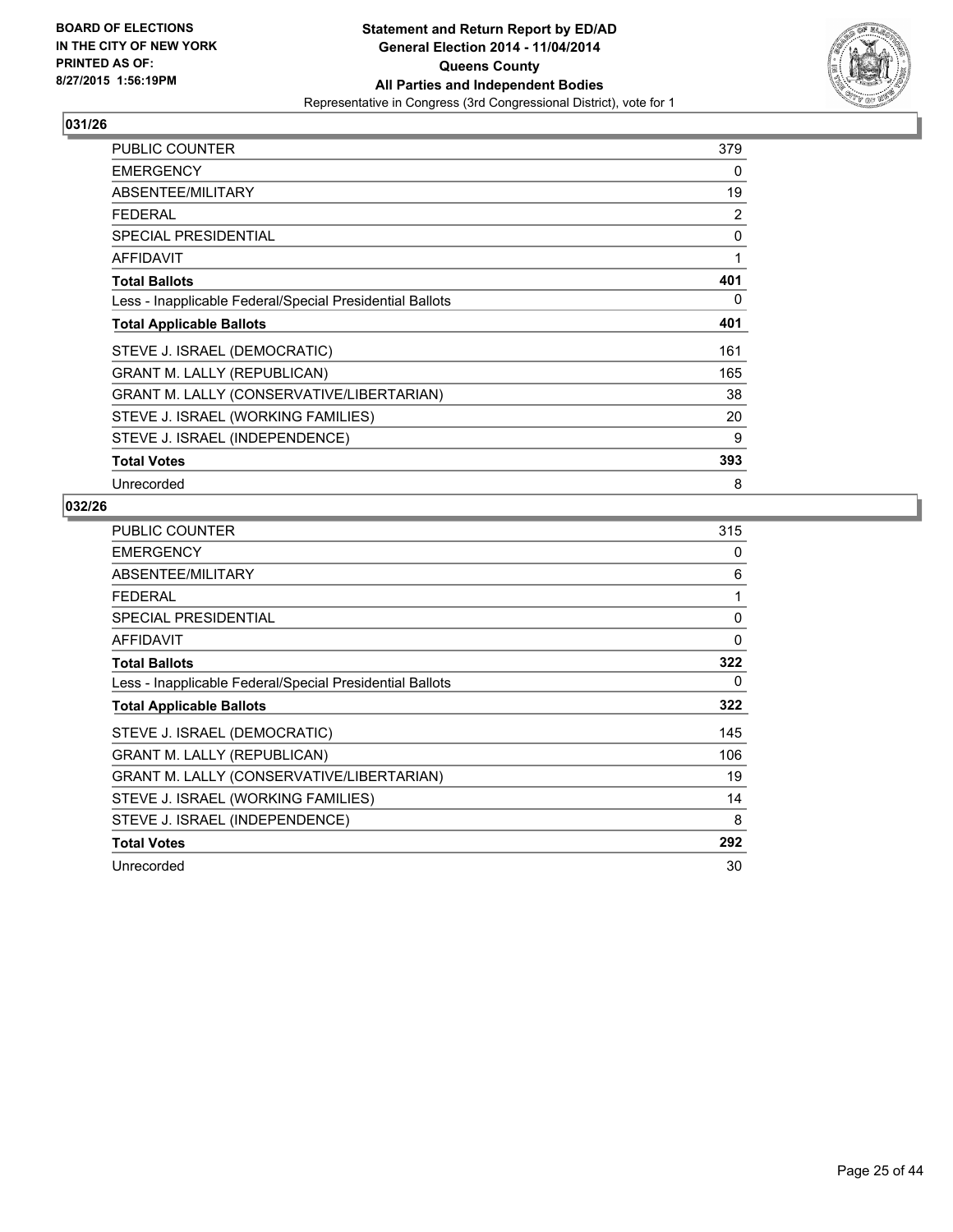

| PUBLIC COUNTER                                           | 369 |
|----------------------------------------------------------|-----|
| <b>EMERGENCY</b>                                         | 0   |
| ABSENTEE/MILITARY                                        | 15  |
| <b>FEDERAL</b>                                           | 5   |
| <b>SPECIAL PRESIDENTIAL</b>                              | 0   |
| AFFIDAVIT                                                | 3   |
| <b>Total Ballots</b>                                     | 392 |
| Less - Inapplicable Federal/Special Presidential Ballots | 0   |
| <b>Total Applicable Ballots</b>                          | 392 |
| STEVE J. ISRAEL (DEMOCRATIC)                             | 175 |
| <b>GRANT M. LALLY (REPUBLICAN)</b>                       | 136 |
| GRANT M. LALLY (CONSERVATIVE/LIBERTARIAN)                | 33  |
| STEVE J. ISRAEL (WORKING FAMILIES)                       | 21  |
| STEVE J. ISRAEL (INDEPENDENCE)                           | 10  |
| <b>Total Votes</b>                                       | 375 |
| Unrecorded                                               | 17  |

| <b>PUBLIC COUNTER</b>                                    | 177      |
|----------------------------------------------------------|----------|
| <b>EMERGENCY</b>                                         | 0        |
| ABSENTEE/MILITARY                                        | 3        |
| <b>FEDERAL</b>                                           | 1        |
| <b>SPECIAL PRESIDENTIAL</b>                              | 0        |
| <b>AFFIDAVIT</b>                                         | $\Omega$ |
| <b>Total Ballots</b>                                     | 181      |
| Less - Inapplicable Federal/Special Presidential Ballots | 0        |
| <b>Total Applicable Ballots</b>                          | 181      |
| STEVE J. ISRAEL (DEMOCRATIC)                             | 74       |
| <b>GRANT M. LALLY (REPUBLICAN)</b>                       | 62       |
| GRANT M. LALLY (CONSERVATIVE/LIBERTARIAN)                | 16       |
| STEVE J. ISRAEL (WORKING FAMILIES)                       | 9        |
| STEVE J. ISRAEL (INDEPENDENCE)                           | 6        |
| <b>Total Votes</b>                                       | 167      |
| Unrecorded                                               | 14       |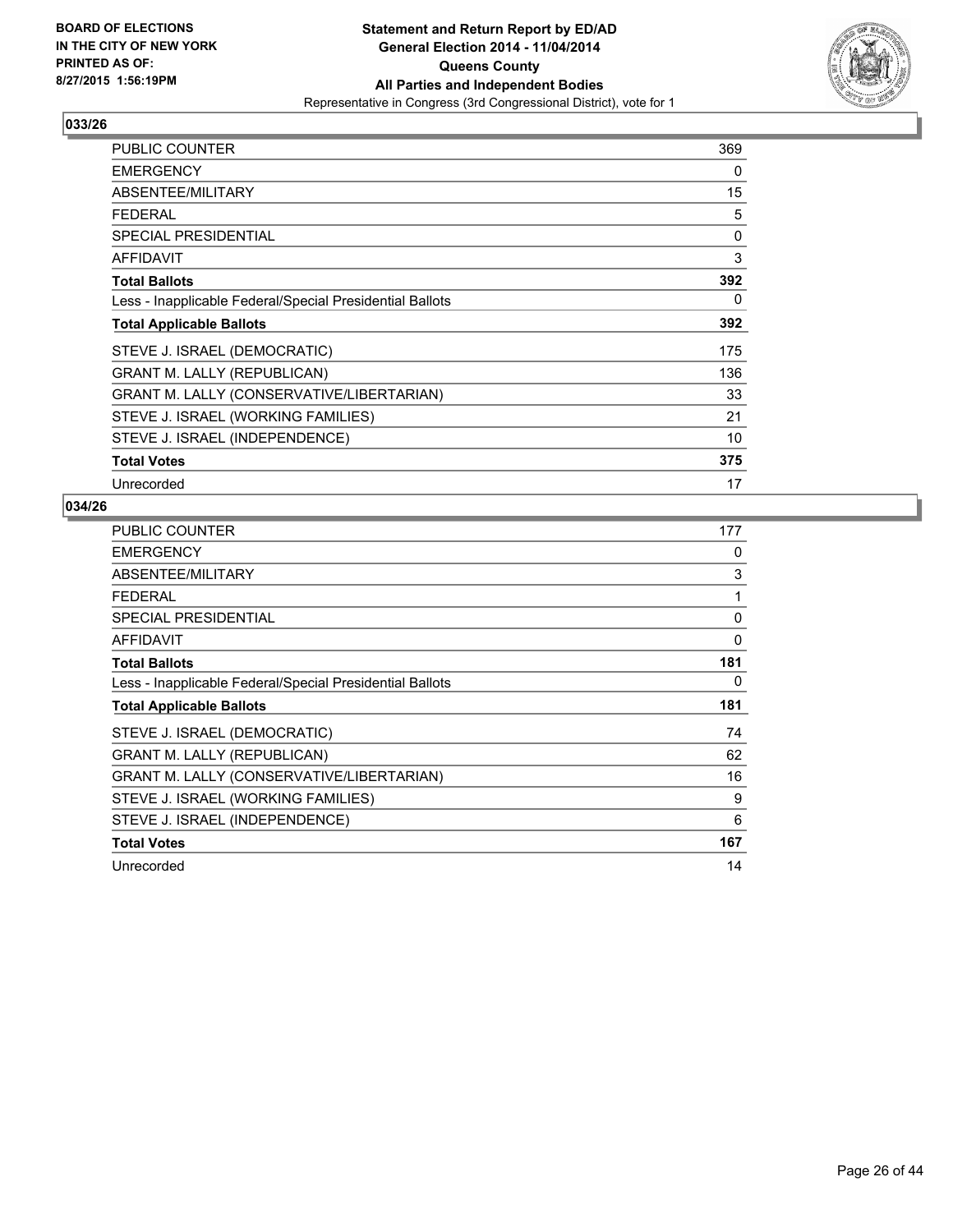

| PUBLIC COUNTER                                           | 245         |
|----------------------------------------------------------|-------------|
| <b>EMERGENCY</b>                                         | 0           |
| ABSENTEE/MILITARY                                        | 60          |
| <b>FEDERAL</b>                                           | 8           |
| <b>SPECIAL PRESIDENTIAL</b>                              | $\mathbf 0$ |
| <b>AFFIDAVIT</b>                                         | 2           |
| <b>Total Ballots</b>                                     | 315         |
| Less - Inapplicable Federal/Special Presidential Ballots | 0           |
| <b>Total Applicable Ballots</b>                          | 315         |
| STEVE J. ISRAEL (DEMOCRATIC)                             | 138         |
| <b>GRANT M. LALLY (REPUBLICAN)</b>                       | 114         |
| GRANT M. LALLY (CONSERVATIVE/LIBERTARIAN)                | 15          |
| STEVE J. ISRAEL (WORKING FAMILIES)                       | 13          |
| STEVE J. ISRAEL (INDEPENDENCE)                           | 10          |
| CHRIS WU (WRITE-IN)                                      | 1           |
| <b>Total Votes</b>                                       | 291         |
| Unrecorded                                               | 24          |

| <b>PUBLIC COUNTER</b>                                    | 330 |
|----------------------------------------------------------|-----|
| <b>EMERGENCY</b>                                         | 0   |
| ABSENTEE/MILITARY                                        | 13  |
| <b>FEDERAL</b>                                           | 2   |
| <b>SPECIAL PRESIDENTIAL</b>                              | 0   |
| <b>AFFIDAVIT</b>                                         | 1   |
| <b>Total Ballots</b>                                     | 346 |
| Less - Inapplicable Federal/Special Presidential Ballots | 0   |
| <b>Total Applicable Ballots</b>                          | 346 |
| STEVE J. ISRAEL (DEMOCRATIC)                             | 217 |
| <b>GRANT M. LALLY (REPUBLICAN)</b>                       | 81  |
| <b>GRANT M. LALLY (CONSERVATIVE/LIBERTARIAN)</b>         | 15  |
| STEVE J. ISRAEL (WORKING FAMILIES)                       | 13  |
| STEVE J. ISRAEL (INDEPENDENCE)                           | 7   |
| <b>Total Votes</b>                                       | 333 |
| Unrecorded                                               | 13  |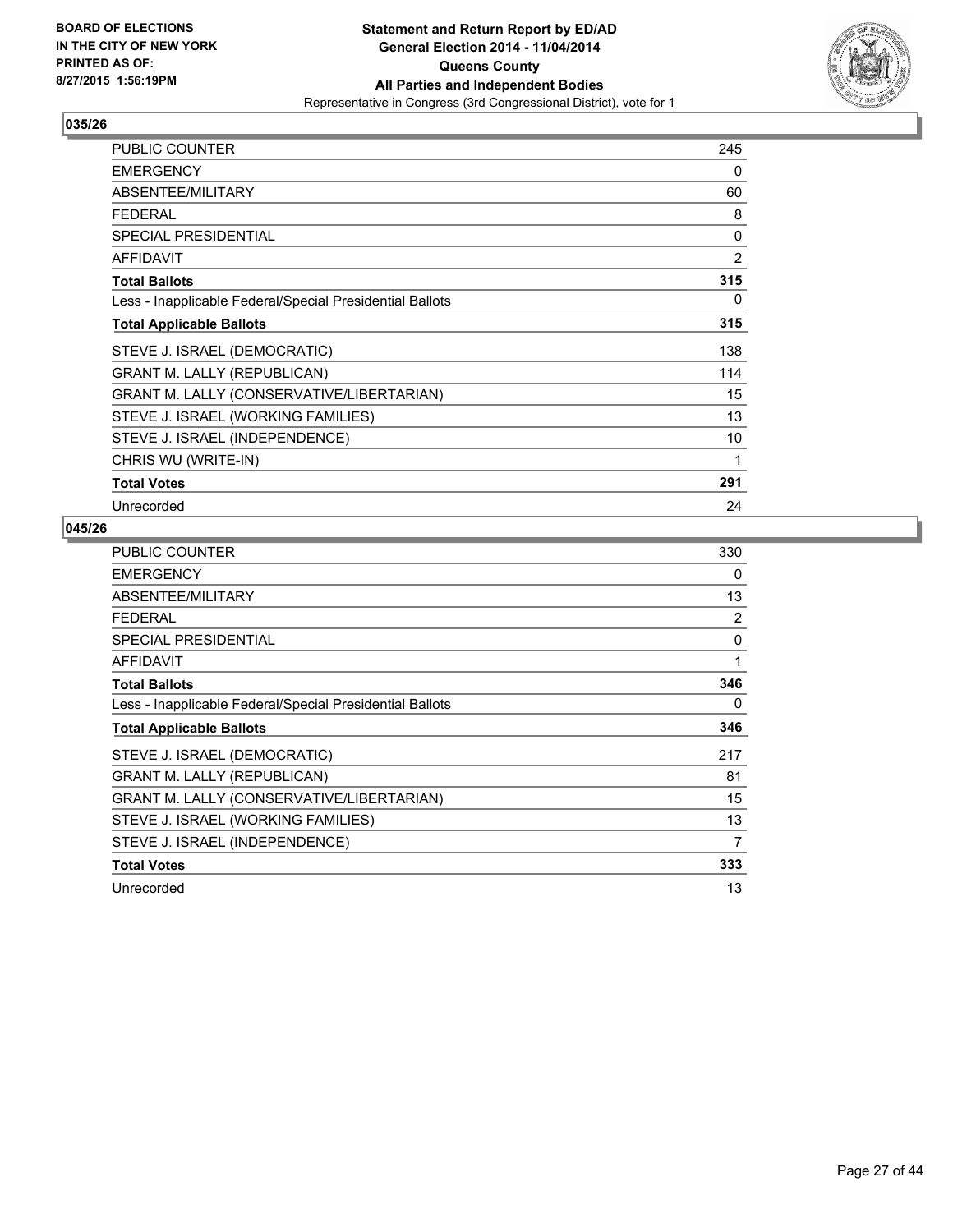

| <b>PUBLIC COUNTER</b>                                    | 341 |
|----------------------------------------------------------|-----|
| <b>EMERGENCY</b>                                         | 0   |
| ABSENTEE/MILITARY                                        | 11  |
| <b>FEDERAL</b>                                           | 1   |
| <b>SPECIAL PRESIDENTIAL</b>                              | 0   |
| <b>AFFIDAVIT</b>                                         | 4   |
| <b>Total Ballots</b>                                     | 357 |
| Less - Inapplicable Federal/Special Presidential Ballots | 0   |
| <b>Total Applicable Ballots</b>                          | 357 |
| STEVE J. ISRAEL (DEMOCRATIC)                             | 217 |
| <b>GRANT M. LALLY (REPUBLICAN)</b>                       | 92  |
| GRANT M. LALLY (CONSERVATIVE/LIBERTARIAN)                | 17  |
| STEVE J. ISRAEL (WORKING FAMILIES)                       | 13  |
| STEVE J. ISRAEL (INDEPENDENCE)                           | 8   |
| <b>Total Votes</b>                                       | 347 |
| Unrecorded                                               | 10  |

| PUBLIC COUNTER                                           | 406 |
|----------------------------------------------------------|-----|
| <b>EMERGENCY</b>                                         | 0   |
| ABSENTEE/MILITARY                                        | 14  |
| <b>FEDERAL</b>                                           | 1   |
| <b>SPECIAL PRESIDENTIAL</b>                              | 0   |
| AFFIDAVIT                                                | 2   |
| <b>Total Ballots</b>                                     | 423 |
| Less - Inapplicable Federal/Special Presidential Ballots | 0   |
| <b>Total Applicable Ballots</b>                          | 423 |
| STEVE J. ISRAEL (DEMOCRATIC)                             | 273 |
| <b>GRANT M. LALLY (REPUBLICAN)</b>                       | 80  |
| <b>GRANT M. LALLY (CONSERVATIVE/LIBERTARIAN)</b>         | 10  |
| STEVE J. ISRAEL (WORKING FAMILIES)                       | 22  |
| STEVE J. ISRAEL (INDEPENDENCE)                           | 13  |
| <b>Total Votes</b>                                       | 398 |
| Unrecorded                                               | 25  |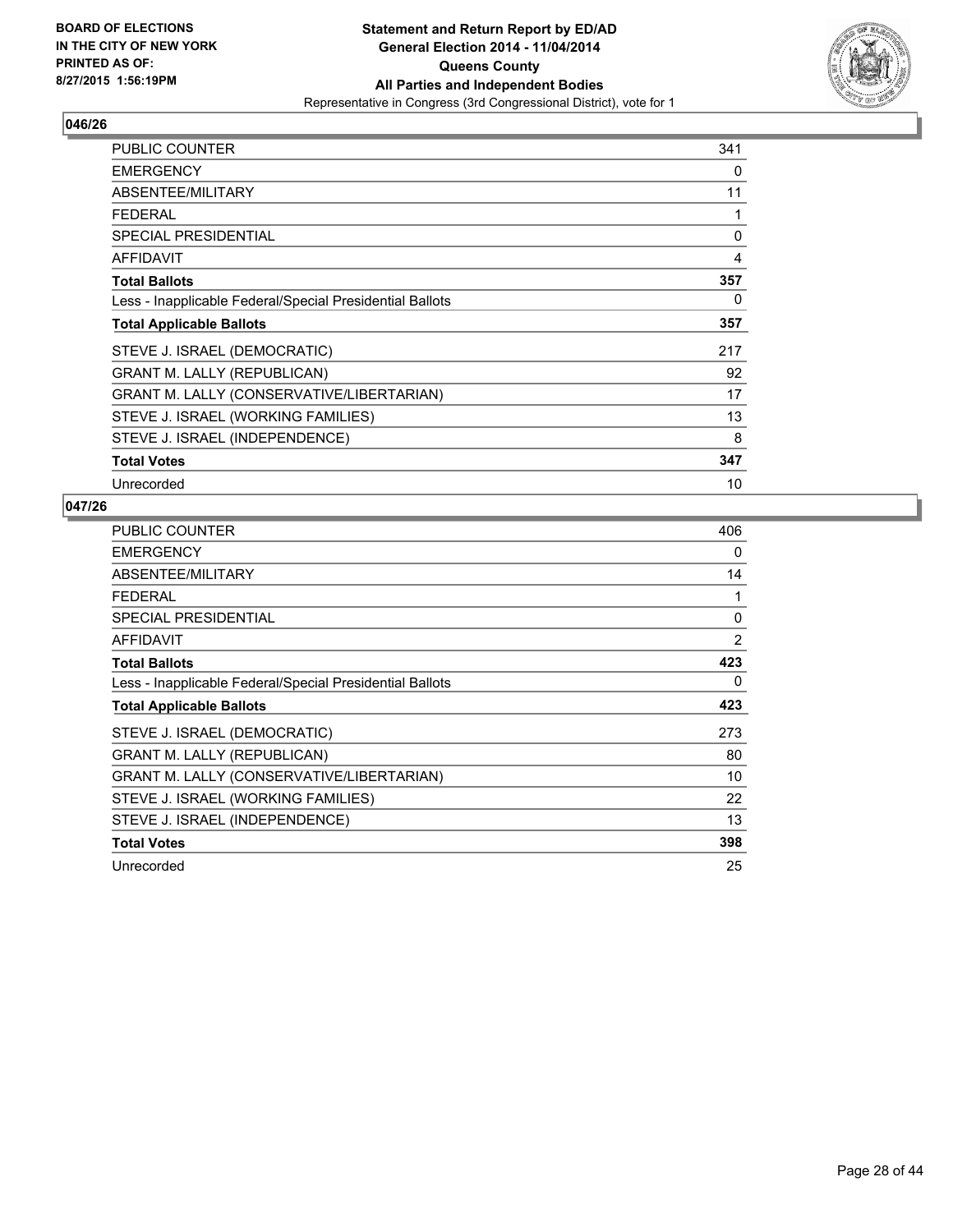

| <b>PUBLIC COUNTER</b>                                    | 164 |
|----------------------------------------------------------|-----|
| <b>EMERGENCY</b>                                         | 0   |
| ABSENTEE/MILITARY                                        | 6   |
| <b>FEDERAL</b>                                           | 0   |
| <b>SPECIAL PRESIDENTIAL</b>                              | 0   |
| AFFIDAVIT                                                | 1   |
| <b>Total Ballots</b>                                     | 171 |
| Less - Inapplicable Federal/Special Presidential Ballots | 0   |
| <b>Total Applicable Ballots</b>                          | 171 |
| STEVE J. ISRAEL (DEMOCRATIC)                             | 92  |
| <b>GRANT M. LALLY (REPUBLICAN)</b>                       | 60  |
| GRANT M. LALLY (CONSERVATIVE/LIBERTARIAN)                | 9   |
| STEVE J. ISRAEL (WORKING FAMILIES)                       | 2   |
| STEVE J. ISRAEL (INDEPENDENCE)                           | 2   |
| <b>Total Votes</b>                                       | 165 |
| Unrecorded                                               | 6   |

| <b>PUBLIC COUNTER</b>                                    | 190 |
|----------------------------------------------------------|-----|
| <b>EMERGENCY</b>                                         | 0   |
| ABSENTEE/MILITARY                                        | 4   |
| <b>FEDERAL</b>                                           | 0   |
| <b>SPECIAL PRESIDENTIAL</b>                              | 0   |
| <b>AFFIDAVIT</b>                                         | 0   |
| <b>Total Ballots</b>                                     | 194 |
| Less - Inapplicable Federal/Special Presidential Ballots | 0   |
| <b>Total Applicable Ballots</b>                          | 194 |
| STEVE J. ISRAEL (DEMOCRATIC)                             | 97  |
| <b>GRANT M. LALLY (REPUBLICAN)</b>                       | 63  |
| GRANT M. LALLY (CONSERVATIVE/LIBERTARIAN)                | 9   |
| STEVE J. ISRAEL (WORKING FAMILIES)                       | 11  |
| STEVE J. ISRAEL (INDEPENDENCE)                           | 3   |
| <b>Total Votes</b>                                       | 183 |
| Unrecorded                                               | 11  |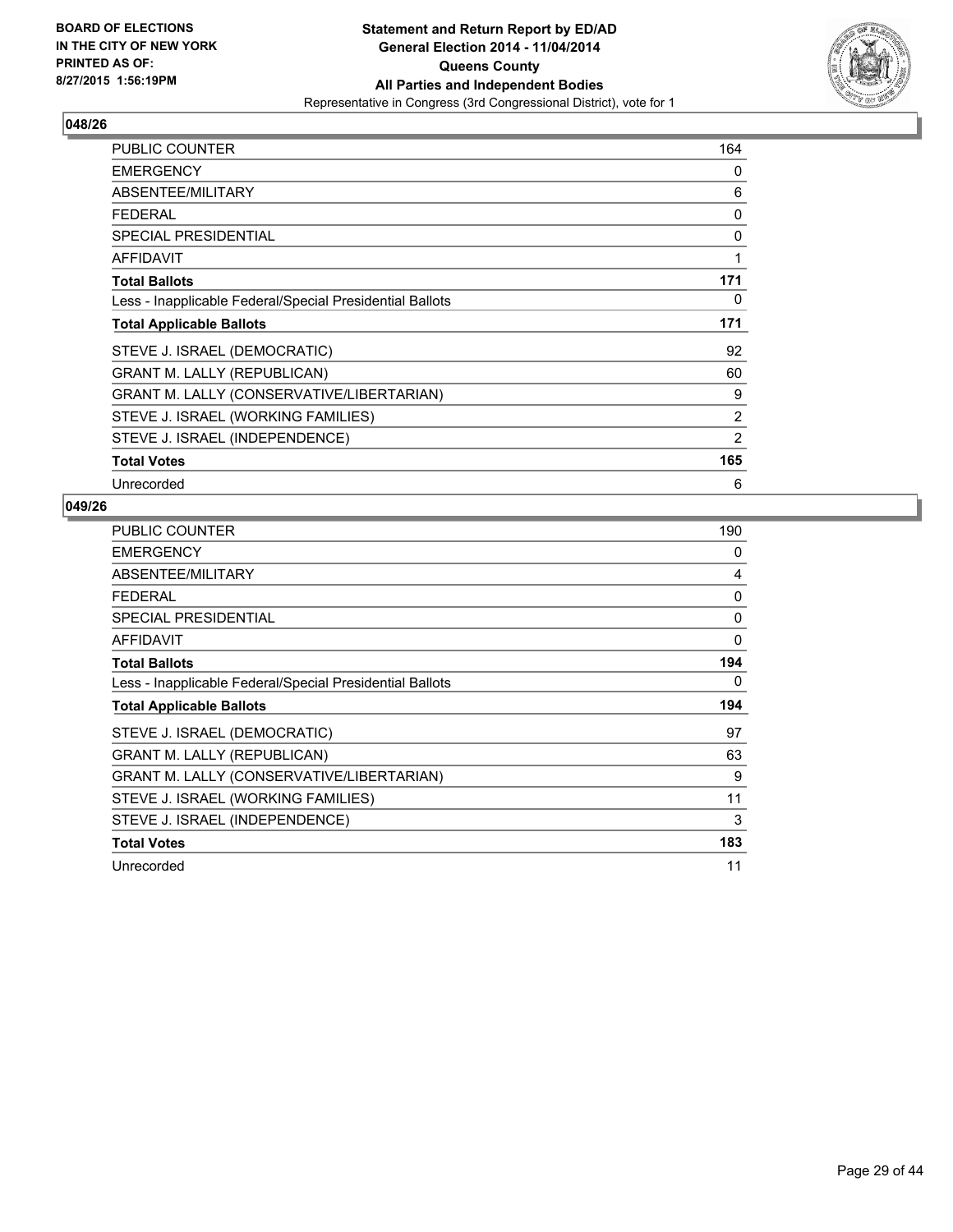

| <b>PUBLIC COUNTER</b>                                    | 356            |
|----------------------------------------------------------|----------------|
| <b>EMERGENCY</b>                                         | 0              |
| ABSENTEE/MILITARY                                        | 17             |
| <b>FEDERAL</b>                                           | 3              |
| <b>SPECIAL PRESIDENTIAL</b>                              | 0              |
| <b>AFFIDAVIT</b>                                         | 0              |
| Total Ballots                                            | 376            |
| Less - Inapplicable Federal/Special Presidential Ballots | 0              |
| <b>Total Applicable Ballots</b>                          | 376            |
| STEVE J. ISRAEL (DEMOCRATIC)                             | 301            |
| <b>GRANT M. LALLY (REPUBLICAN)</b>                       | 47             |
| <b>GRANT M. LALLY (CONSERVATIVE/LIBERTARIAN)</b>         | 5              |
| STEVE J. ISRAEL (WORKING FAMILIES)                       | $\overline{7}$ |
| STEVE J. ISRAEL (INDEPENDENCE)                           | 9              |
| <b>Total Votes</b>                                       | 369            |
| Unrecorded                                               | 7              |

| PUBLIC COUNTER                                           | 275               |
|----------------------------------------------------------|-------------------|
| <b>EMERGENCY</b>                                         | 0                 |
| ABSENTEE/MILITARY                                        | $12 \overline{ }$ |
| <b>FEDERAL</b>                                           | 0                 |
| <b>SPECIAL PRESIDENTIAL</b>                              | 0                 |
| AFFIDAVIT                                                | 1                 |
| <b>Total Ballots</b>                                     | 288               |
| Less - Inapplicable Federal/Special Presidential Ballots | 0                 |
| <b>Total Applicable Ballots</b>                          | 288               |
| STEVE J. ISRAEL (DEMOCRATIC)                             | 155               |
| <b>GRANT M. LALLY (REPUBLICAN)</b>                       | 81                |
| GRANT M. LALLY (CONSERVATIVE/LIBERTARIAN)                | 18                |
| STEVE J. ISRAEL (WORKING FAMILIES)                       | 9                 |
| STEVE J. ISRAEL (INDEPENDENCE)                           | 5                 |
| <b>Total Votes</b>                                       | 268               |
| Unrecorded                                               | 20                |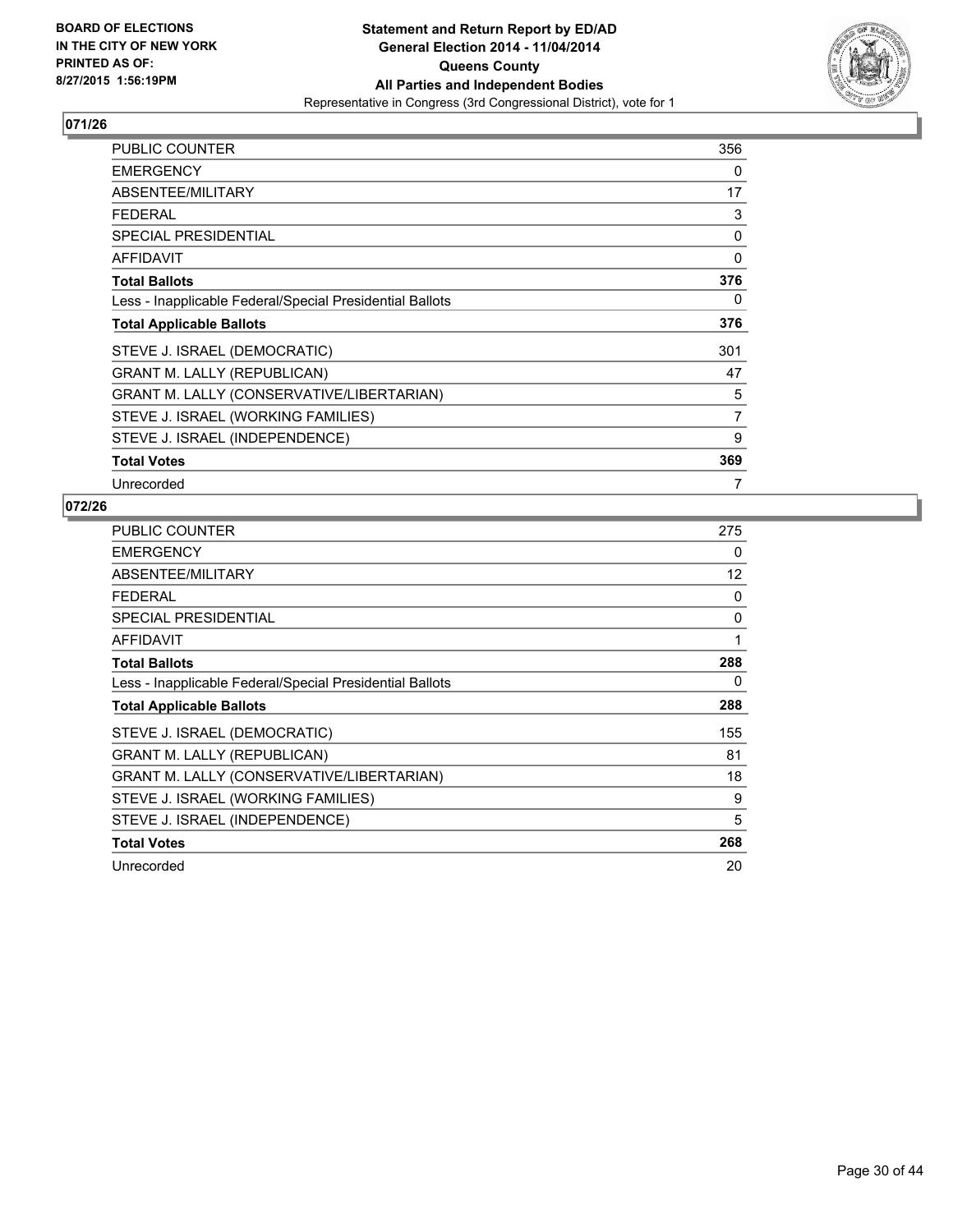

| <b>PUBLIC COUNTER</b>                                    | 705            |
|----------------------------------------------------------|----------------|
| <b>EMERGENCY</b>                                         | 0              |
| ABSENTEE/MILITARY                                        | 31             |
| FFDFRAI                                                  | 1              |
| <b>SPECIAL PRESIDENTIAL</b>                              | 0              |
| AFFIDAVIT                                                | $\overline{2}$ |
| <b>Total Ballots</b>                                     | 739            |
| Less - Inapplicable Federal/Special Presidential Ballots | 0              |
| <b>Total Applicable Ballots</b>                          | 739            |
| STEVE J. ISRAEL (DEMOCRATIC)                             | 584            |
| <b>GRANT M. LALLY (REPUBLICAN)</b>                       | 99             |
| <b>GRANT M. LALLY (CONSERVATIVE/LIBERTARIAN)</b>         | 5              |
| STEVE J. ISRAEL (WORKING FAMILIES)                       | 16             |
| STEVE J. ISRAEL (INDEPENDENCE)                           | 16             |
| <b>Total Votes</b>                                       | 720            |
| Unrecorded                                               | 19             |

| <b>PUBLIC COUNTER</b>                                    | 172 |
|----------------------------------------------------------|-----|
| <b>EMERGENCY</b>                                         | 0   |
| ABSENTEE/MILITARY                                        | 6   |
| <b>FEDERAL</b>                                           | 0   |
| <b>SPECIAL PRESIDENTIAL</b>                              | 0   |
| <b>AFFIDAVIT</b>                                         | 4   |
| <b>Total Ballots</b>                                     | 182 |
| Less - Inapplicable Federal/Special Presidential Ballots | 0   |
| <b>Total Applicable Ballots</b>                          | 182 |
| STEVE J. ISRAEL (DEMOCRATIC)                             | 111 |
| <b>GRANT M. LALLY (REPUBLICAN)</b>                       | 39  |
| GRANT M. LALLY (CONSERVATIVE/LIBERTARIAN)                | 6   |
| STEVE J. ISRAEL (WORKING FAMILIES)                       | 8   |
| STEVE J. ISRAEL (INDEPENDENCE)                           | 1   |
| <b>Total Votes</b>                                       | 165 |
| Unrecorded                                               | 17  |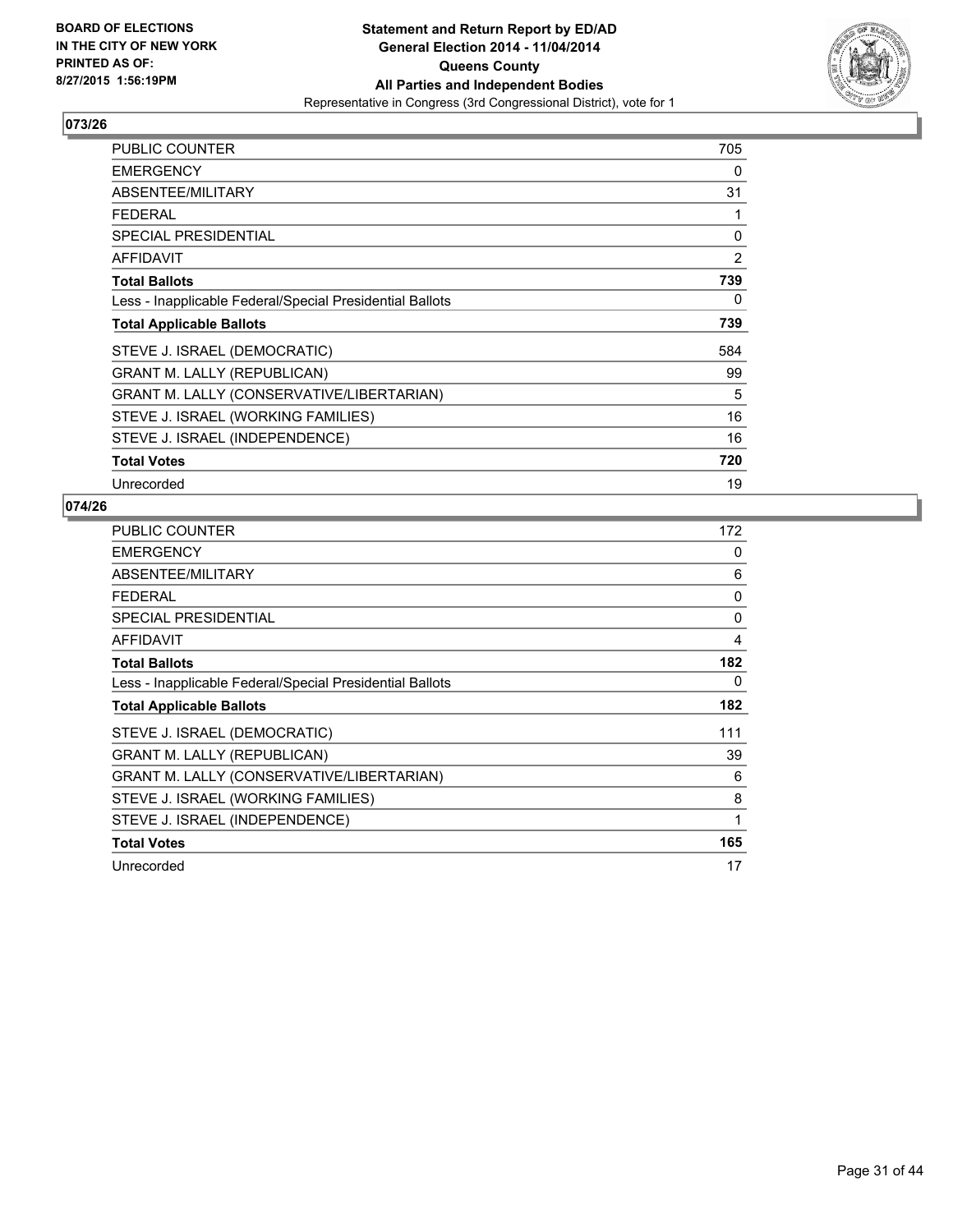

| <b>PUBLIC COUNTER</b>                                    | 228               |
|----------------------------------------------------------|-------------------|
| <b>EMERGENCY</b>                                         | 0                 |
| ABSENTEE/MILITARY                                        | 13                |
| <b>FEDERAL</b>                                           | 1                 |
| <b>SPECIAL PRESIDENTIAL</b>                              | 0                 |
| AFFIDAVIT                                                | 1                 |
| <b>Total Ballots</b>                                     | 243               |
| Less - Inapplicable Federal/Special Presidential Ballots | 0                 |
| <b>Total Applicable Ballots</b>                          | 243               |
| STEVE J. ISRAEL (DEMOCRATIC)                             | 139               |
| <b>GRANT M. LALLY (REPUBLICAN)</b>                       | 67                |
| GRANT M. LALLY (CONSERVATIVE/LIBERTARIAN)                | 13                |
| STEVE J. ISRAEL (WORKING FAMILIES)                       | $12 \overline{ }$ |
| STEVE J. ISRAEL (INDEPENDENCE)                           | 0                 |
| <b>Total Votes</b>                                       | 231               |
| Unrecorded                                               | 12                |

| <b>PUBLIC COUNTER</b>                                    | 215            |
|----------------------------------------------------------|----------------|
| <b>EMERGENCY</b>                                         | 0              |
| ABSENTEE/MILITARY                                        | 4              |
| <b>FEDERAL</b>                                           | $\overline{2}$ |
| <b>SPECIAL PRESIDENTIAL</b>                              | 0              |
| <b>AFFIDAVIT</b>                                         | $\Omega$       |
| <b>Total Ballots</b>                                     | 221            |
| Less - Inapplicable Federal/Special Presidential Ballots | 0              |
| <b>Total Applicable Ballots</b>                          | 221            |
| STEVE J. ISRAEL (DEMOCRATIC)                             | 123            |
| <b>GRANT M. LALLY (REPUBLICAN)</b>                       | 62             |
| GRANT M. LALLY (CONSERVATIVE/LIBERTARIAN)                | 6              |
| STEVE J. ISRAEL (WORKING FAMILIES)                       | 6              |
| STEVE J. ISRAEL (INDEPENDENCE)                           | 8              |
| <b>Total Votes</b>                                       | 205            |
| Unrecorded                                               | 16             |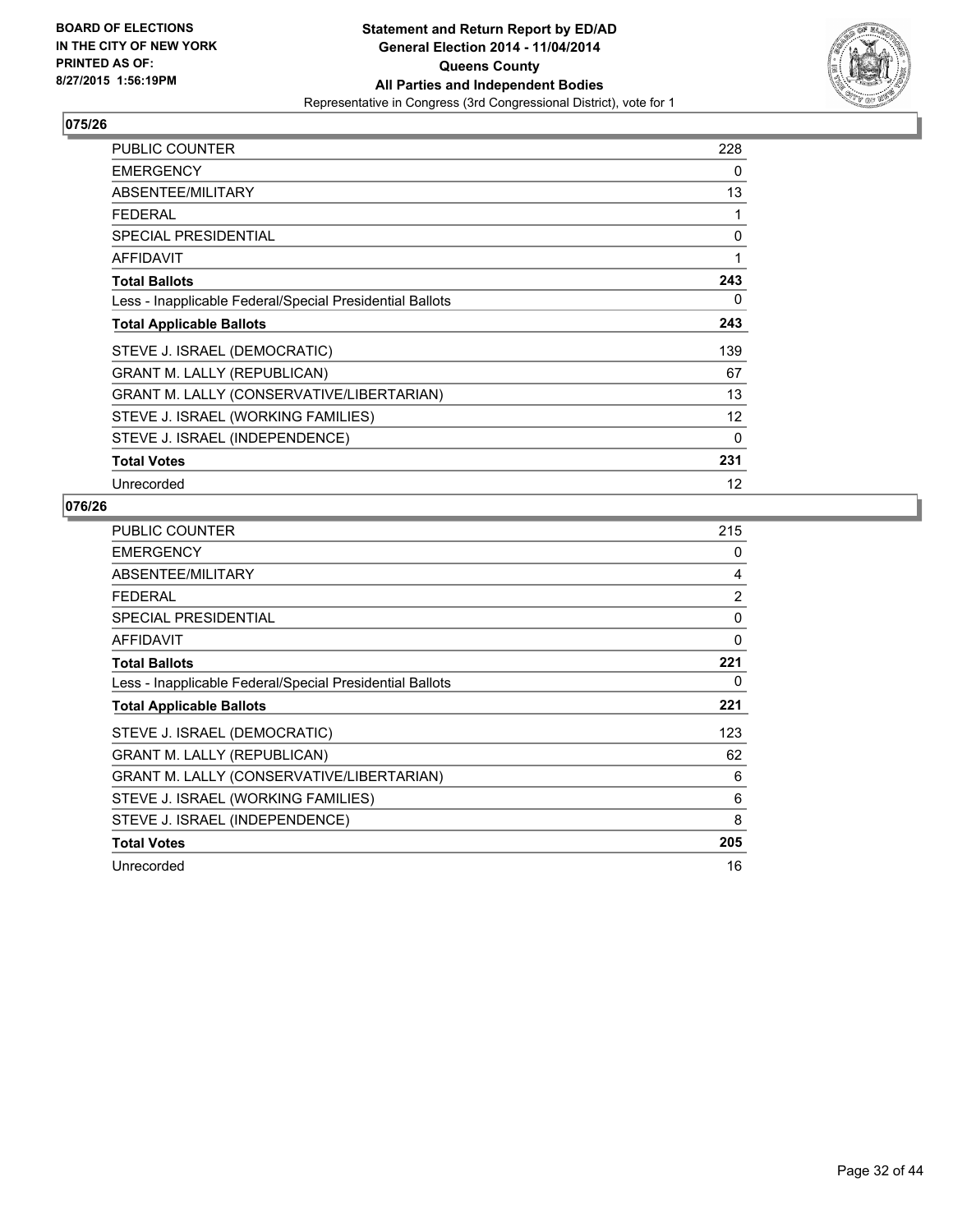

| <b>PUBLIC COUNTER</b>                                    | 0 |
|----------------------------------------------------------|---|
| <b>EMERGENCY</b>                                         | 0 |
| ABSENTEE/MILITARY                                        | 0 |
| FEDERAL                                                  | 0 |
| <b>SPECIAL PRESIDENTIAL</b>                              | 0 |
| AFFIDAVIT                                                | 0 |
| <b>Total Ballots</b>                                     | 0 |
| Less - Inapplicable Federal/Special Presidential Ballots | 0 |
| <b>Total Applicable Ballots</b>                          | 0 |
| STEVE J. ISRAEL (DEMOCRATIC)                             | 0 |
| <b>GRANT M. LALLY (REPUBLICAN)</b>                       | 0 |
| GRANT M. LALLY (CONSERVATIVE/LIBERTARIAN)                | 0 |
| STEVE J. ISRAEL (WORKING FAMILIES)                       | 0 |
| STEVE J. ISRAEL (INDEPENDENCE)                           | 0 |
| <b>Total Votes</b>                                       | 0 |

| PUBLIC COUNTER                                           | 0        |
|----------------------------------------------------------|----------|
| <b>EMERGENCY</b>                                         | $\Omega$ |
| ABSENTEE/MILITARY                                        | 0        |
| <b>FEDERAL</b>                                           | 0        |
| <b>SPECIAL PRESIDENTIAL</b>                              | 0        |
| AFFIDAVIT                                                | 0        |
| <b>Total Ballots</b>                                     | 0        |
| Less - Inapplicable Federal/Special Presidential Ballots | 0        |
| <b>Total Applicable Ballots</b>                          | 0        |
| STEVE J. ISRAEL (DEMOCRATIC)                             | 0        |
| <b>GRANT M. LALLY (REPUBLICAN)</b>                       | 0        |
| GRANT M. LALLY (CONSERVATIVE/LIBERTARIAN)                | 0        |
| STEVE J. ISRAEL (WORKING FAMILIES)                       | 0        |
| STEVE J. ISRAEL (INDEPENDENCE)                           | 0        |
| <b>Total Votes</b>                                       | 0        |
|                                                          |          |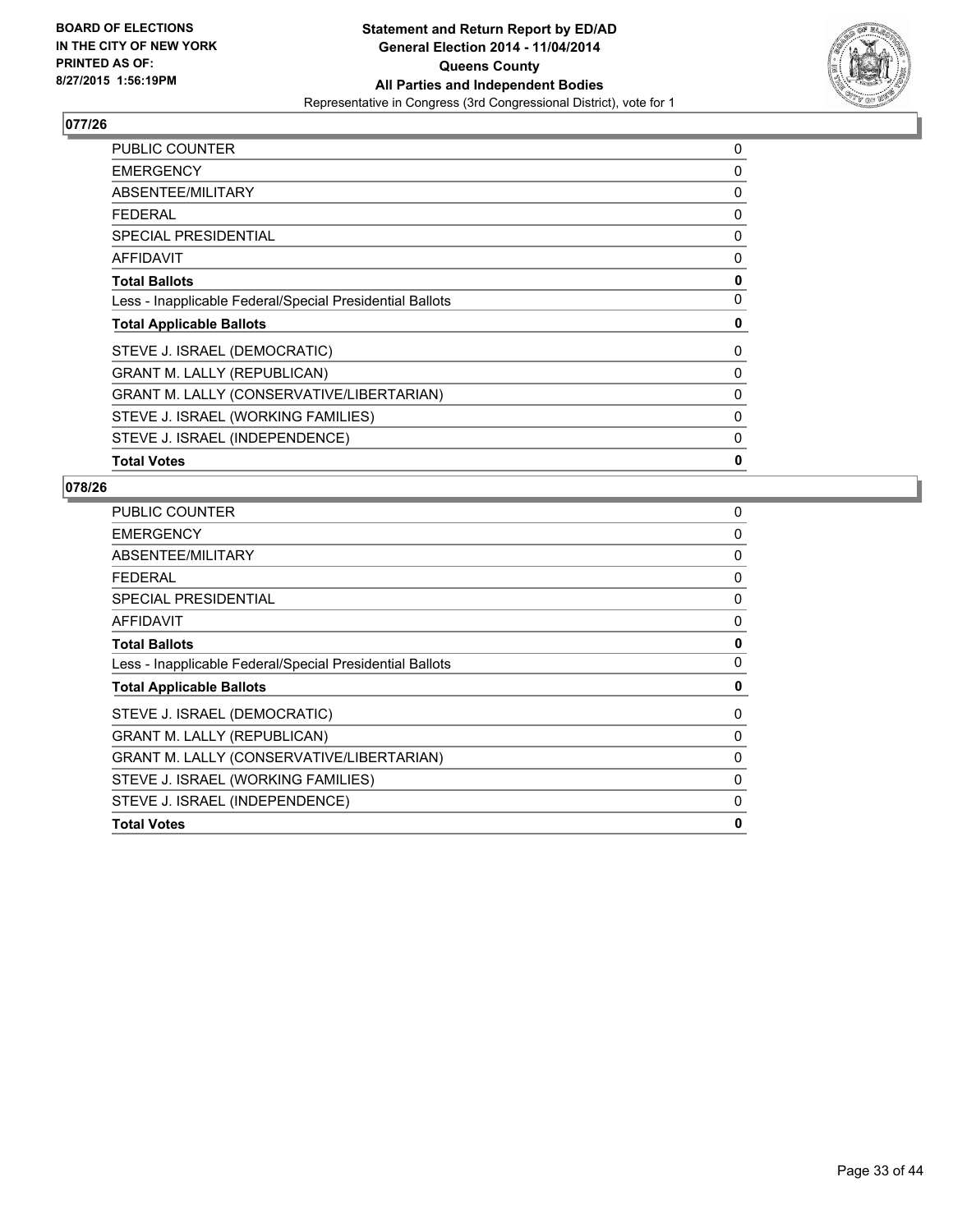

| <b>PUBLIC COUNTER</b>                                    | 234            |
|----------------------------------------------------------|----------------|
| <b>EMERGENCY</b>                                         | 0              |
| ABSENTEE/MILITARY                                        | $\overline{7}$ |
| <b>FEDERAL</b>                                           | 2              |
| <b>SPECIAL PRESIDENTIAL</b>                              | 0              |
| AFFIDAVIT                                                | 1              |
| <b>Total Ballots</b>                                     | 244            |
| Less - Inapplicable Federal/Special Presidential Ballots | 0              |
| <b>Total Applicable Ballots</b>                          | 244            |
| STEVE J. ISRAEL (DEMOCRATIC)                             | 78             |
| <b>GRANT M. LALLY (REPUBLICAN)</b>                       | 134            |
| GRANT M. LALLY (CONSERVATIVE/LIBERTARIAN)                | 15             |
| STEVE J. ISRAEL (WORKING FAMILIES)                       | 2              |
| STEVE J. ISRAEL (INDEPENDENCE)                           | 2              |
| <b>Total Votes</b>                                       | 231            |
| Unrecorded                                               | 13             |

| PUBLIC COUNTER                                           | 277 |
|----------------------------------------------------------|-----|
| <b>EMERGENCY</b>                                         | 0   |
| ABSENTEE/MILITARY                                        | 19  |
| <b>FEDERAL</b>                                           | 1   |
| <b>SPECIAL PRESIDENTIAL</b>                              | 0   |
| <b>AFFIDAVIT</b>                                         | 3   |
| <b>Total Ballots</b>                                     | 300 |
| Less - Inapplicable Federal/Special Presidential Ballots | 0   |
| <b>Total Applicable Ballots</b>                          | 300 |
| STEVE J. ISRAEL (DEMOCRATIC)                             | 104 |
| <b>GRANT M. LALLY (REPUBLICAN)</b>                       | 124 |
| GRANT M. LALLY (CONSERVATIVE/LIBERTARIAN)                | 30  |
| STEVE J. ISRAEL (WORKING FAMILIES)                       | 5   |
| STEVE J. ISRAEL (INDEPENDENCE)                           | 1   |
| <b>Total Votes</b>                                       | 264 |
| Unrecorded                                               | 36  |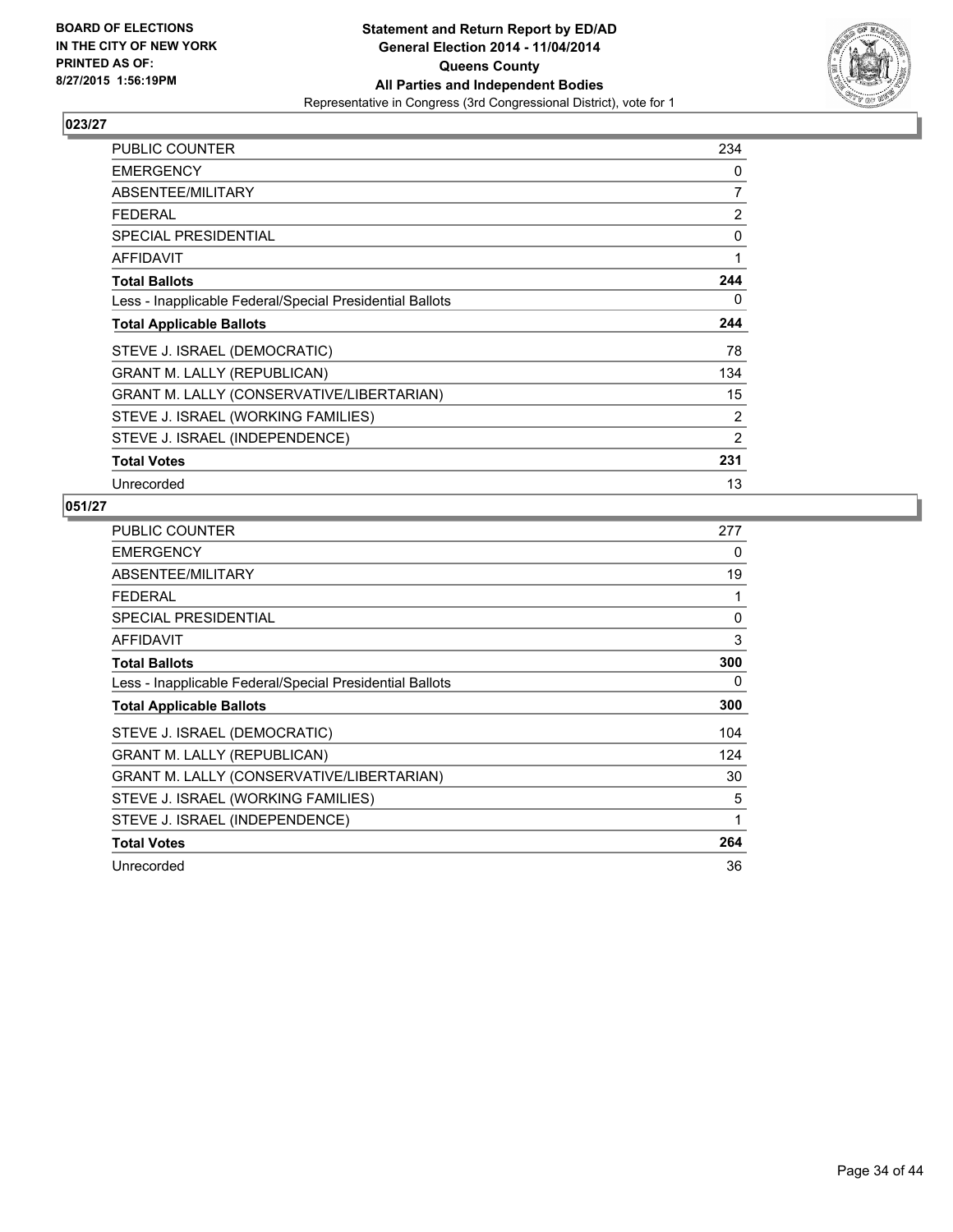

| PUBLIC COUNTER                                           | 0            |
|----------------------------------------------------------|--------------|
| <b>EMERGENCY</b>                                         | 0            |
| ABSENTEE/MILITARY                                        | 0            |
| <b>FEDERAL</b>                                           | 0            |
| SPECIAL PRESIDENTIAL                                     | $\Omega$     |
| AFFIDAVIT                                                | 0            |
| <b>Total Ballots</b>                                     | 0            |
| Less - Inapplicable Federal/Special Presidential Ballots | 0            |
| <b>Total Applicable Ballots</b>                          | 0            |
| STEVE J. ISRAEL (DEMOCRATIC)                             | 0            |
| <b>GRANT M. LALLY (REPUBLICAN)</b>                       | 0            |
| <b>GRANT M. LALLY (CONSERVATIVE/LIBERTARIAN)</b>         | 0            |
| STEVE J. ISRAEL (WORKING FAMILIES)                       | 0            |
| STEVE J. ISRAEL (INDEPENDENCE)                           | 0            |
| <b>Total Votes</b>                                       | $\mathbf{0}$ |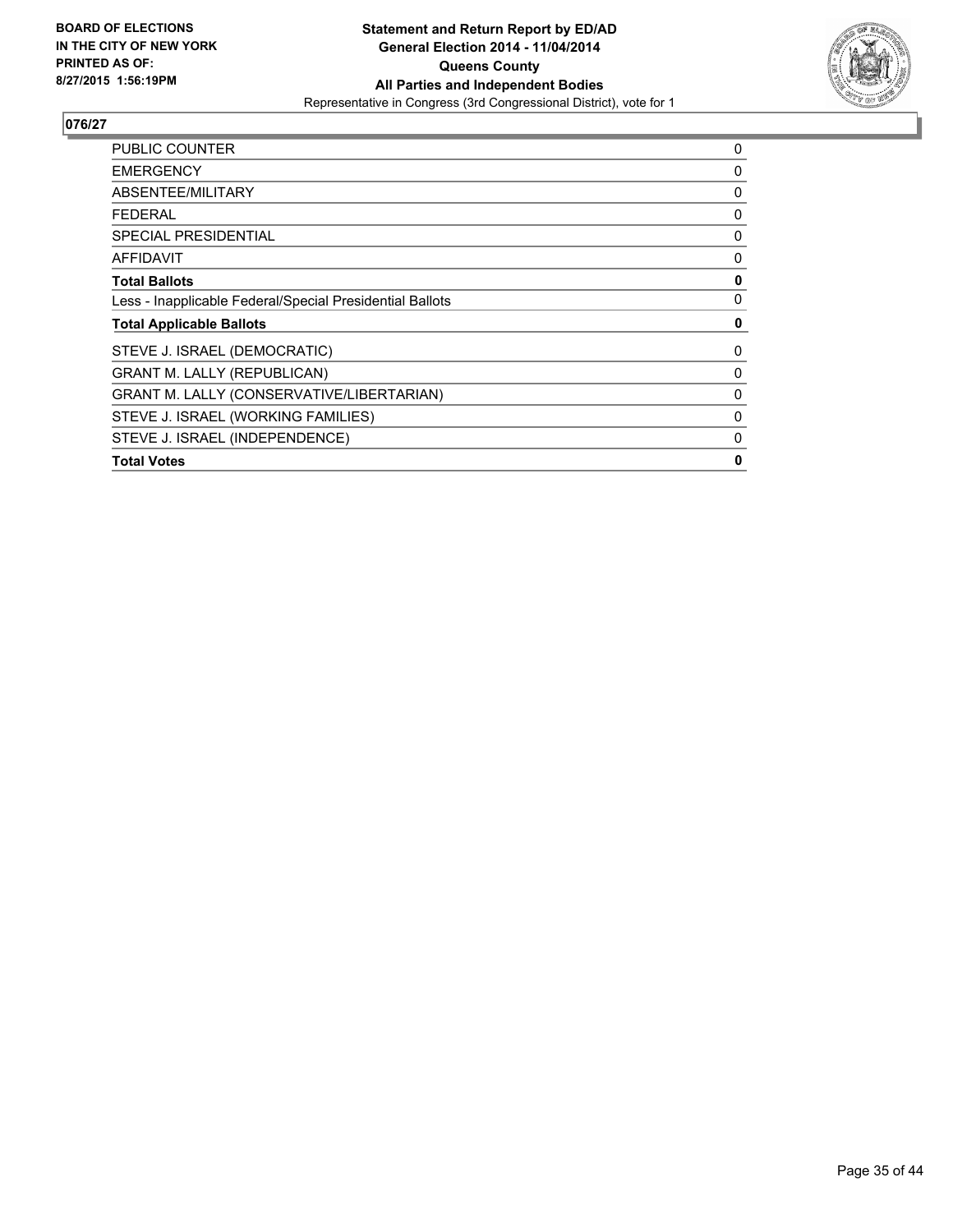

| <b>PUBLIC COUNTER</b>                                    | 245            |
|----------------------------------------------------------|----------------|
| <b>EMERGENCY</b>                                         | 0              |
| ABSENTEE/MILITARY                                        | $\overline{7}$ |
| <b>FEDERAL</b>                                           | 3              |
| <b>SPECIAL PRESIDENTIAL</b>                              | 0              |
| <b>AFFIDAVIT</b>                                         | $\overline{2}$ |
| <b>Total Ballots</b>                                     | 257            |
| Less - Inapplicable Federal/Special Presidential Ballots | 0              |
| <b>Total Applicable Ballots</b>                          | 257            |
| STEVE J. ISRAEL (DEMOCRATIC)                             | 127            |
| <b>GRANT M. LALLY (REPUBLICAN)</b>                       | 92             |
| <b>GRANT M. LALLY (CONSERVATIVE/LIBERTARIAN)</b>         | 19             |
| STEVE J. ISRAEL (WORKING FAMILIES)                       | 3              |
| STEVE J. ISRAEL (INDEPENDENCE)                           | 5              |
| <b>Total Votes</b>                                       | 246            |
| Unrecorded                                               | 11             |

| <b>PUBLIC COUNTER</b>                                    | 289 |
|----------------------------------------------------------|-----|
| <b>EMERGENCY</b>                                         | 0   |
| ABSENTEE/MILITARY                                        | 3   |
| <b>FEDERAL</b>                                           | 0   |
| <b>SPECIAL PRESIDENTIAL</b>                              | 0   |
| <b>AFFIDAVIT</b>                                         | 0   |
| <b>Total Ballots</b>                                     | 292 |
| Less - Inapplicable Federal/Special Presidential Ballots | 0   |
| <b>Total Applicable Ballots</b>                          | 292 |
| STEVE J. ISRAEL (DEMOCRATIC)                             | 134 |
| <b>GRANT M. LALLY (REPUBLICAN)</b>                       | 92  |
| <b>GRANT M. LALLY (CONSERVATIVE/LIBERTARIAN)</b>         | 23  |
| STEVE J. ISRAEL (WORKING FAMILIES)                       | 12  |
| STEVE J. ISRAEL (INDEPENDENCE)                           | 10  |
| <b>Total Votes</b>                                       | 271 |
| Unrecorded                                               | 21  |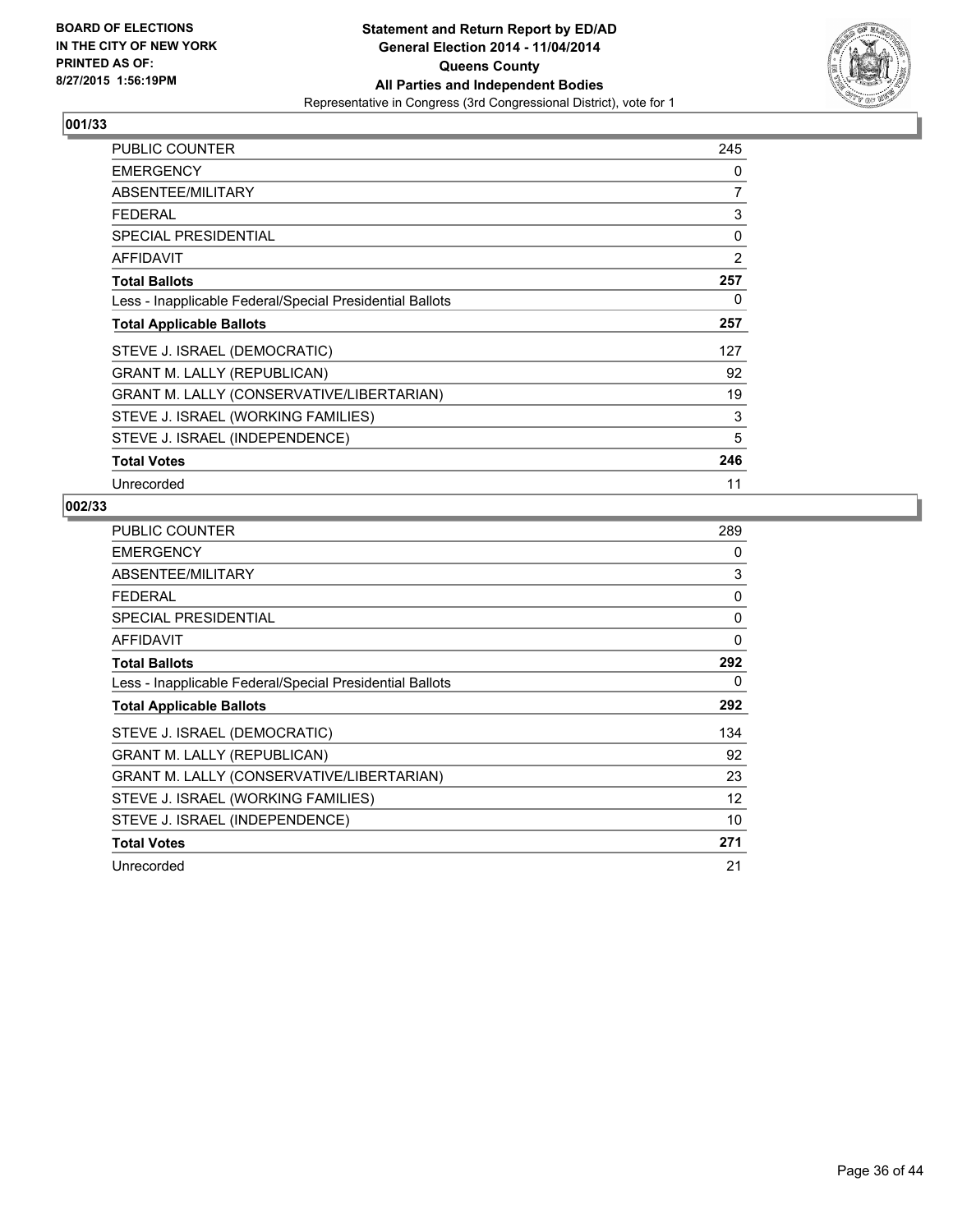

| <b>PUBLIC COUNTER</b>                                    | 256 |
|----------------------------------------------------------|-----|
| <b>EMERGENCY</b>                                         | 0   |
| ABSENTEE/MILITARY                                        | 5   |
| <b>FEDERAL</b>                                           | 3   |
| <b>SPECIAL PRESIDENTIAL</b>                              | 0   |
| <b>AFFIDAVIT</b>                                         | 3   |
| <b>Total Ballots</b>                                     | 267 |
| Less - Inapplicable Federal/Special Presidential Ballots | 0   |
| <b>Total Applicable Ballots</b>                          | 267 |
| STEVE J. ISRAEL (DEMOCRATIC)                             | 158 |
| <b>GRANT M. LALLY (REPUBLICAN)</b>                       | 67  |
| <b>GRANT M. LALLY (CONSERVATIVE/LIBERTARIAN)</b>         | 19  |
| STEVE J. ISRAEL (WORKING FAMILIES)                       | 6   |
| STEVE J. ISRAEL (INDEPENDENCE)                           | 3   |
| <b>Total Votes</b>                                       | 253 |
| Unrecorded                                               | 14  |

| <b>PUBLIC COUNTER</b>                                    | 251 |
|----------------------------------------------------------|-----|
| <b>EMERGENCY</b>                                         | 0   |
| ABSENTEE/MILITARY                                        | 8   |
| FEDERAL                                                  | 4   |
| <b>SPECIAL PRESIDENTIAL</b>                              | 0   |
| <b>AFFIDAVIT</b>                                         | 2   |
| <b>Total Ballots</b>                                     | 265 |
| Less - Inapplicable Federal/Special Presidential Ballots | 0   |
| <b>Total Applicable Ballots</b>                          | 265 |
| STEVE J. ISRAEL (DEMOCRATIC)                             | 145 |
| <b>GRANT M. LALLY (REPUBLICAN)</b>                       | 67  |
| GRANT M. LALLY (CONSERVATIVE/LIBERTARIAN)                | 24  |
| STEVE J. ISRAEL (WORKING FAMILIES)                       | 9   |
| STEVE J. ISRAEL (INDEPENDENCE)                           | 3   |
| <b>Total Votes</b>                                       | 248 |
| Unrecorded                                               | 17  |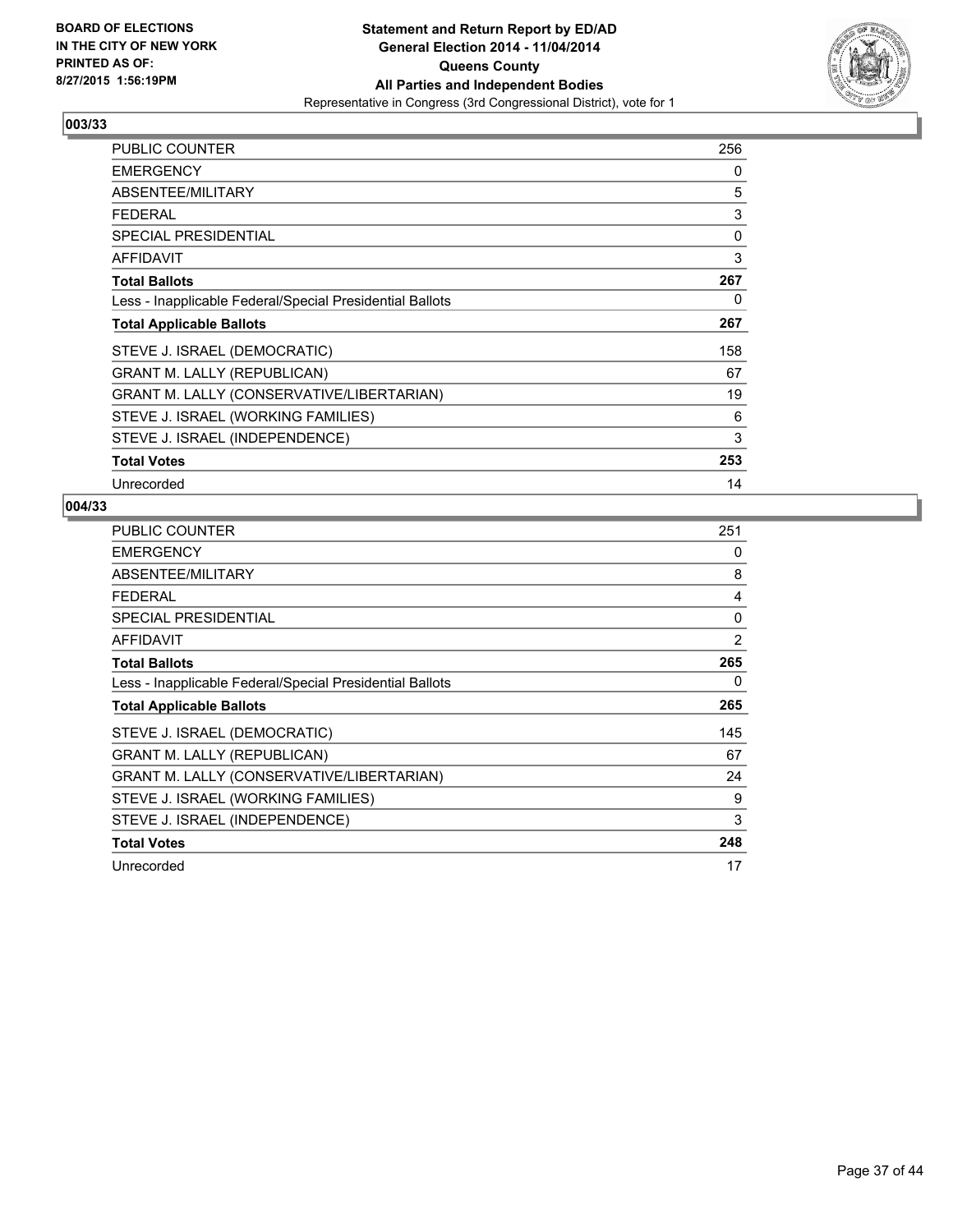

| <b>PUBLIC COUNTER</b>                                    | 275 |
|----------------------------------------------------------|-----|
| <b>EMERGENCY</b>                                         | 0   |
| ABSENTEE/MILITARY                                        | 20  |
| <b>FEDERAL</b>                                           | 1   |
| <b>SPECIAL PRESIDENTIAL</b>                              | 0   |
| <b>AFFIDAVIT</b>                                         | 3   |
| <b>Total Ballots</b>                                     | 299 |
| Less - Inapplicable Federal/Special Presidential Ballots | 0   |
| <b>Total Applicable Ballots</b>                          | 299 |
| STEVE J. ISRAEL (DEMOCRATIC)                             | 153 |
| <b>GRANT M. LALLY (REPUBLICAN)</b>                       | 89  |
| <b>GRANT M. LALLY (CONSERVATIVE/LIBERTARIAN)</b>         | 11  |
| STEVE J. ISRAEL (WORKING FAMILIES)                       | 12  |
| STEVE J. ISRAEL (INDEPENDENCE)                           | 5   |
| <b>Total Votes</b>                                       | 270 |
| Unrecorded                                               | 29  |

| <b>PUBLIC COUNTER</b>                                    | 272 |
|----------------------------------------------------------|-----|
| <b>EMERGENCY</b>                                         | 0   |
| ABSENTEE/MILITARY                                        | 13  |
| <b>FEDERAL</b>                                           | 1   |
| <b>SPECIAL PRESIDENTIAL</b>                              | 0   |
| <b>AFFIDAVIT</b>                                         | 1   |
| <b>Total Ballots</b>                                     | 287 |
| Less - Inapplicable Federal/Special Presidential Ballots | 0   |
| <b>Total Applicable Ballots</b>                          | 287 |
| STEVE J. ISRAEL (DEMOCRATIC)                             | 147 |
| <b>GRANT M. LALLY (REPUBLICAN)</b>                       | 86  |
| GRANT M. LALLY (CONSERVATIVE/LIBERTARIAN)                | 25  |
| STEVE J. ISRAEL (WORKING FAMILIES)                       | 5   |
| STEVE J. ISRAEL (INDEPENDENCE)                           | 7   |
| <b>Total Votes</b>                                       | 270 |
| Unrecorded                                               | 17  |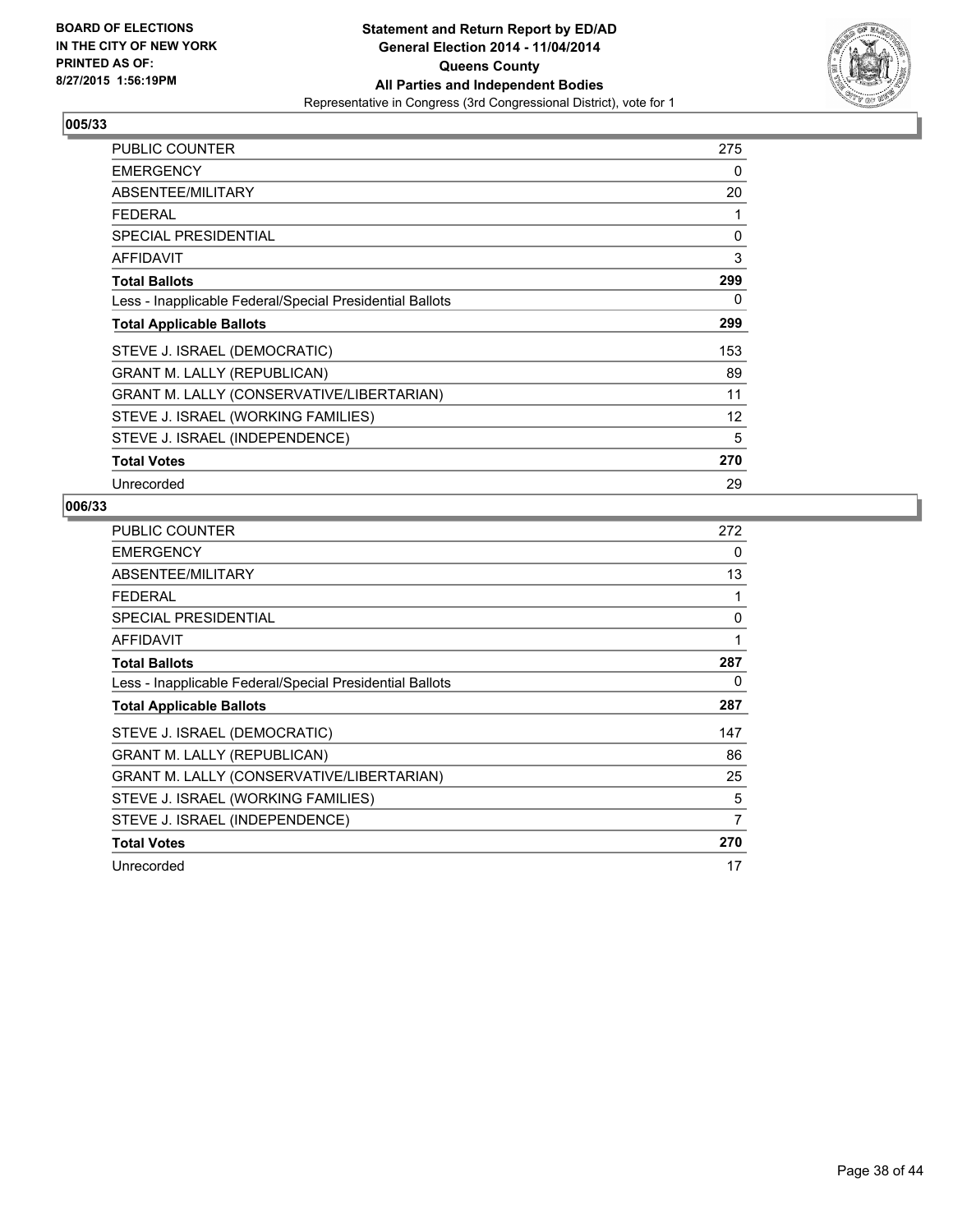

| <b>PUBLIC COUNTER</b>                                    | 275 |
|----------------------------------------------------------|-----|
| <b>EMERGENCY</b>                                         | 0   |
| ABSENTEE/MILITARY                                        | 5   |
| FFDFRAI                                                  | 0   |
| <b>SPECIAL PRESIDENTIAL</b>                              | 0   |
| AFFIDAVIT                                                | 1   |
| <b>Total Ballots</b>                                     | 281 |
| Less - Inapplicable Federal/Special Presidential Ballots | 0   |
| <b>Total Applicable Ballots</b>                          | 281 |
| STEVE J. ISRAEL (DEMOCRATIC)                             | 130 |
| <b>GRANT M. LALLY (REPUBLICAN)</b>                       | 98  |
| <b>GRANT M. LALLY (CONSERVATIVE/LIBERTARIAN)</b>         | 22  |
| STEVE J. ISRAEL (WORKING FAMILIES)                       | 6   |
| STEVE J. ISRAEL (INDEPENDENCE)                           | 7   |
| <b>Total Votes</b>                                       | 263 |
| Unrecorded                                               | 18  |

| <b>PUBLIC COUNTER</b>                                    | 158 |
|----------------------------------------------------------|-----|
| <b>EMERGENCY</b>                                         | 0   |
| ABSENTEE/MILITARY                                        | 4   |
| <b>FEDERAL</b>                                           | 0   |
| <b>SPECIAL PRESIDENTIAL</b>                              | 0   |
| <b>AFFIDAVIT</b>                                         | 0   |
| <b>Total Ballots</b>                                     | 162 |
| Less - Inapplicable Federal/Special Presidential Ballots | 0   |
| <b>Total Applicable Ballots</b>                          | 162 |
| STEVE J. ISRAEL (DEMOCRATIC)                             | 86  |
| <b>GRANT M. LALLY (REPUBLICAN)</b>                       | 48  |
| GRANT M. LALLY (CONSERVATIVE/LIBERTARIAN)                | 12  |
| STEVE J. ISRAEL (WORKING FAMILIES)                       | 5   |
| STEVE J. ISRAEL (INDEPENDENCE)                           | 3   |
| <b>Total Votes</b>                                       | 154 |
| Unrecorded                                               | 8   |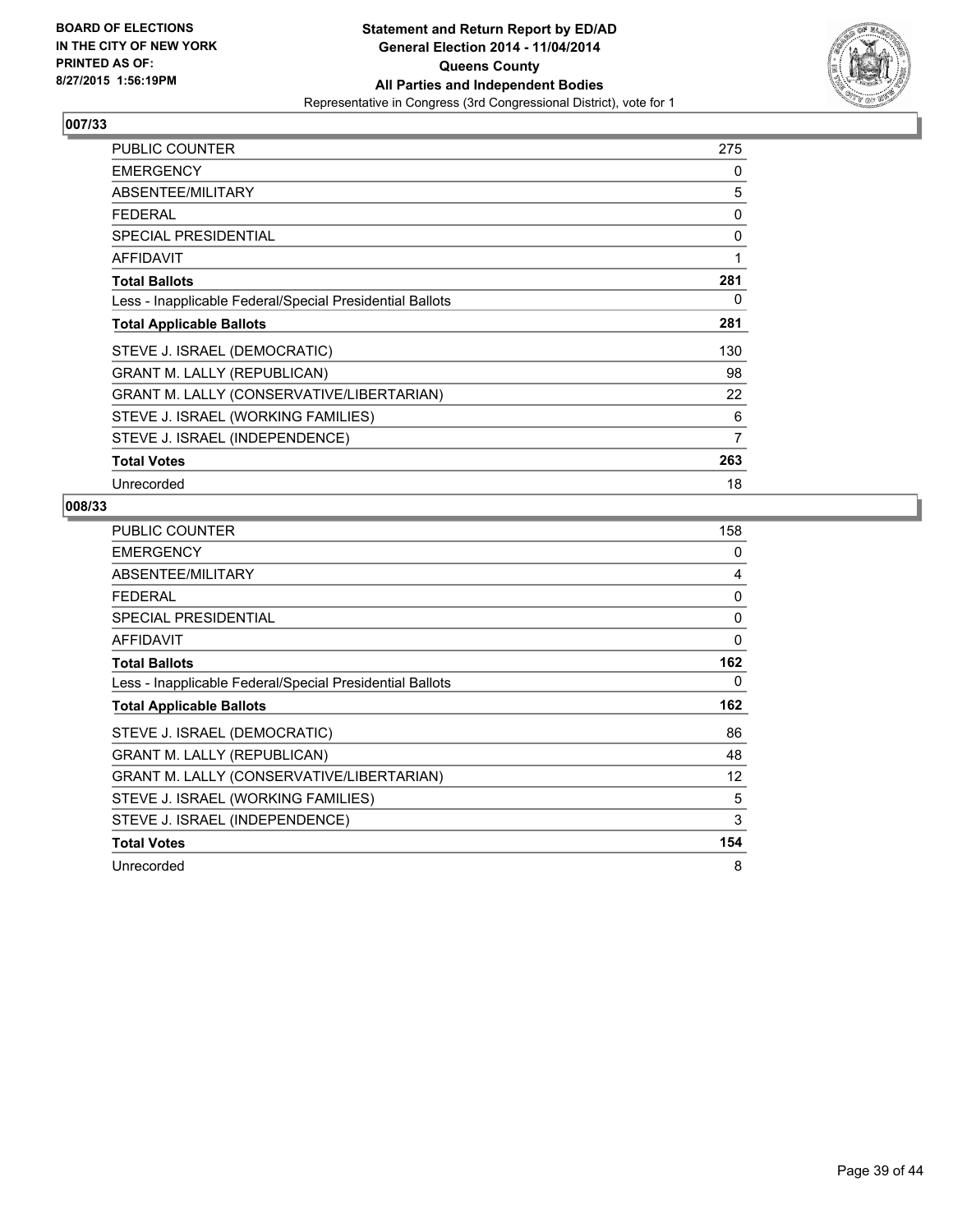

| <b>PUBLIC COUNTER</b>                                    | 255            |
|----------------------------------------------------------|----------------|
| <b>EMERGENCY</b>                                         | 0              |
| ABSENTEE/MILITARY                                        | 6              |
| <b>FEDERAL</b>                                           | 0              |
| <b>SPECIAL PRESIDENTIAL</b>                              | 0              |
| AFFIDAVIT                                                | 1              |
| <b>Total Ballots</b>                                     | 262            |
| Less - Inapplicable Federal/Special Presidential Ballots | 0              |
| <b>Total Applicable Ballots</b>                          | 262            |
| STEVE J. ISRAEL (DEMOCRATIC)                             | 113            |
| <b>GRANT M. LALLY (REPUBLICAN)</b>                       | 81             |
| GRANT M. LALLY (CONSERVATIVE/LIBERTARIAN)                | 26             |
| STEVE J. ISRAEL (WORKING FAMILIES)                       | 15             |
| STEVE J. ISRAEL (INDEPENDENCE)                           | $\overline{7}$ |
| <b>Total Votes</b>                                       | 242            |
| Unrecorded                                               | 20             |

| <b>PUBLIC COUNTER</b>                                    | 165 |
|----------------------------------------------------------|-----|
| <b>EMERGENCY</b>                                         | 0   |
| ABSENTEE/MILITARY                                        | 1   |
| <b>FEDERAL</b>                                           | 0   |
| <b>SPECIAL PRESIDENTIAL</b>                              | 0   |
| <b>AFFIDAVIT</b>                                         | 1   |
| <b>Total Ballots</b>                                     | 167 |
| Less - Inapplicable Federal/Special Presidential Ballots | 0   |
| <b>Total Applicable Ballots</b>                          | 167 |
| STEVE J. ISRAEL (DEMOCRATIC)                             | 85  |
| <b>GRANT M. LALLY (REPUBLICAN)</b>                       | 45  |
| GRANT M. LALLY (CONSERVATIVE/LIBERTARIAN)                | 16  |
| STEVE J. ISRAEL (WORKING FAMILIES)                       | 4   |
| STEVE J. ISRAEL (INDEPENDENCE)                           | 2   |
| <b>Total Votes</b>                                       | 152 |
| Unrecorded                                               | 15  |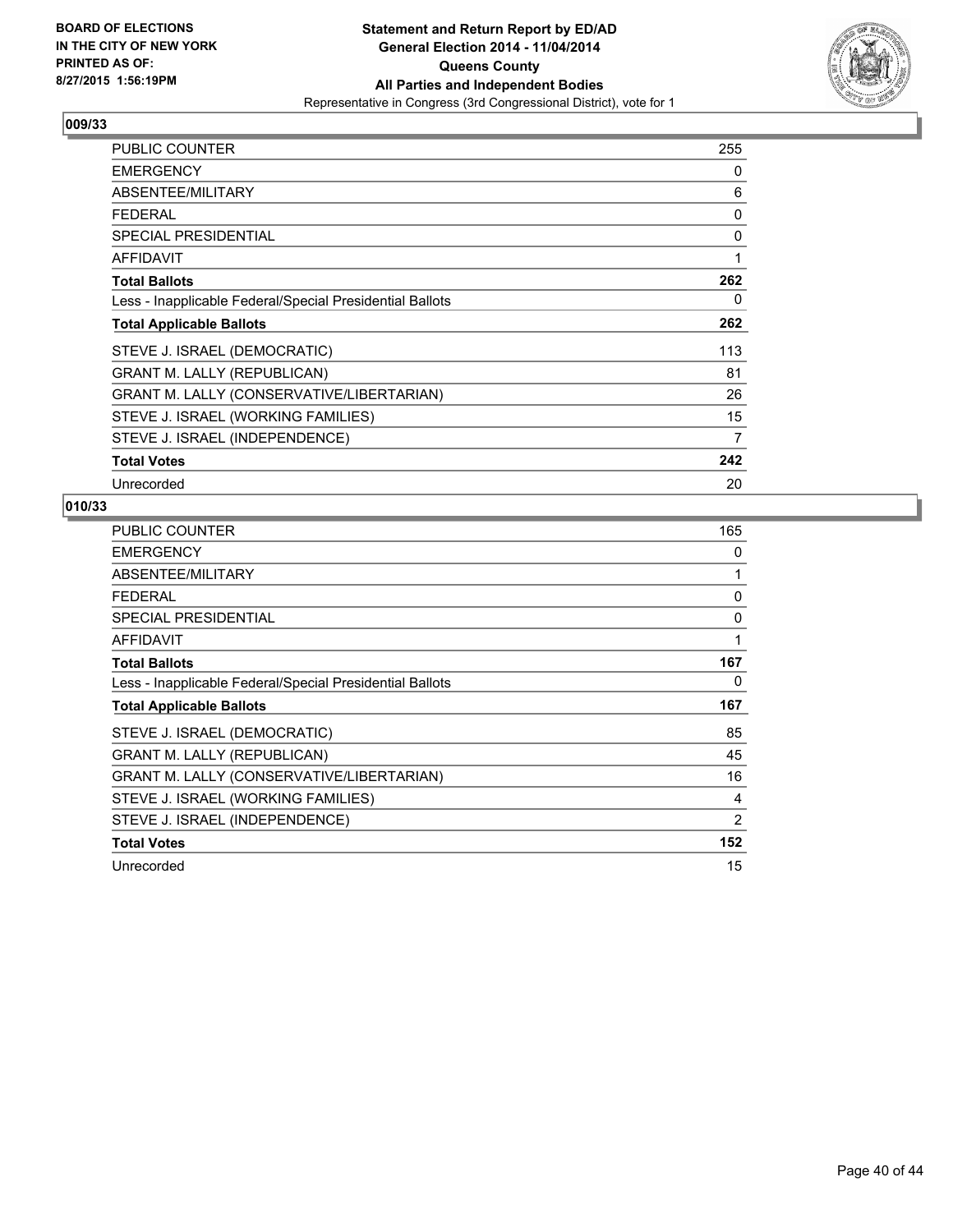

| <b>PUBLIC COUNTER</b>                                    | 202 |
|----------------------------------------------------------|-----|
| <b>EMERGENCY</b>                                         | 0   |
| ABSENTEE/MILITARY                                        | 8   |
| <b>FEDERAL</b>                                           | 0   |
| <b>SPECIAL PRESIDENTIAL</b>                              | 0   |
| AFFIDAVIT                                                | 1   |
| <b>Total Ballots</b>                                     | 211 |
| Less - Inapplicable Federal/Special Presidential Ballots | 0   |
| <b>Total Applicable Ballots</b>                          | 211 |
| STEVE J. ISRAEL (DEMOCRATIC)                             | 106 |
| <b>GRANT M. LALLY (REPUBLICAN)</b>                       | 61  |
| GRANT M. LALLY (CONSERVATIVE/LIBERTARIAN)                | 9   |
| STEVE J. ISRAEL (WORKING FAMILIES)                       | 9   |
| STEVE J. ISRAEL (INDEPENDENCE)                           | 5   |
| <b>Total Votes</b>                                       | 190 |
| Unrecorded                                               | 21  |

| <b>PUBLIC COUNTER</b>                                    | 290            |
|----------------------------------------------------------|----------------|
| <b>EMERGENCY</b>                                         | 0              |
| ABSENTEE/MILITARY                                        | 4              |
| <b>FEDERAL</b>                                           | $\overline{2}$ |
| <b>SPECIAL PRESIDENTIAL</b>                              | 0              |
| <b>AFFIDAVIT</b>                                         | 1              |
| <b>Total Ballots</b>                                     | 297            |
| Less - Inapplicable Federal/Special Presidential Ballots | 0              |
| <b>Total Applicable Ballots</b>                          | 297            |
| STEVE J. ISRAEL (DEMOCRATIC)                             | 143            |
| <b>GRANT M. LALLY (REPUBLICAN)</b>                       | 103            |
| GRANT M. LALLY (CONSERVATIVE/LIBERTARIAN)                | 12             |
| STEVE J. ISRAEL (WORKING FAMILIES)                       | 12             |
| STEVE J. ISRAEL (INDEPENDENCE)                           | 1              |
| <b>Total Votes</b>                                       | 271            |
| Unrecorded                                               | 26             |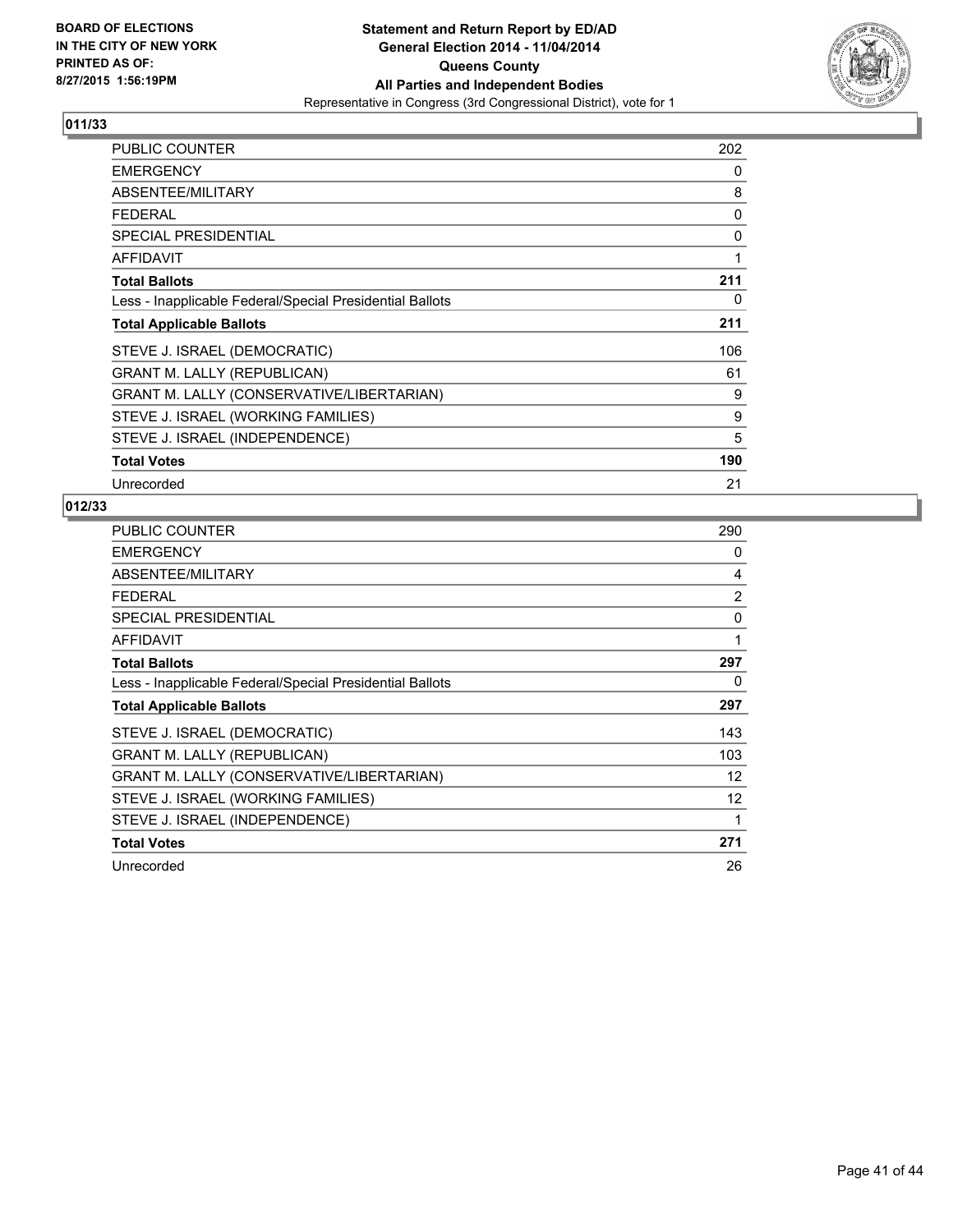

| <b>PUBLIC COUNTER</b>                                    | 241            |
|----------------------------------------------------------|----------------|
| <b>EMERGENCY</b>                                         | 0              |
| ABSENTEE/MILITARY                                        | $\overline{7}$ |
| FFDFRAI                                                  | 0              |
| <b>SPECIAL PRESIDENTIAL</b>                              | 0              |
| AFFIDAVIT                                                | 1              |
| <b>Total Ballots</b>                                     | 249            |
| Less - Inapplicable Federal/Special Presidential Ballots | 0              |
| <b>Total Applicable Ballots</b>                          | 249            |
| STEVE J. ISRAEL (DEMOCRATIC)                             | 92             |
| <b>GRANT M. LALLY (REPUBLICAN)</b>                       | 105            |
| GRANT M. LALLY (CONSERVATIVE/LIBERTARIAN)                | 24             |
| STEVE J. ISRAEL (WORKING FAMILIES)                       | 3              |
| STEVE J. ISRAEL (INDEPENDENCE)                           | 1              |
| MARK DELLAVECHIO (WRITE-IN)                              | 1              |
| UNATTRIBUTABLE WRITE-IN (WRITE-IN)                       |                |
| <b>Total Votes</b>                                       | 227            |
| Unrecorded                                               | 22             |

| <b>PUBLIC COUNTER</b>                                    | 199 |
|----------------------------------------------------------|-----|
| <b>EMERGENCY</b>                                         | 0   |
| ABSENTEE/MILITARY                                        | 10  |
| <b>FEDERAL</b>                                           | 0   |
| <b>SPECIAL PRESIDENTIAL</b>                              | 0   |
| AFFIDAVIT                                                | 2   |
| <b>Total Ballots</b>                                     | 211 |
| Less - Inapplicable Federal/Special Presidential Ballots | 0   |
| <b>Total Applicable Ballots</b>                          | 211 |
| STEVE J. ISRAEL (DEMOCRATIC)                             | 79  |
| <b>GRANT M. LALLY (REPUBLICAN)</b>                       | 87  |
| GRANT M. LALLY (CONSERVATIVE/LIBERTARIAN)                | 12  |
| STEVE J. ISRAEL (WORKING FAMILIES)                       | 5   |
| STEVE J. ISRAEL (INDEPENDENCE)                           | 4   |
| <b>Total Votes</b>                                       | 187 |
| Unrecorded                                               | 24  |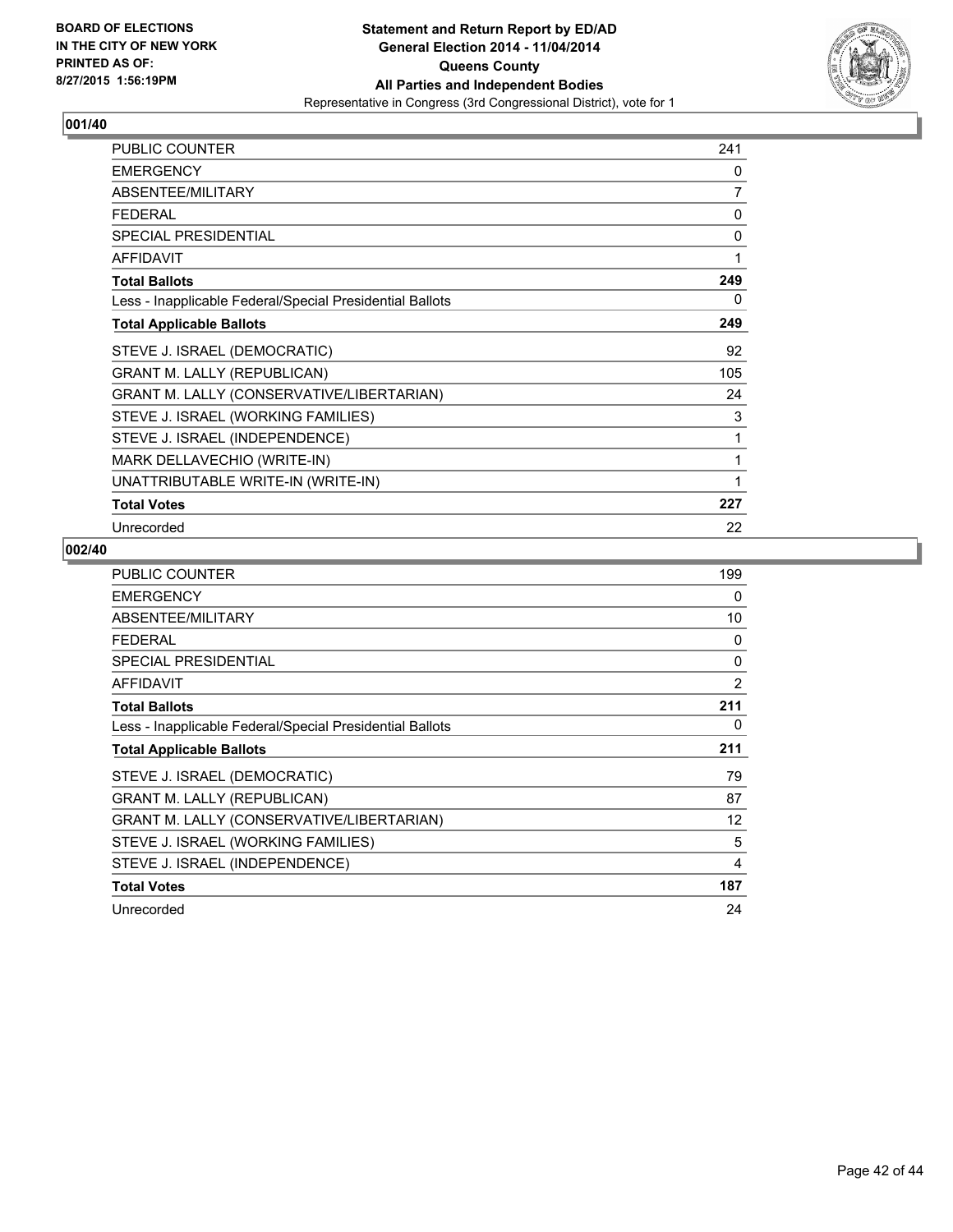

| <b>PUBLIC COUNTER</b>                                    | 0 |
|----------------------------------------------------------|---|
| <b>EMERGENCY</b>                                         | 0 |
| ABSENTEE/MILITARY                                        | 0 |
| <b>FEDERAL</b>                                           | 0 |
| <b>SPECIAL PRESIDENTIAL</b>                              | 0 |
| AFFIDAVIT                                                | 0 |
| <b>Total Ballots</b>                                     | 0 |
| Less - Inapplicable Federal/Special Presidential Ballots | 0 |
| <b>Total Applicable Ballots</b>                          | 0 |
| STEVE J. ISRAEL (DEMOCRATIC)                             | 0 |
| <b>GRANT M. LALLY (REPUBLICAN)</b>                       | 0 |
| GRANT M. LALLY (CONSERVATIVE/LIBERTARIAN)                | 0 |
| STEVE J. ISRAEL (WORKING FAMILIES)                       | 0 |
| STEVE J. ISRAEL (INDEPENDENCE)                           | 0 |
| <b>Total Votes</b>                                       | 0 |